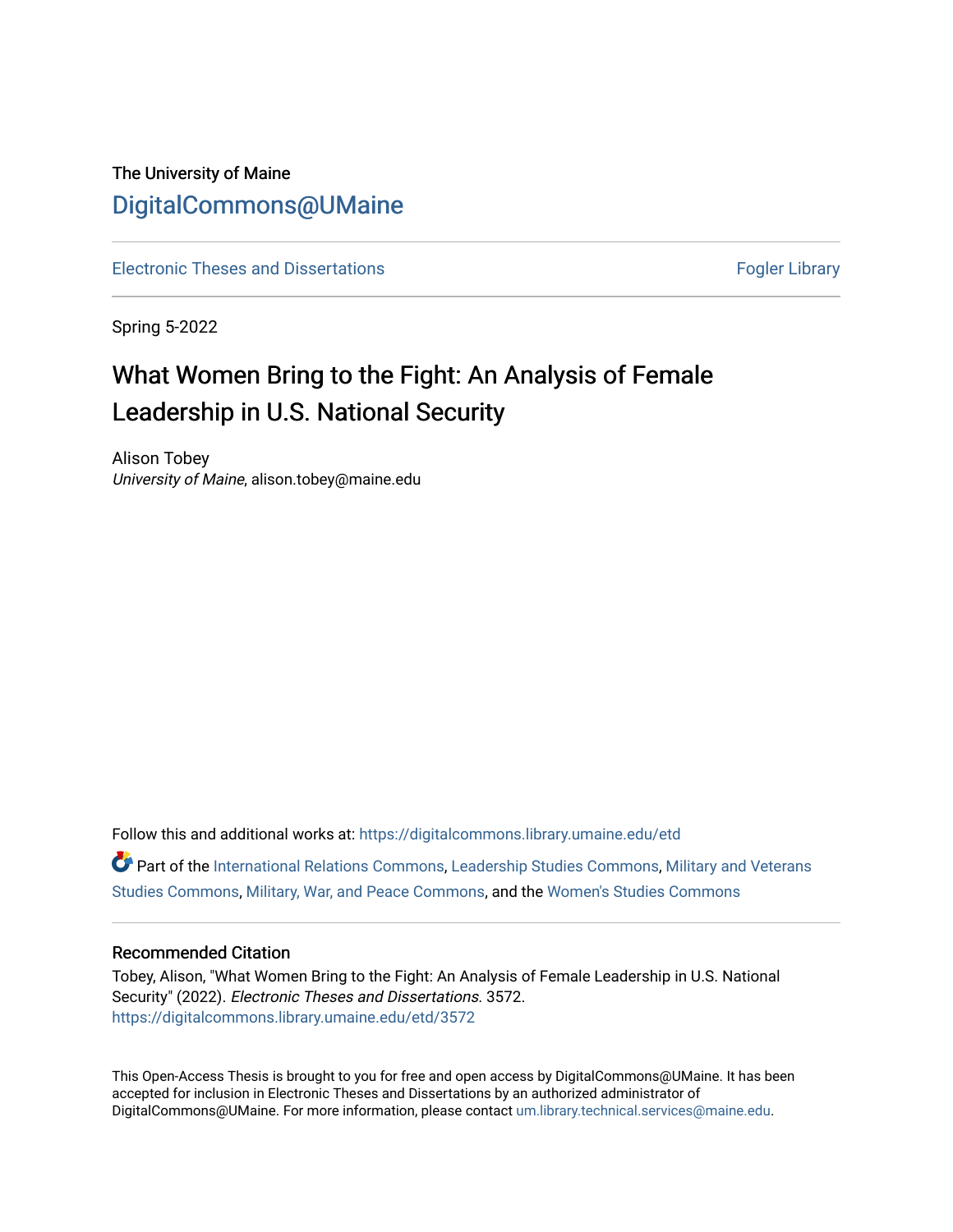## **WHAT WOMEN BRING TO THE FIGHT: AN ANALYSIS OF FEMALE LEADERSHIP**

## **IN U.S. NATIONAL SECURITY**

By

Alison Tobey

B.A. University of Maine, 2020

M.A. University of Maine, 2022

## A THESIS

Submitted in Partial Fulfillment of the

Requirements for the Degree of

Master of Arts

(in Global Policy)

The Graduate School

The University of Maine

May 2022

Advisory Committee:

CAPT Jim Settele, Director of the School of Policy and International Affairs

Dr. Robert Glover, Associate Professor of Political Science and Honors

Dr. Nicholas Micinski, Assistant Professor of Political Science and International Affairs

Dr. Lora Pitman, Adjunct Assistant Professor of Political Science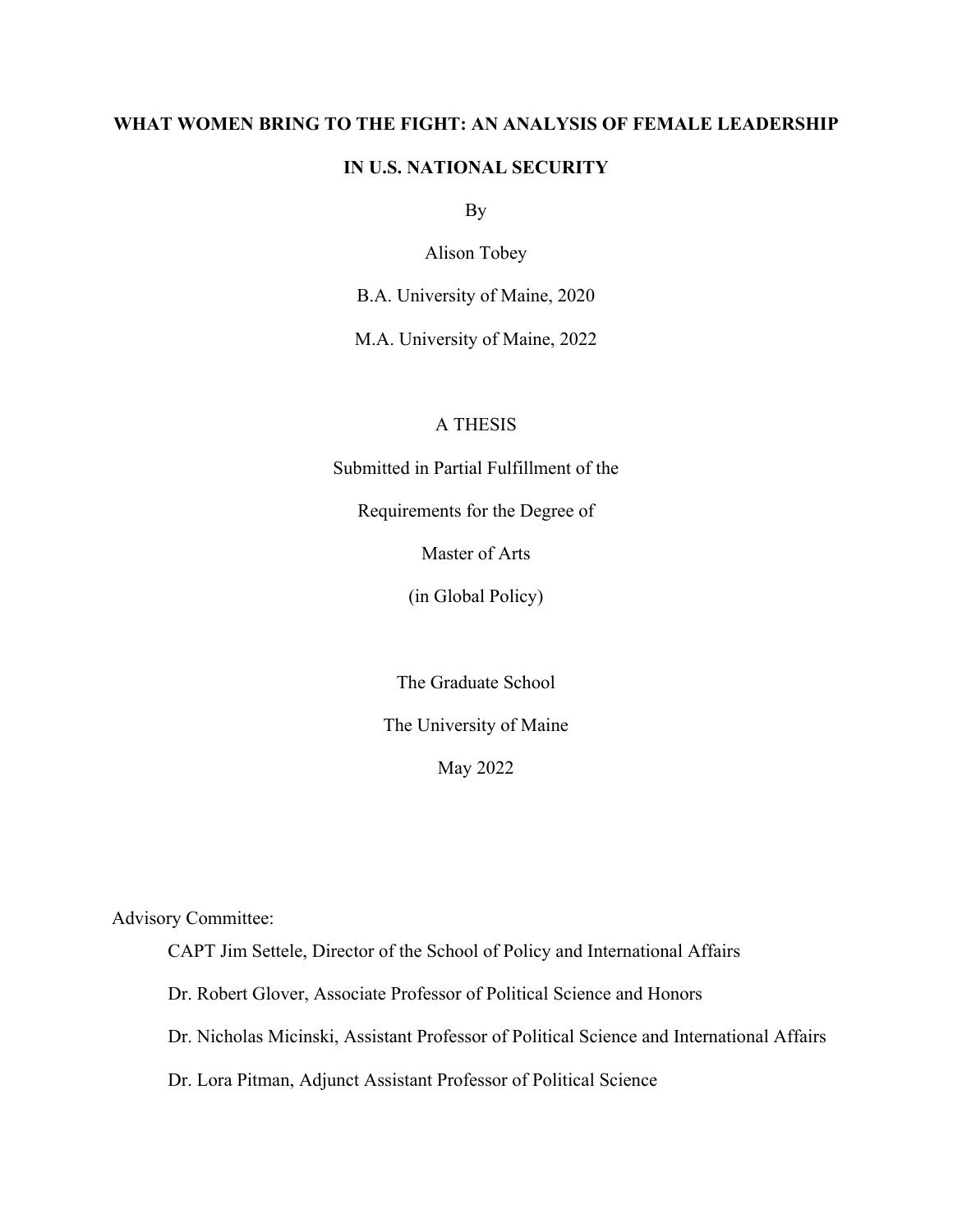#### **WHAT WOMEN BRING TO THE FIGHT: AN ANALYSIS OF FEMALE LEADERSHIP**

#### **IN U.S. NATIONAL SECURITY**

By Alison Tobey

Thesis Advisor: Jim Settele

An Abstract of the Thesis Presented in Partial Fulfillment of the Requirements for the Degree of Master of Arts (in Global Policy) May 2022

Women have held some of the highest-ranking national security positions in the United States, though the overall number of women in leadership positions has remained relatively small until recently. The Biden Administration has achieved gender parity in their national security leadership positions, with over fifty percent of these positions being held by women. Since this is the first time in U.S. history that women have such a significant presence in the defense field, it is important to analyze and understand the changes that can come as a result.

The purpose of this research is to broadly understand the impact that women in leadership have on national security policymaking. To begin to examine this aim, three questions are posed: What approaches do women take to leadership in the national security field? Is the national security field different when women are in leadership positions? Does having more women in the national security field change outcomes?

This study uses qualitative methods to approach these topics. This study examines ten interviews with women across the national security field, explicitly looking at their careers, experiences, and approaches to leadership. Using initial and focused coding and conceptual category development, I was able to use quotes and themes from interviews to analyze commonalities across all ten interviews. The themes that emerged from the coding process were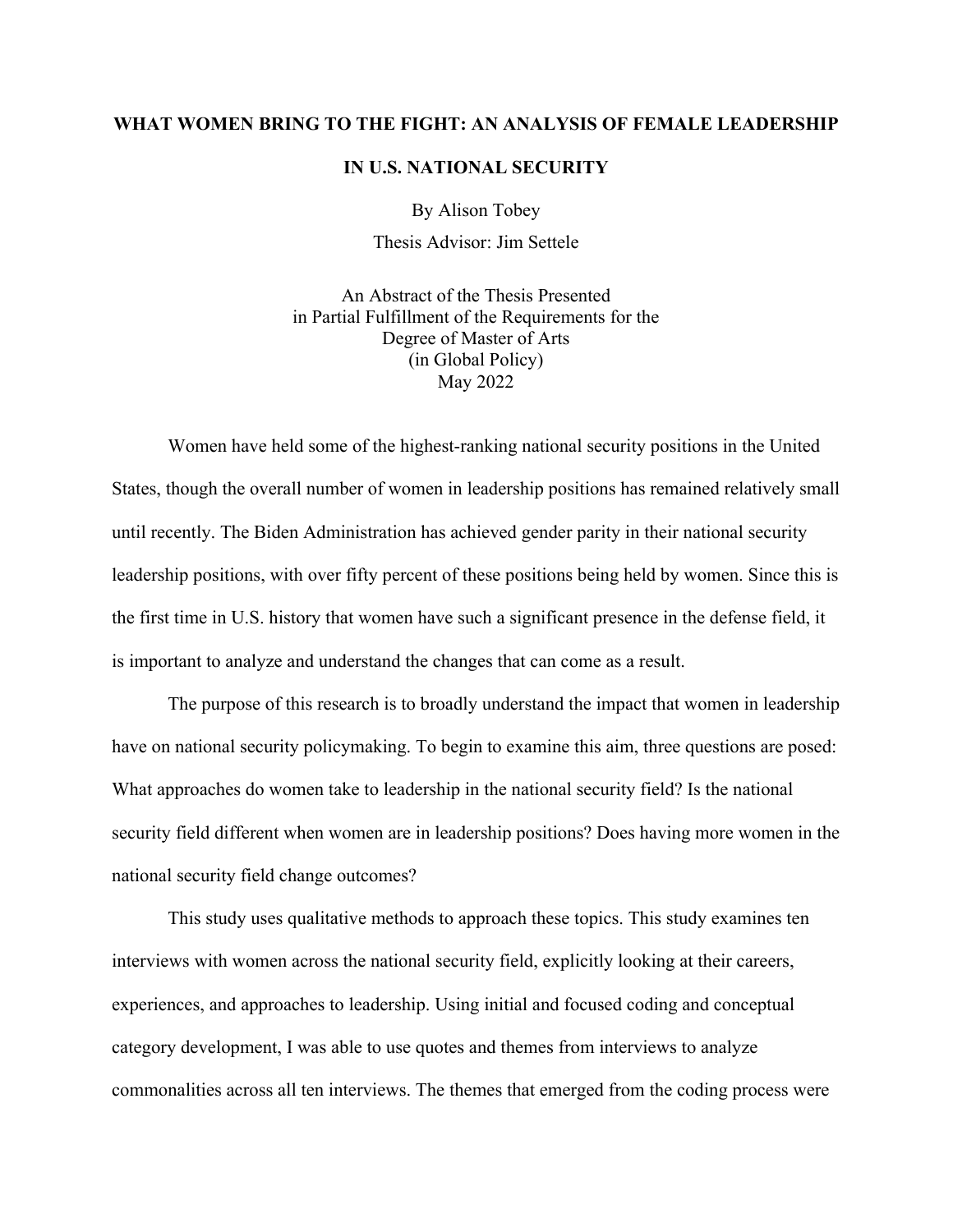assessed for their frequency across all interviews and the importance of the data in answering the research questions. From this process, a few key categories emerged, which included the differing traits between men and women in the field, the culture and attitudes of the field, the evolution of women in national security, and the impact that women have on national security.

Ultimately, the themes and analysis of this research showed that the increase in women in national security leadership did contribute to changes in U.S. national security. The data did not show that women make different national security policy decisions, such as the decision to carry out drone strikes or provide military aid but did show that having equitable representation of women in the national security field can yield changes in the culture of the field as well as create more well-rounded, comprehensive decisions. The data highlighted that women in leadership positions make more collaborative environments and can help create a more flexible work environment to accommodate caregiving responsibilities for both men and women. Increased representation is also important in continuing a strong pipeline of women in the national security field. Because this study has a small sample size, the results may not be generalizable to the entire national security field. A larger study would need to be conducted to yield more generalizable results.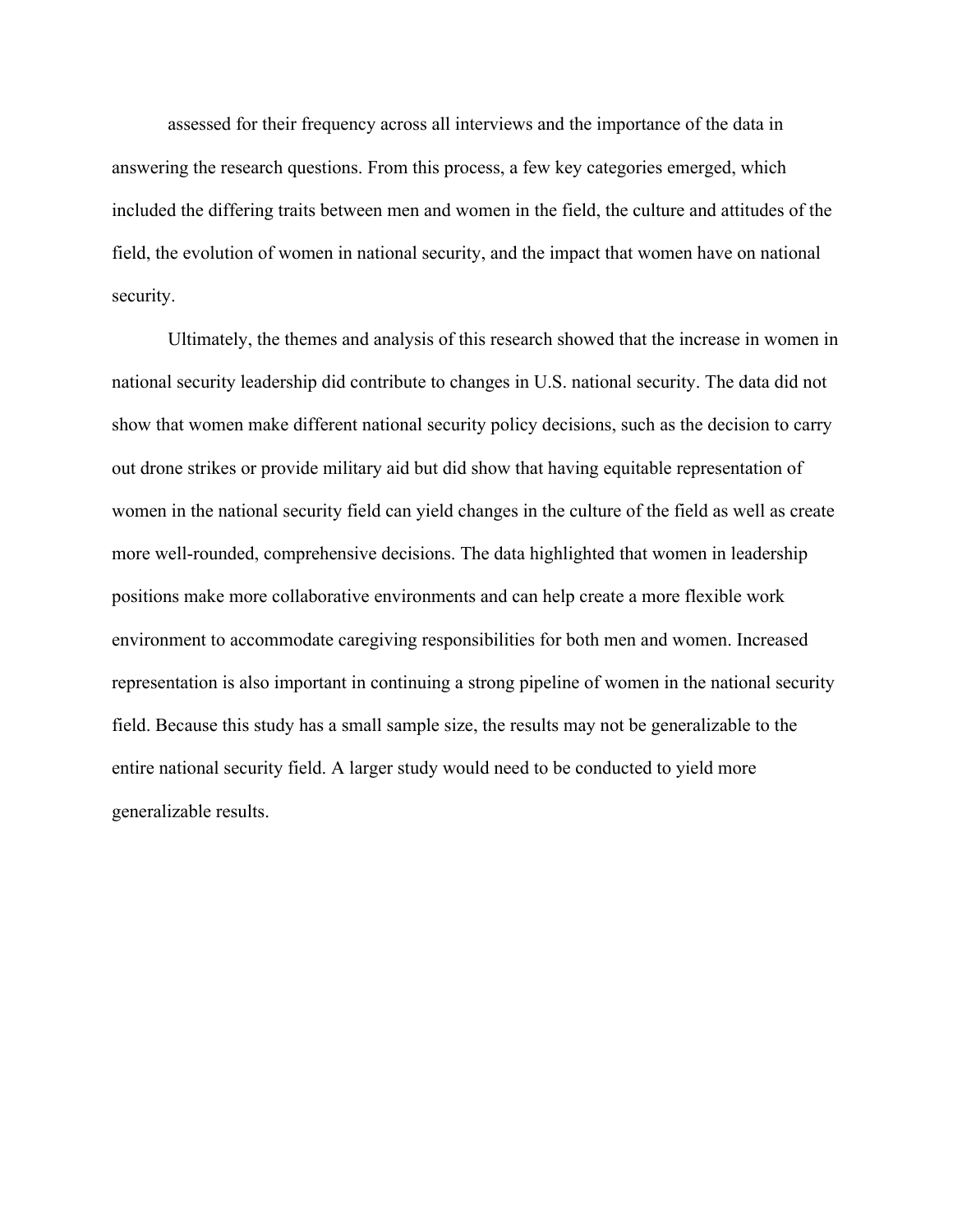#### **ACKNOWLEDGEMENT**

I would first like to thank my parents for all the love, support, and advice over the last 22 years. You have never let me believe there is a ceiling to what I can accomplish. And to my brother, Matt, thank you for being my best friend and biggest fan. I would also like to thank Michael and my class from the UMaine Women's Soccer team for their constant support and encouragement.

This thesis would not have been possible without Captain Jim Settele. Thank you for all your advice, discussions, and belief in me. I am forever grateful.

I would also like to thank the rest of my committee, Dr. Robert Glover, Dr. Nick Micinski, and Dr. Lora Pitman, for their help and guidance through this process.

Finally, I would like to thank Ambassador Anne Hall, Admiral Greg Johnson, Diane Lebson, and the LCWINS staff for their support.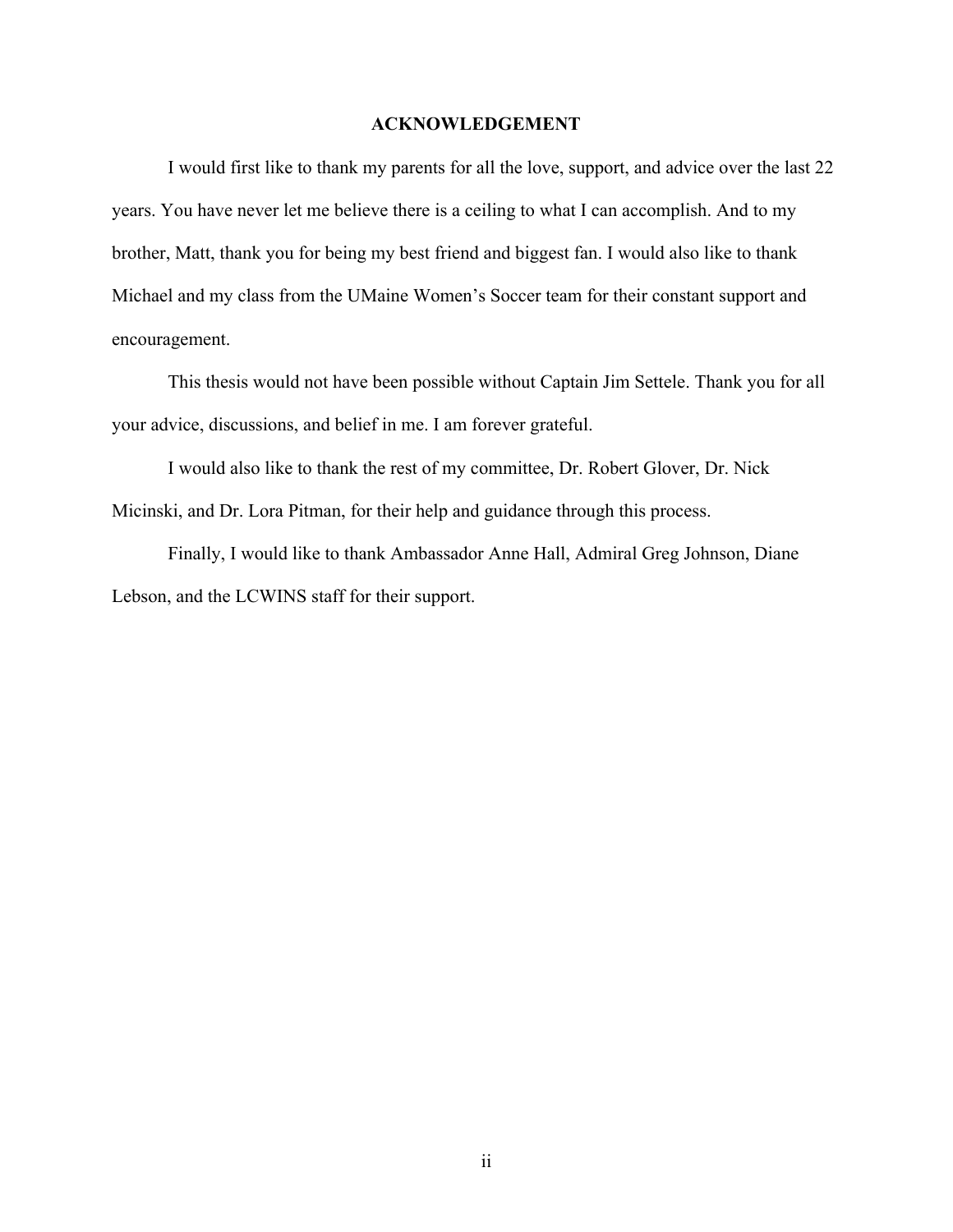|    | Chapter |
|----|---------|
| 1. |         |
| 2. |         |
| 3. |         |
| 4. |         |
|    |         |
|    | Culture |
|    |         |
|    |         |
| 5. |         |
| 6. |         |
|    |         |
|    |         |
|    |         |
|    |         |
|    |         |

## **TABLE OF CONTENTS**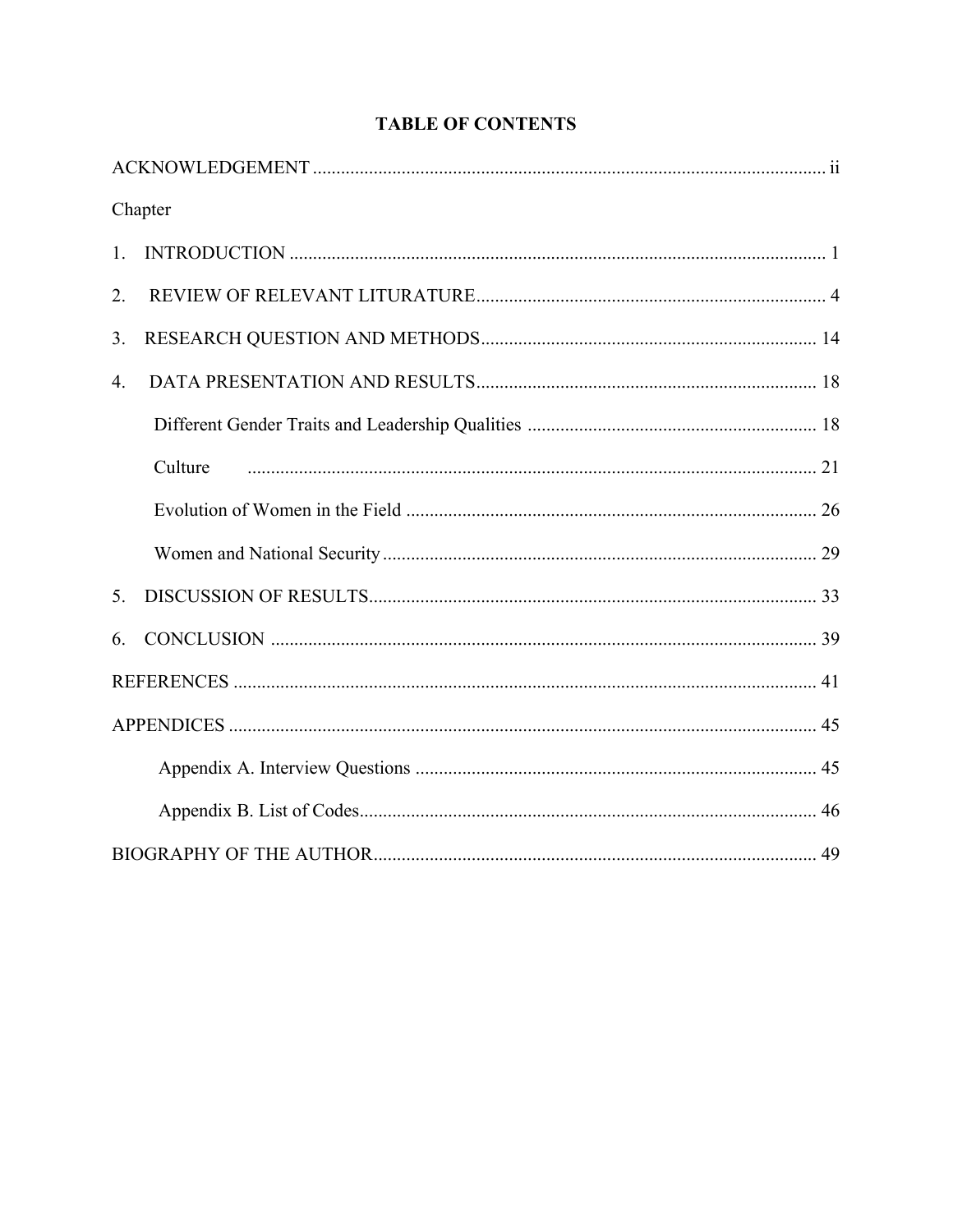#### **CHAPTER 1**

#### **INTRODUCTION**

Since his election in 2020, President Joe Biden has appointed more women to Senateconfirmed national security positions than any other president. These positions include ambassadors, cabinet members, and other senior national security positions. Over fifty percent of Senate-confirmed political appointments in national security are held by women, forty-six percent of the President's cabinet is female and thirty-six percent of the National Security Council (NSC) is female. For context, the Trump administration's NSC was 14.71% women, and the Obama administration's NSC was 25% women, the second highest number of women appointed behind the Biden administration. The number of women making decisions in the national security field is the highest it has ever been.

This administration has seen new security challenges, including the end of the war in Afghanistan and the start of a war in Ukraine. With new and pressing national security issues facing the United States, a question that arises is: What does this increase in female leadership in the defense sector mean? This paper aims to understand the impact that women have on U.S. national security policy. To begin to examine this aim, three questions are posed: What approaches do women take to leadership in the national security field? Is the national security field different when women are in leadership positions? Does having more women in the national security field change outcomes?

This study examines ten interviews with women across the national security field, explicitly looking at their careers, experiences, and approaches to leadership. These women have held leadership positions in the U.S. military, the Department of Defense, State Department, and National Security Agency, and their careers span decades over the evolution of women in the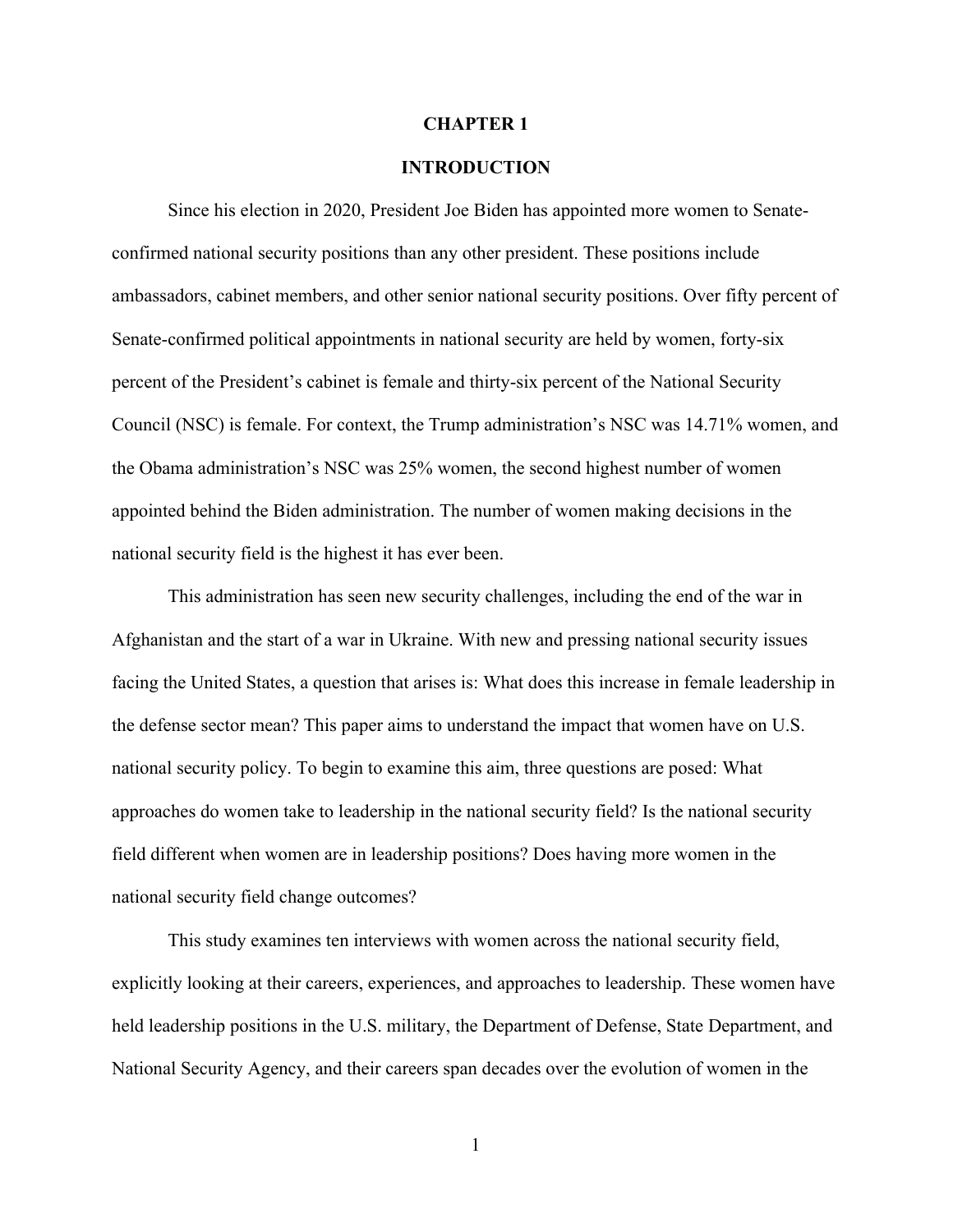field. And because of the institutionalized culture within the national security field, we would expect that their experiences are comparable to women's experiences today. These interviews were analyzed for key themes, which were used as data points for analysis.

This paper particularly focuses on women who have worked in United States national security positions. In this paper, the term "national security position" will refer to jobs that are held within government defense bureaucracies, which include the State Department, Department of Defense, Department of Homeland Security, and the United States intelligence community. These government bodies directly contribute to the nation's national security priorities and decisions. The term "national security leadership position", or any variations, refers to the women in this study, who have held leadership positions within these bureaucracies, or describe the leadership positions themselves in reference to an increase in the number of women holding these seats. The use of "national security field" in this paper refers to the government agencies listed above. The terms policymaking and decision-making will be used interchangeably throughout this paper, as both terms describe the outcomes produced by national security leaders. Formal policy decisions will be defined within the text. Because of a limited sample size, this paper focuses on cisgender women. The term "woman" is used to describe the ten femaleidentifying women in the study. This study does not focus on men or gender non-conforming decisionmakers.

Through a qualitative process, this study explores women's experiences multitasking a career with caregiving, the masculine culture in the national security field, and the impact that and increase of women in leadership can have on national security policy outcomes. The findings of this study suggest that an increase in female leadership can lead to culture changes within the field, leading to more of a work-life balance and more of an ability to balance family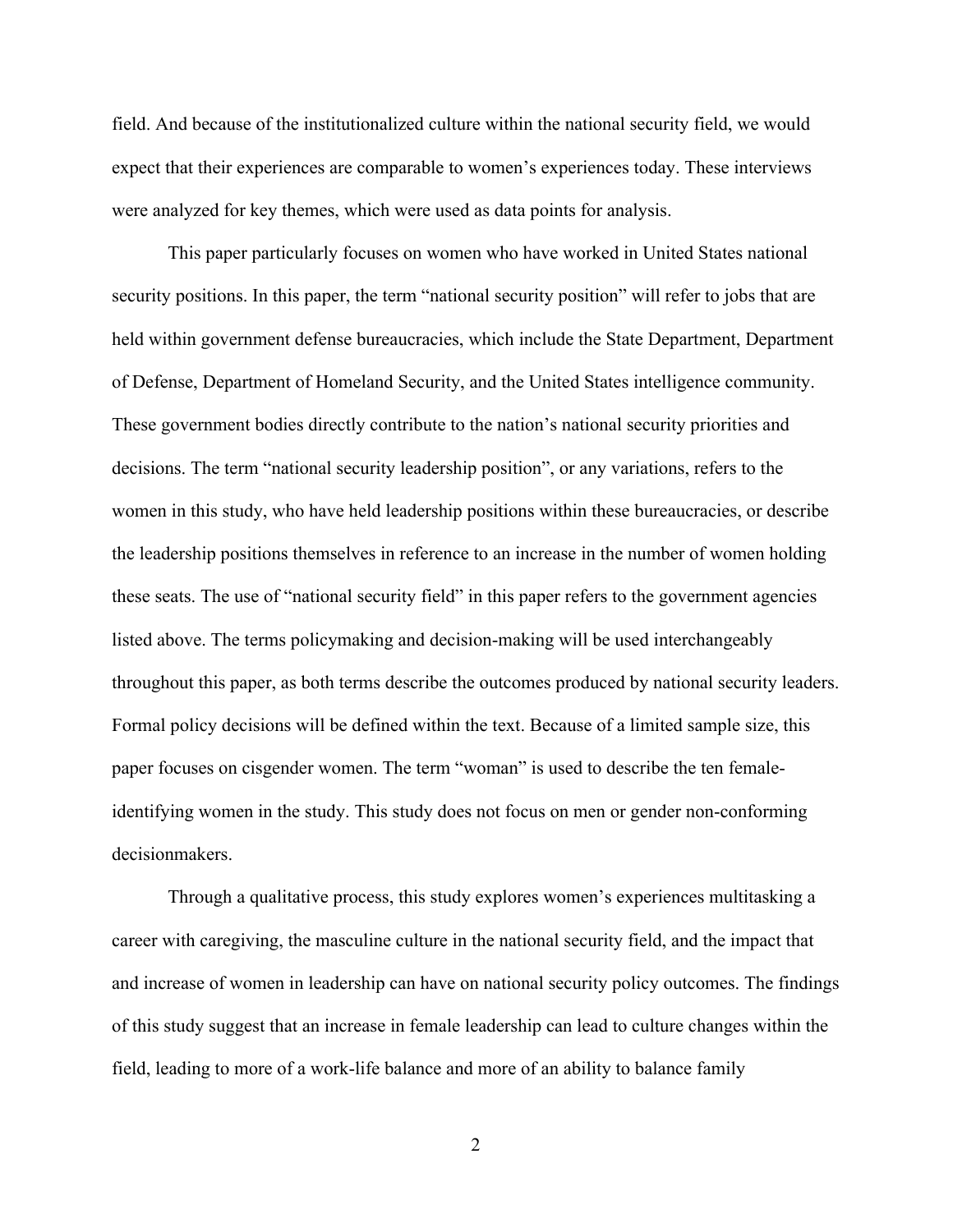commitments. While it was not found that men and women ultimately have different policy preferences in national security, an increase in female leadership also increases one element of diversity within the field, which can lead to more well-rounded, comprehensive policy outcomes. As the number of women in the national security field grows, it is important to understand how national security policy and process can change. This project highlights some of the experiences that women have had in the field and the changes that can be brought about as a result of female leadership.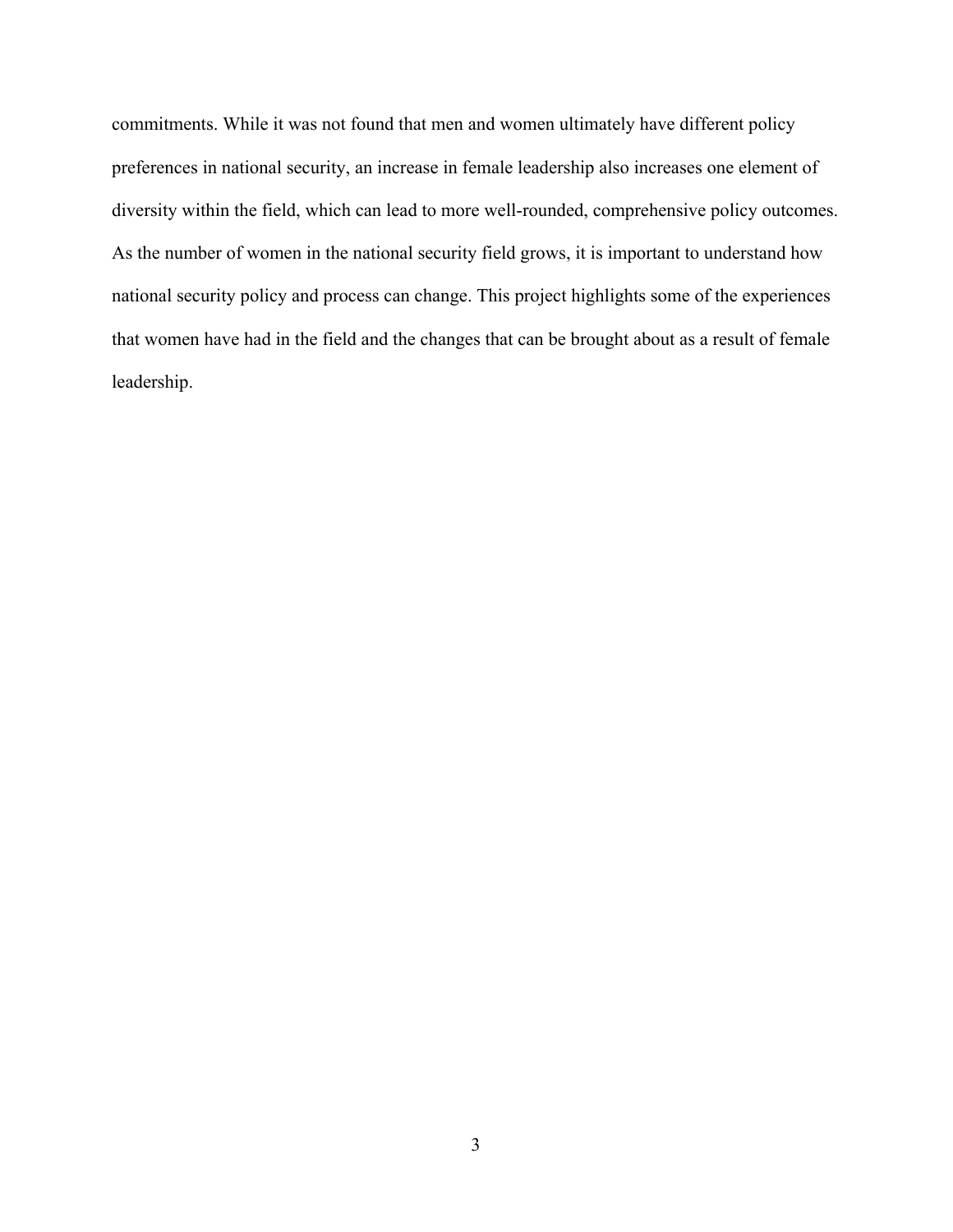#### **CHAPTER 2**

## **REVIEW OF RELEVANT RESEARCH**

When examining the topic of gender, leadership and national security, there is a thorough body of research that covers a broad set of important topics including: the numbers of women globally and domestically who hold vital national security positions; whether states become more conflict prone with women in executive positions; and how men and women view national security. This literature review will examine topics including stereotypes, tokenism, women in defense ministries, and women in legislatures.

This paragraph will outline the current figures and statistics highlighting women in political and corporate leadership positions. According to the U.S. Department of Labor data from 2020, women comprise 47% of the labor force, but men hold most leadership positions both corporate and political fields, (Department of Labor, 2020; Center for American Women and Politics, 2022; Catalyst 2022). Women currently hold 6.2% of CEO positions and 30% of Board Director positions at S&P 500 companies, (U.S. Bureau of Labor Statistics, 2022; Catalyst, 2022; Spencer Stuart, 2021). In the political arena, women hold a record number of Congressional seats. Women hold 24% of the seats in the Senate and 27.8% of seats in the House of Representatives, (Center for American Women and Politics). Women also matched a recordhigh number of governor chairs, holding nine. (Center for American Women and Politics). Looking more into the national security field, women currently make up 18% of all active duty commissioned officers and 15.2% of the enlisted force, (Council on Foreign Relations, 2020). It is important to note that only a select number of military members hold senior level leadership positions, which are Senate-confirmed. The bulk of military positions are not senior leadership positions, but because these ranks serve as the pipeline to senior positions, it is important to note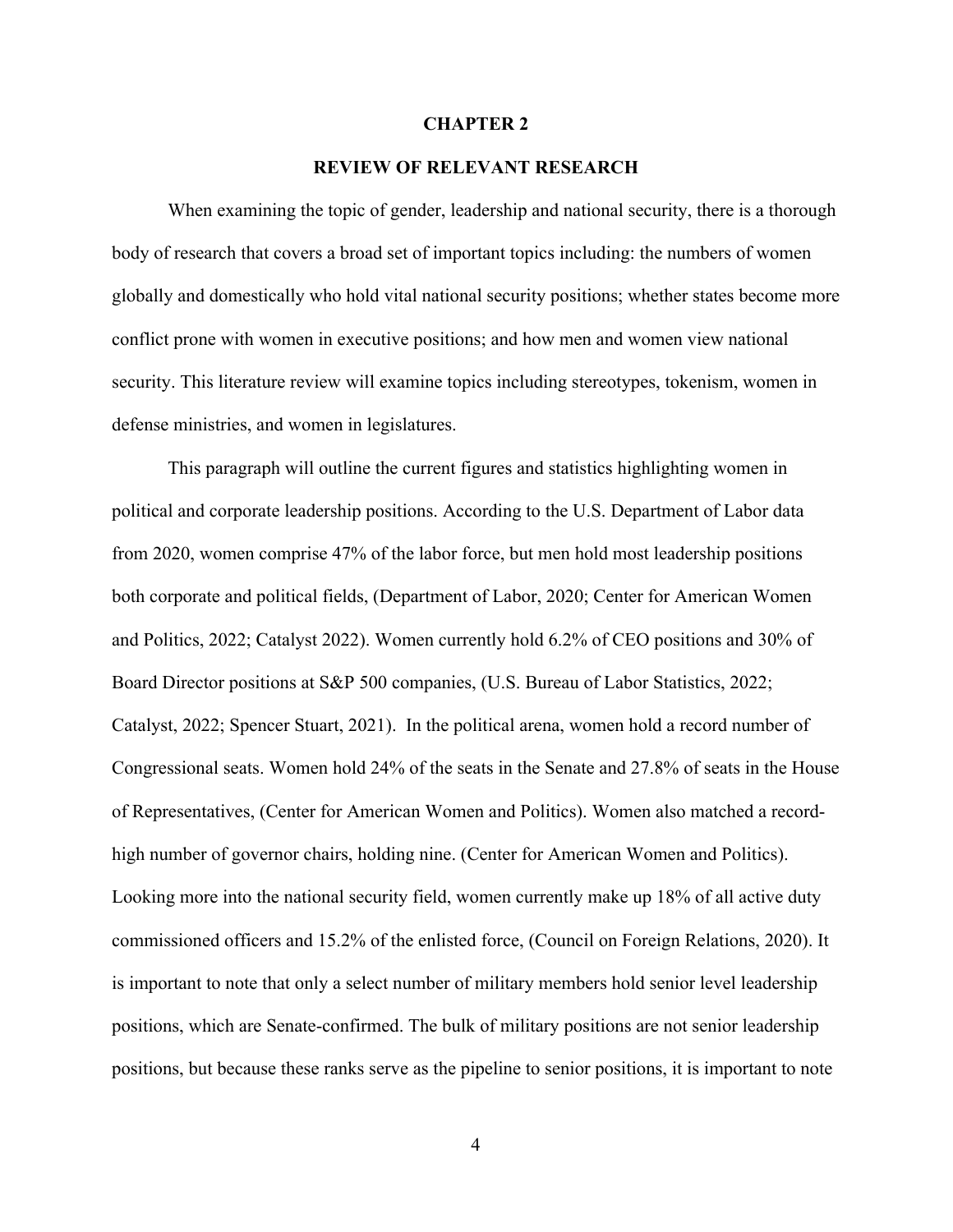the gender makeup of the institution. As mentioned earlier in this paper, women hold more national security leadership positions than ever before, particularly Senate-confirmed positions, where candidates are nominated by the president and then vetted and confirmed in a simple majority vote in the Senate. Currently, women hold 54% of national security-related, Senate confirmed positions, (LCWINS, 2022). These positions include those in the Department of Defense, State Department, Department of Homeland Security, and USAID, (LCWINS, 2022; Partnership for Public Service, 2022). Women also hold 38% of ambassadorships, 46% of President Biden's cabinet positions, and 36% of the seats on his National Security Council, (LCWINS, 2022). Understanding the current statistics helps identify where gender parity in leadership positions is lacking, and where there have been improvements. As gender parity is achieved in some national security leadership bodies, it is worth looking at the impact that change can have on the agencies and their policy outcomes. In regard to my initial research question, it is important to examine what this change can mean for national security culture and policy. Seeing where there are growing numbers of women in leadership positions and how their involvement has changed overtime is important to the initial examination of this topic.

This section of the research review will ground this study conceptually in international relations (IR). This will include feminist IR theories, assumptions that are made about male and female decision-makers in this field, and how traditional gender roles appear in the field.

IR theories were developed in the twentieth century as a way to examine the ways that states behave individually and interact with other states. These include realist, liberal, constructivist and feminist theories of IR. True (2017) states that "feminist perspectives on international relations seek to understand existing gender relations – the dominance of masculinities over femininities—in order to transform how they work at all levels of global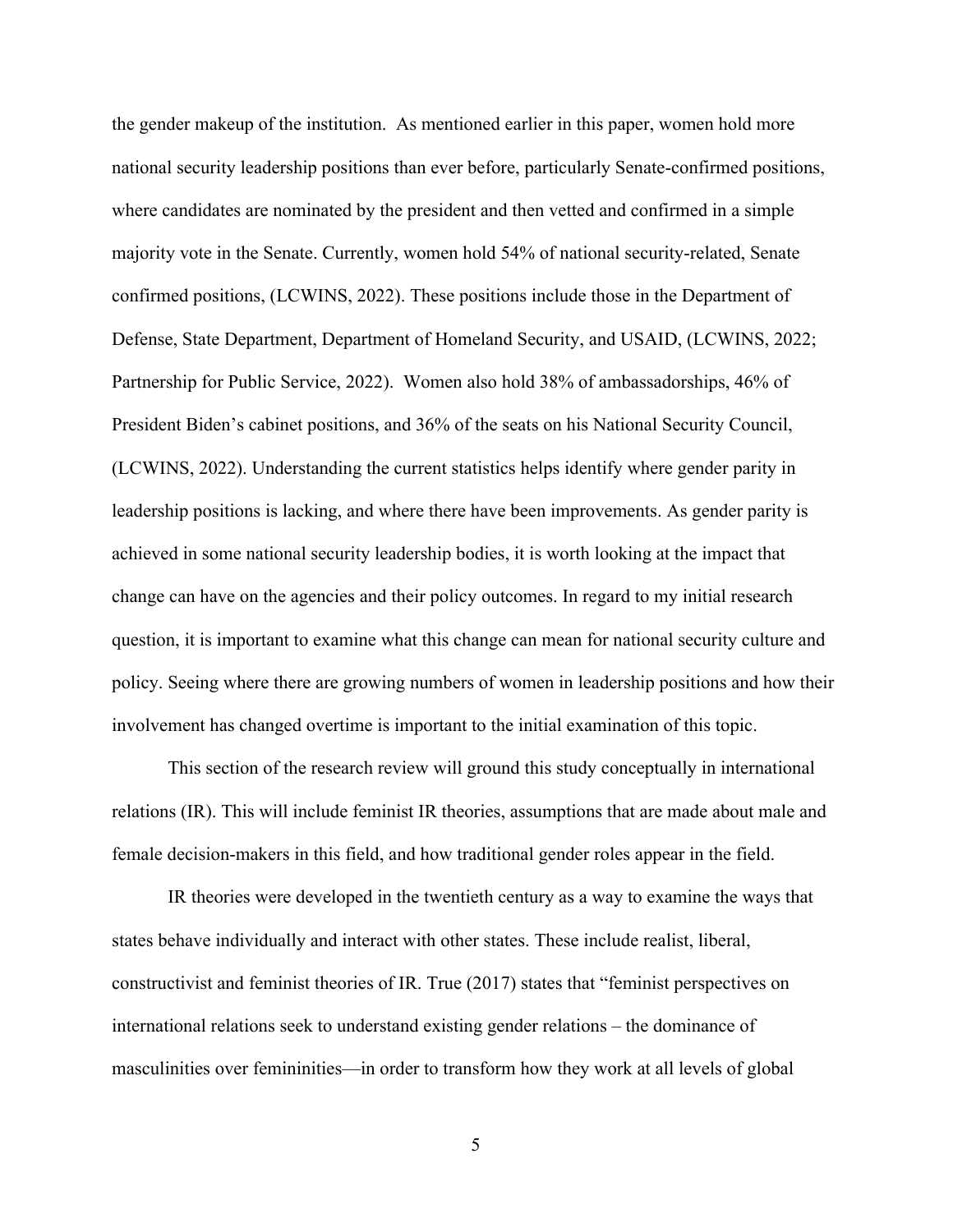social, economic, and political life." Feminist IR theorists have drawn on experiences of women, as well as other marginalized and oppressed people, to challenge the foundations of the IR field, (True 2017).

In her book, "Gender in International Relations", J. Ann Tickner states that women in politics are funneled into certain areas of public policy that are perceived as "women's issues." She postulates that people are socialized into believing that war and power politics are spheres that men have a special talent for. She goes on to say that in the United States and most of the world, it is widely believed – by both men and women—that the military and foreign policy areas of policymaking are the least suited arenas for women. "Strength, power, autonomy, independence, and rationality, all typically associated with men and masculinity, are characteristics we most value in those to whom we entrust the conduct of our foreign policy and the defense of our national interest," (Tickner 1992.) She continues to explain that women's involvement in IR are often branded as naïve and weak, and that values that are commonly associated with 'manliness' are of most importance when we select our president and are the values we associate with good national security leaders, (Tickner 1992.) Tickner elaborates that roles more traditionally assigned to women, in reproduction, in households and in the economy—are generally considered "irrelevant to the traditional construction" of national security and IR, (Tickner, 1992.)

Eagly (2007) argues a similar point to Tickner, stating that highly male dominated roles or roles perceived to be more masculine present challenges to women because of people's expectations of women. Peterson (2004, 39) states that "what the mainstream seem to miss is that "adding women" to existing paradigms also reveals how deeply the analytical frameworks theories—themselves presuppose male experience and viewpoint." Peterson posits that women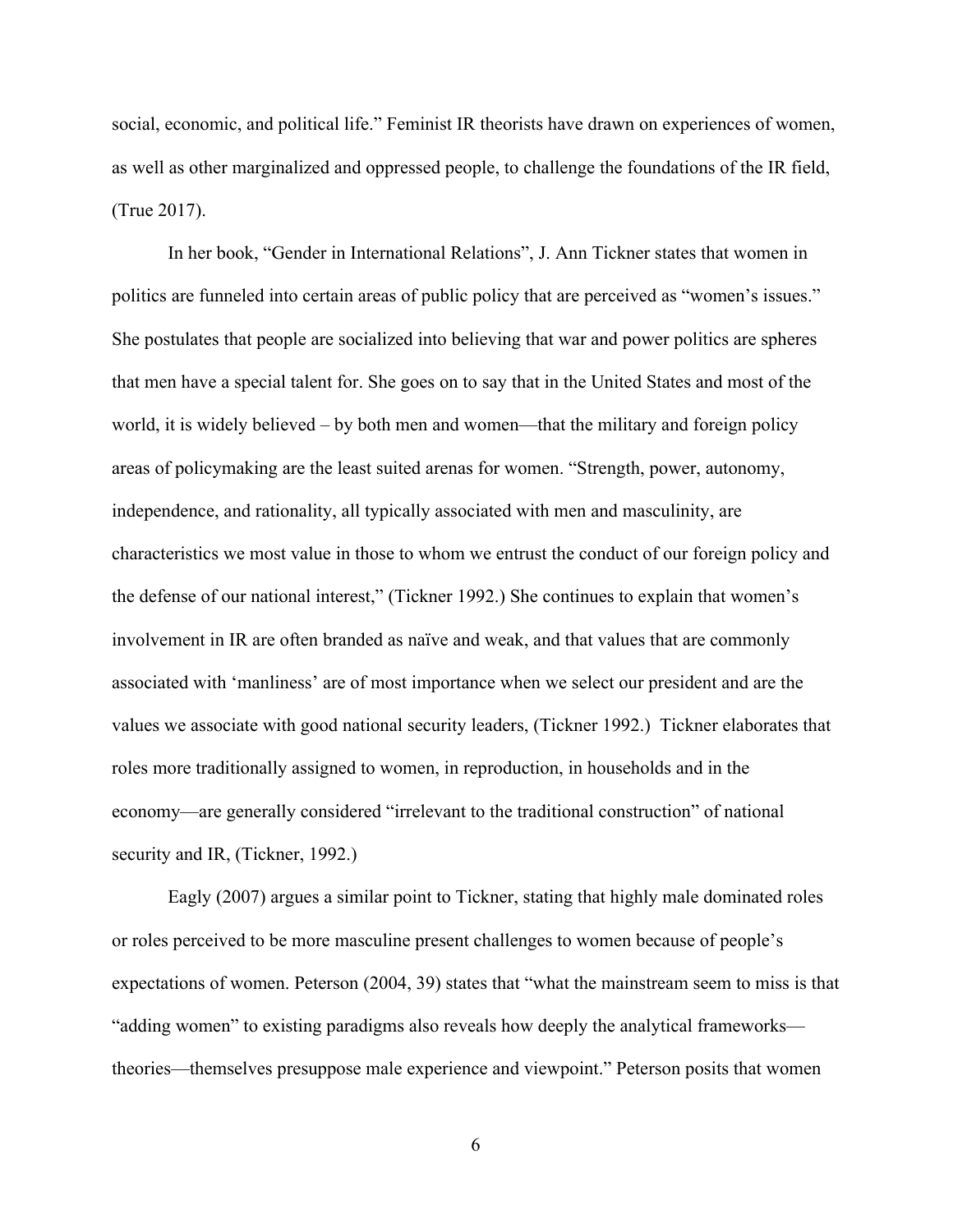and feminine traits either cannot be added to an institution, and they must behave like men, or they transform these bodies, as adding women as feminine can alter the traditional masculine premise of a particular institution, (Peterson 2004). Peterson argues that adding women forces us to rethink the foundational categories that are biased toward masculine and male-dominated institutions, their experiences, and their knowledge. This rethinking allows for reconstructing theory that has been prevalent in IR, (Peterson 2004.)

The body of research on feminist IR theory lays the groundwork for the following sections. Feminist IR theorists seek to understand how gender-relations play a part in global and domestic spaces. It examines the language that other IR theories use and how the institutions that carry out international interests have historically been gendered, and how men and masculinity have been dominant in the field. As Tickner lays out, the perceptions of how men and women view national security led to biases and stereotypes as to who can successfully work in that field.

This section of research will discuss stereotypes and tokenism in the national security field. As noted in the previous section, simply adding women to a decision-making body may not lead to substantive changes in policy outcomes because change is prevented by institutionalized, gendered power structures and cultures, (David and Guerrina, 2013; Rhode, 2016; Wright, 2017; Barnes and O'Brien, 2018). There are pervasive stereotypes that are ascribed to men and women. Studies note that women are seen as warm, kind and passive, whereas men are viewed as more tough, aggressive, and assertive, (McKee and Sheriffs, 1957; Best and Williams, 1990). In the political realm, women are viewed to be more equipped to work on social welfare policies, like health, education and family leave, and humanitarian issues, while men have been viewed to be more equipped to work on issues like defense and economics. (Dolan 2004; Wilcox 1994; Swers, 2002; Huddy and Terkildsen 1993). Similarly, to the perceptions of men's and women's ability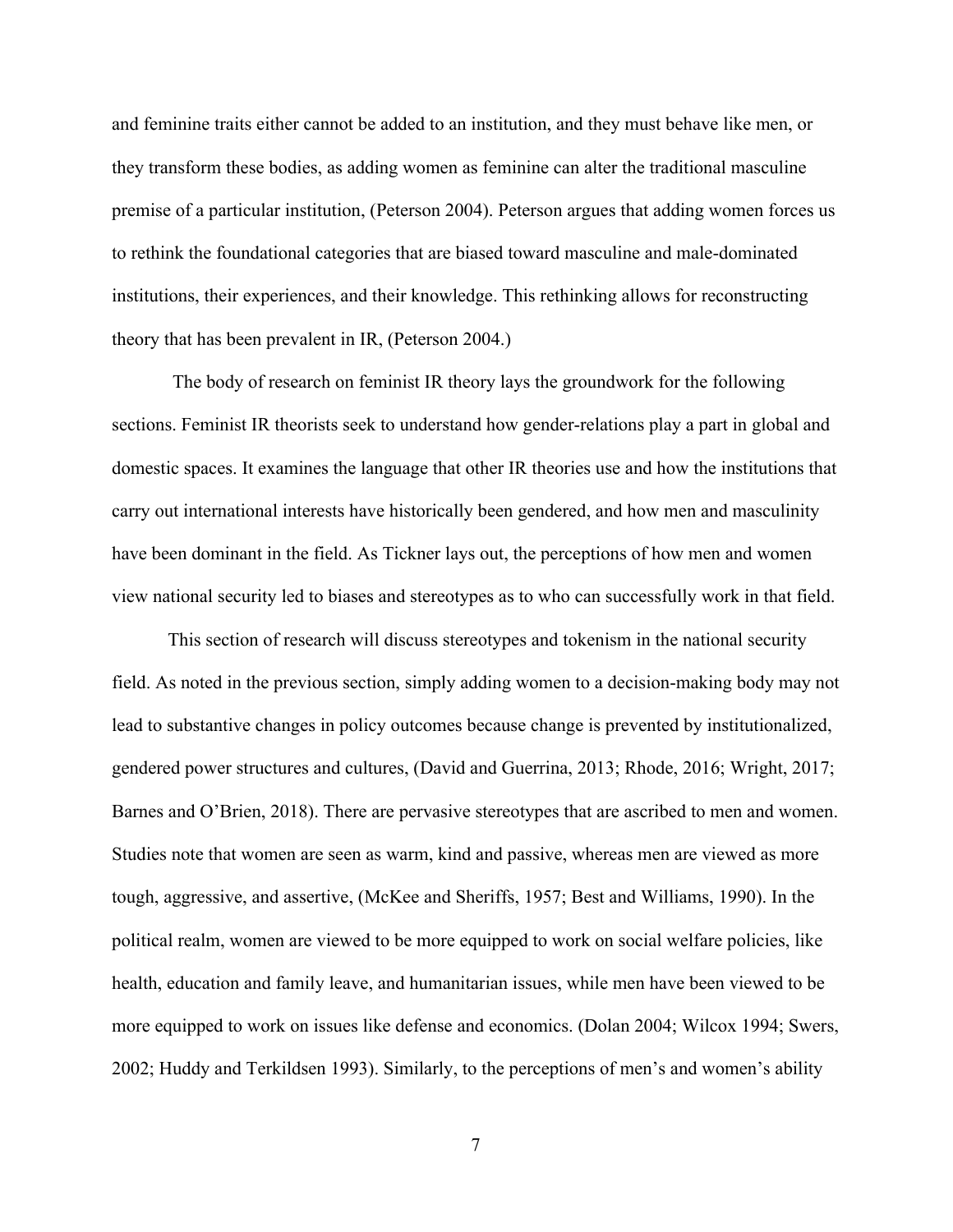to perform as national security leaders, there have historically been expectations for men and women in larger society. These gender roles are based on the expectations that individuals and societies have of individuals based on their sex. Typically in Western societies, women have been seen as more nurturing than men, and similar gender stereotypes have emerged for women in Western societies, (Blackstone, 2003). One of these expectations for women in society is to serve as the primary family caregiver for both elderly family members and children, (Katz-Wise et al., 2010; Sharma et al., 2016). As the twentieth century went on, it became more acceptable for women to work outside of the home, and today it is likely the case that both parents in a household work. Balancing work life and families is a challenge today for all working parents, but women have been cited to adjust their careers more than men to meet home-life demands, which can impact women's abilities to advance their careers (Parker 2015).

When examining women's roles in defense policy, it is important to understand the effects that identity and background have on defense policy creation and participation. Swers' (2007) research examines defense policy activity in the U.S. Senate, citing that the norms of the Senate allow for wide participation on national security policy for all members. Through a combination of regression analysis of sponsorship activity and an analysis of media sources, Swers found that members with military experience were more likely to have their legislation advanced through the legislative process than others, and women had to overcome issues of partisanship and gender, citing that women in the Democrat party had to overcome "both the double bind of their association with the party that is perceived as weak on defense and the prevalence of gender stereotypes favoring male leadership on defense issues." Similar studies also found that voters who found issues of terrorism, homeland security, and conflict in the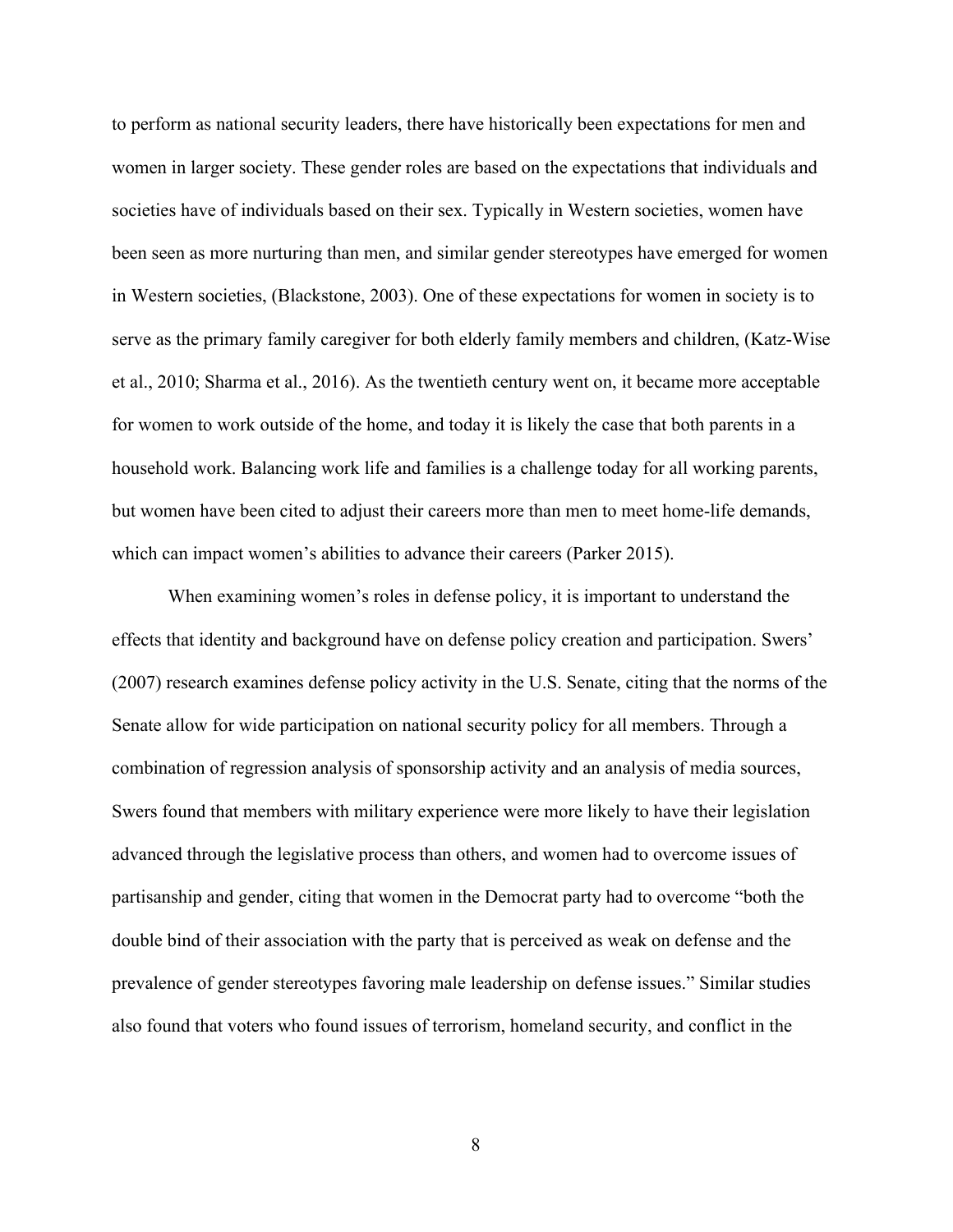United States were more likely to support male presidential candidates, (Falk and Kenski 2006; Lawless 2004).

Barnes and O'Brien (2018) offer the first study of female defense ministers, identifying the factors that lead to the inclusion and exclusion of women from defense ministries. They posit that women are likely to remain absent from defense posts when there are established beliefs about the masculinity and prominence of the position. They also argue that states with more female legislatures will be more likely to appoint female defense ministers. Their results show that women are more likely to be appointed to these positions when the country's main concerns are less conflict-centered. As stated in this study, militarism and masculinity are inherently connected, and it will be difficult for women to rise into these positions until domestic policy is less focused on conflict.

Similarly, tokenism can play a role in how women in national security are perceived and included. Token theory suggests that an individual's status within an organization is determined by a demographic's representation within a given rank, (Kanter 1977). Kanter defines "tokens" as members of a demographic that comprise 15% or less of a rank or organization. Kanter also explains that tokens experience heightened visibility and scrutiny because of their minority status and left out of hiring and promotional processes (Kanter, 1977; Rhodes, 2006). This theory is important to note when examining the differences between women in the national security field historically and now.

The body of research on stereotypes and national security explains how women are viewed by constituent populations and factors that can lead to the inclusion and exclusion of women from leadership in the field, similar to the findings of Tickner (1992) and others in the feminist IR field.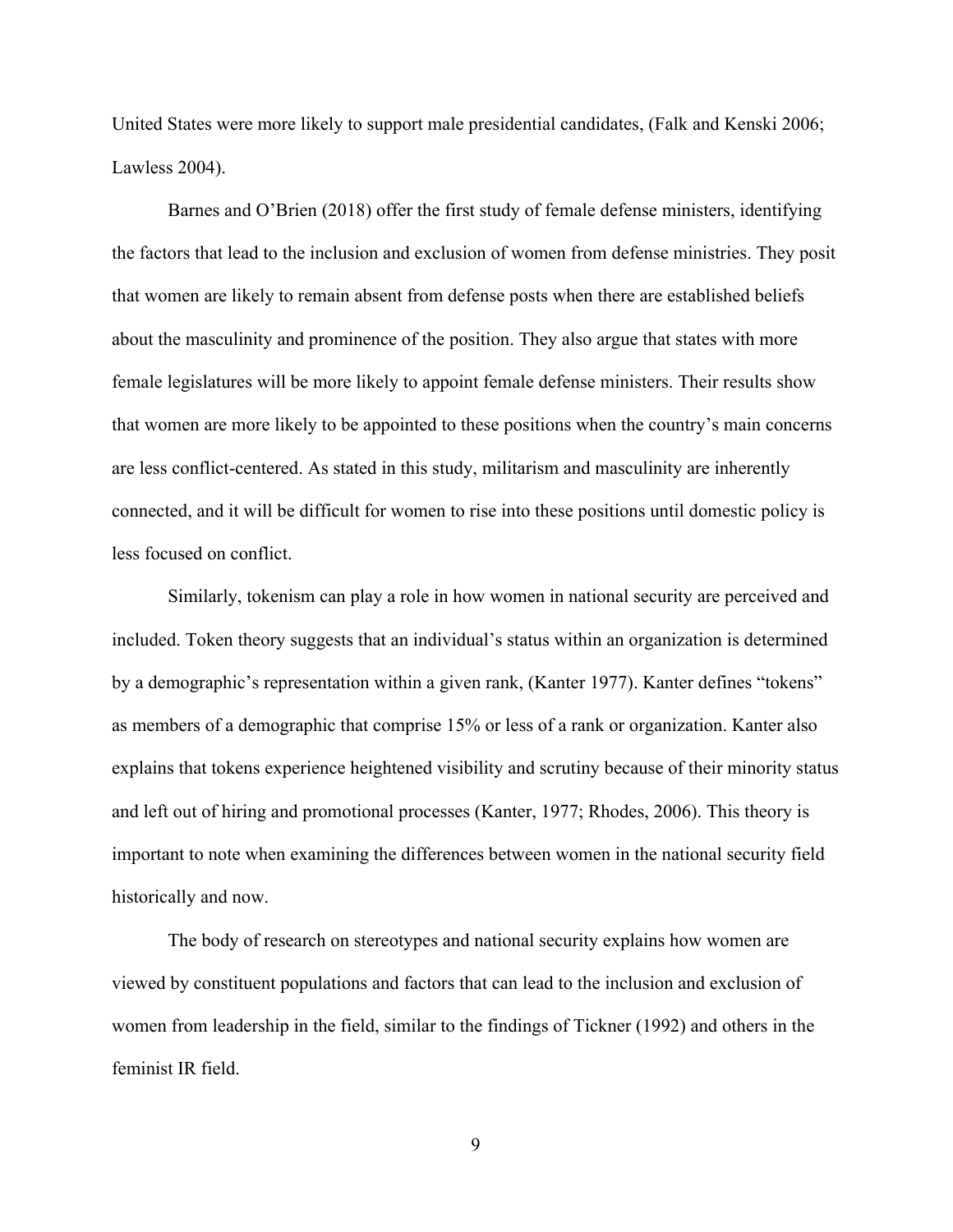This section will look at previous research on gender and national security, and different levels of analysis that have been used to analyze the topic. There is a large body of literature that shows that men and women view national security and conflict differently, (Koch and Fulton 2011; Eichenberg 2002; Caprioli 2001; Regan and Paskeviciute 2003). But historically low numbers of women in national security leadership positions can restrict the conclusions that can be drawn about their influence, (Caprioli and Boyer 2001). It has also been noted that simply increasing the number of women in a national security body may not lead to substantive changes in policy outcomes because change is prevented by institutionalized, gendered power structures and cultures, (David and Guerrina 2013; Wright 2017; Barnes and O'Brien 2018).

Several studies have looked at cross-national data to examine gender and conflict (Koch and Fulton 2011; Caprioli 2001; Regan and Paskeviciute 2003). Caprioli (2001) uses quantitative analysis to test the relationship between a state's militarism and domestic gender equality. She finds that as the number of women in the legislature increases, the state becomes less likely to rely on military force to settle interstate conflicts. Regan and Paskeviciute (2003) looked at how women at the societal level, as opposed to the state level, influence the ruling elite to engage in militarized interstate disputes and conflict. They specifically look at how fertility rates are directly and indirectly associated with a state's use of force. They found that countries with lower birthrates are less likely to go to war than countries with higher birthrates. Koch and Fulton found that an increase in female legislatures will lead to a decrease in defense spending and conflict. They found that increases in women's legislative representation decreases conflict behavior and defense spending. Koch and Fulton (2012) also examine women as heads of state, differing from other studies. They found that the presence of women as the executive of a state increases both conflict behavior and defense spending. They note that women in executive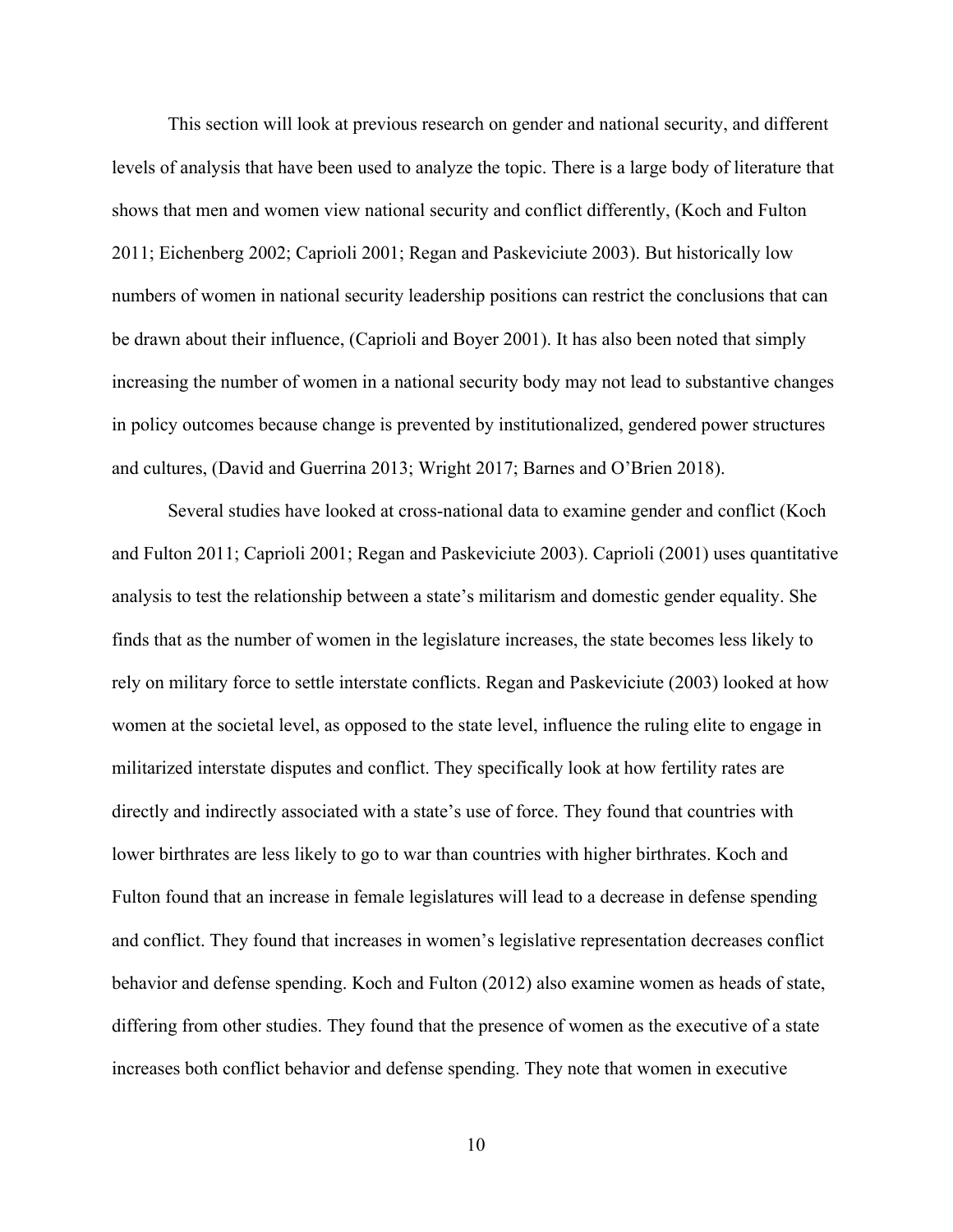positions must overcome stereotypes of being "weak" in foreign policy. They found that a greater representation of women in the legislature will make female executives more moderate in their approach to defense spending and conflict.

Another way that researchers have examined gender and national security is in singlecountry analysis. Studies have shown that once partisanship is controlled for, gender does not have a significant effect on predicting foreign policy outcomes, (Norris, 1996). Norris (1996) found that gendered differences among politicians in the United Kingdom were slight, and that political party was the strongest divider among politicians. Some studies have cited that a 'critical mass' (typically 30%) of women is needed to transform typically male-dominated organizations operating procedures and outcomes, (Kanter 1977; True 2003). This theory has been criticized, noting that the original scholarship on critical mass theory states that "critical acts" by individuals were more important than critical mass (Dahlerup 2006).

Smith (2020) argues for an individual decision-maker level of analysis, using foreign policy analysis. Foreign policy analysis is the examination of how foreign policy decisions are made, specifically looking at how individuals act on their own and in groups, (Hudson and Core 1995). Smith (2020) states that the gender of decision-makers has largely been left out of foreign policy analysis but should be more widely considered.

One study conducted through the Better Life Lab at New America examined gender diversity in the U.S. nuclear security field and analyzed the experiences of women in the nuclear security field. Through qualitative methods, mainly interviews, they found that an increase in women in nuclear policy changed the dynamic of decision-making and found that a critical mass of women involved in the field made it easier for women to build relationships that facilitate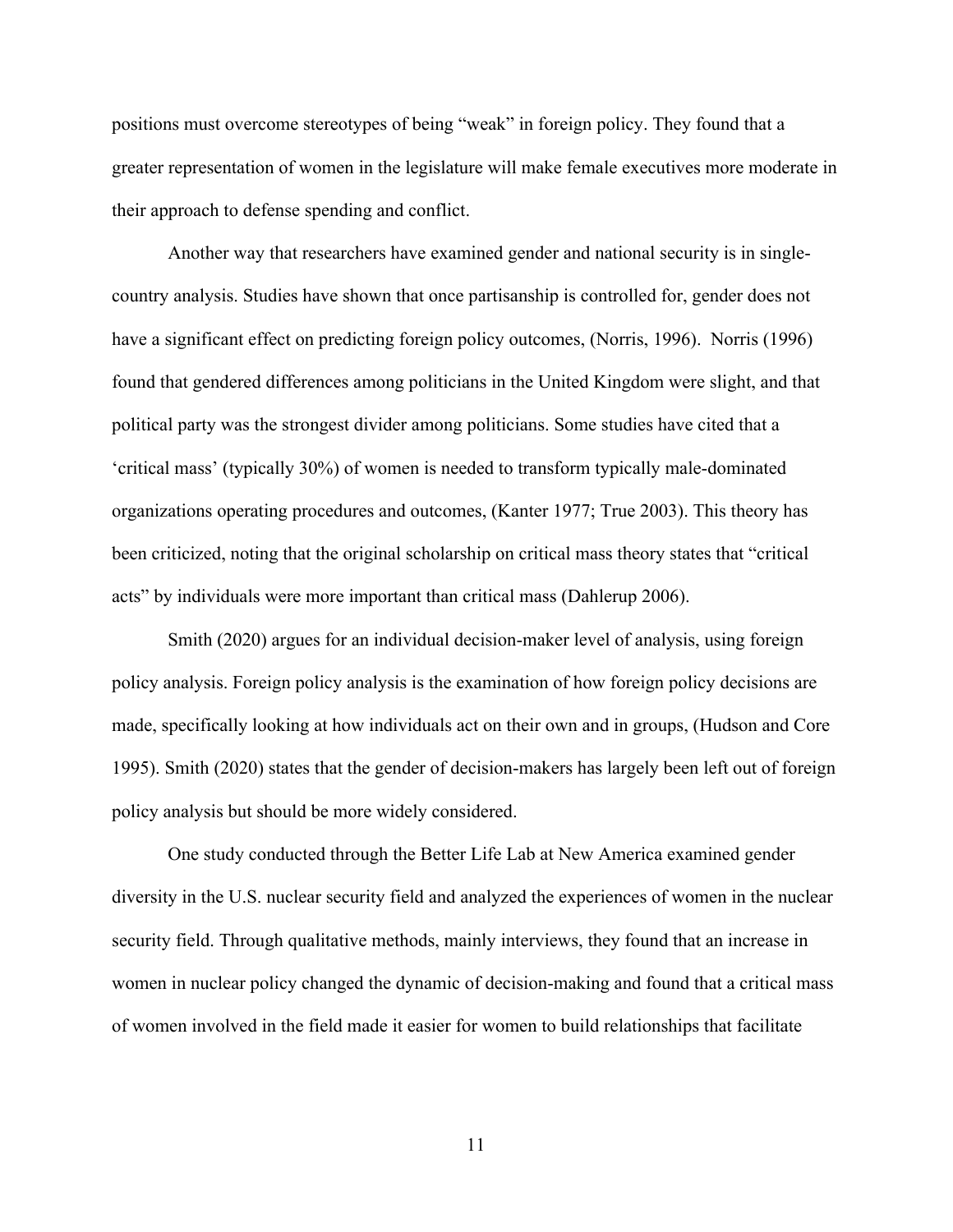decision-making. They also noted that the nature of the field does not provide a suitable worklife balance for most people, (Hurlburt et. al 2019.)

This body of research broadly considers how defense policy outcomes change with the presence of women in these decision-making bodies. They analyze how women, primarily in the legislature, can affect defense spending and conflict tendencies, but does not touch on other decision-making bodies. We know how female legislatures impact national security globally, and we know what decisions they have historically made. We have also seen how an increase in women specifically in the nuclear security field can create avenues for women to relationshipbuild and that gender diversity can change the dynamic of decision-making. Though this research does not focus on the overall national security body of a country, and we do not know how female leaders in the larger defense sector impact national security. My research will analyze decision-making on an individual level and will use interviews to further understand what experiences and qualities women can bring to defense policy making. It will also expand to include other national security positions outside of the nuclear field, including the U.S. Military, State Department, and Intelligence Community. This study will focus on female defense leaders across the U.S. national security field because they are actively involved in the defense field and create policy within their field. They are also directly educated and experienced in matters of national security. Though legislatures and executives do create policy related to national security, the day-to-day operation of the national security field is created by those in national security bureaucracy, like the U.S. military, Department of State, and Department of Defense, among others.

This study also takes a qualitative approach to answering the research questions. Previous studies emphasized quantitative methods, including regression analysis and analysis of existing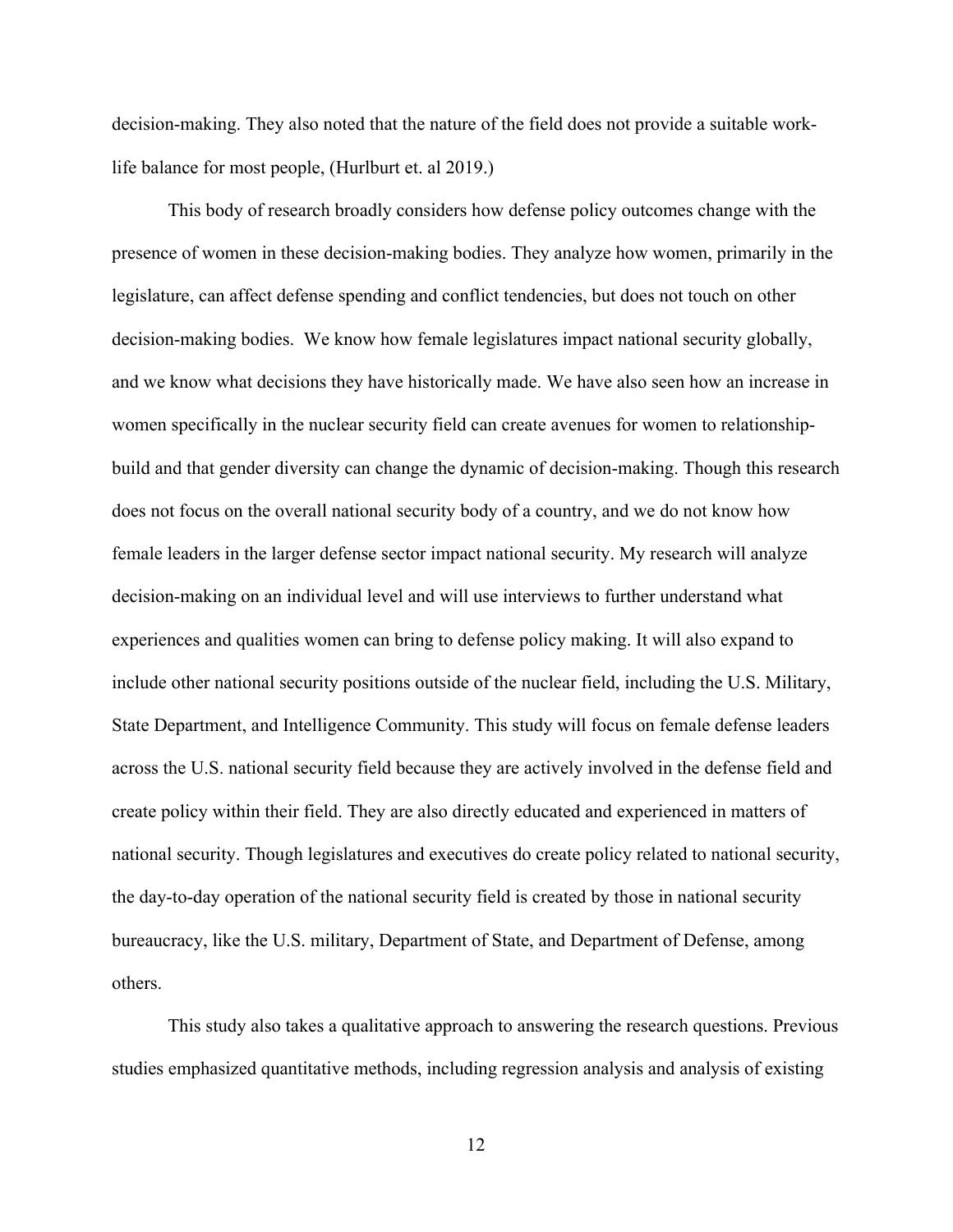historical records and documents. By conducting interviews, I was able to explore characteristics and experiences of female national security decision makers. The interview process allowed me to collect data that is not necessarily recorded in written documents or on public record. Intensive interviewing also allowed the interviewees to share their experiences relating to national security, leadership in the field, and culture within these bureaucracies.

Overall, this study will contribute to the body of knowledge by examining female leadership across the national security field and will further examine how gender-diversity impacts defense policy outcomes. It will fill gaps in the current literature by studying a more diverse set of national security bureaucracies and will see if previous understandings of women in national security leadership are applicable to a broader field of female leaders.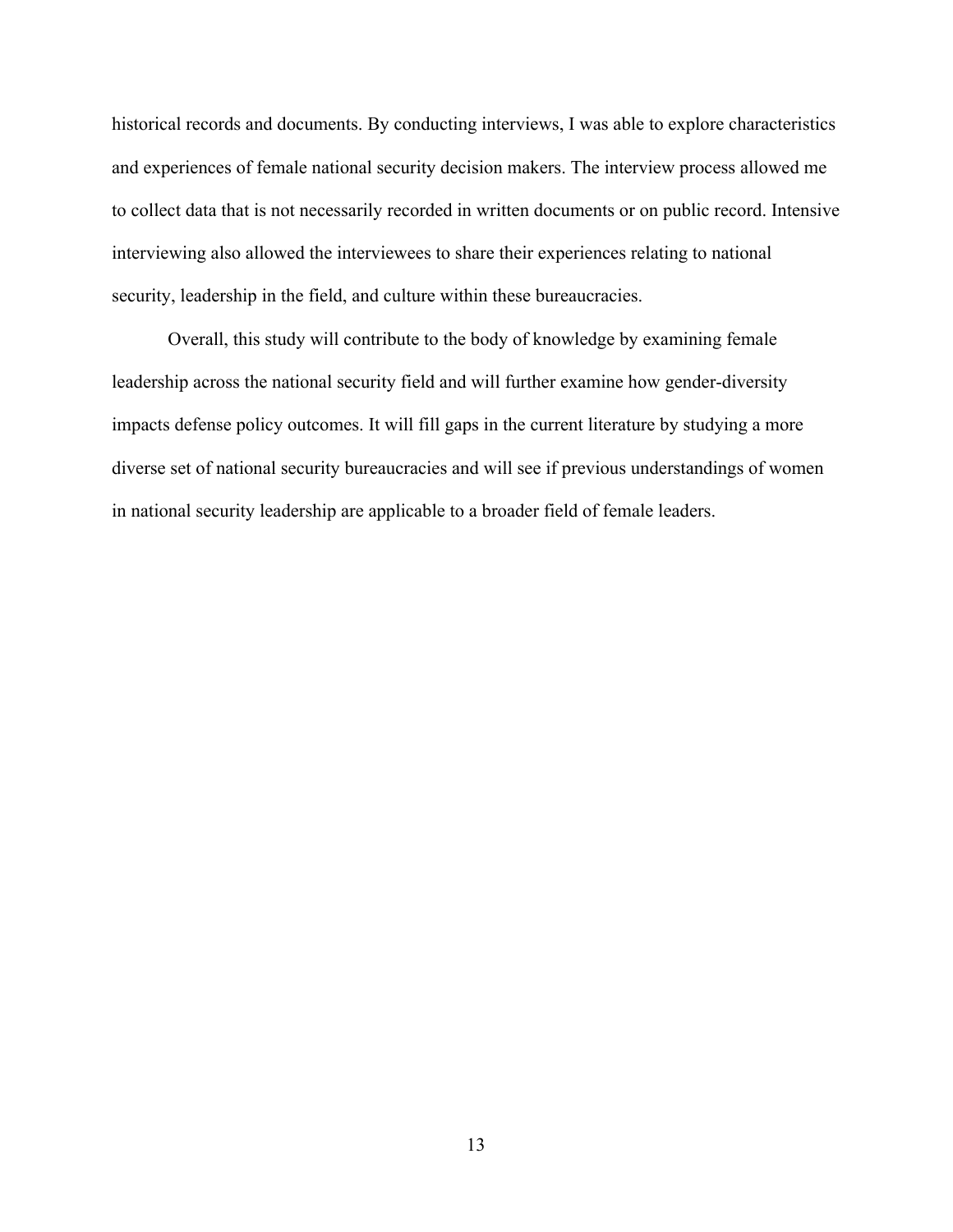#### **CHAPTER 3**

#### **RESEARCH QUESTION AND METHODS**

This thesis examines the impact that women have on national security leadership and decision-making. Specifically, I want to know: What approaches do women take to developing national security policy? What approaches do they take to leadership in the national security field? How is national security different when women are in leadership positions? Does having more women in the national security field change outcomes? The semi-structured life interview strategy is used to explore experiences and topics pertaining to female leadership in national security. Interviewing allows researchers to collect information that is not necessarily recorded in written documents or on public record. Intensive interviewing also allows the subjects to share their experiences relating to the research topic.

As the body of previous research showed, most research focused on elected leaders and voters, but not defense officials. This study will focus on female defense leaders because they are predominantly the ones informing or creating defense policy at the organizational, executive, and legislative levels and are directly experienced and educated in defense matters.

This study also takes a qualitative approach to answering the research questions. Previous studies emphasized quantitative methods, including regression analysis and analysis of existing historical records and documents. By conducting interviews, I was able to explore characteristics and experiences of female national security decision makers. The interview process allowed me to collect data that is not necessarily recorded in written documents or on public record. Intensive interviewing also allowed the interviewees to share their experiences relating to national security, leadership in the field, and culture within these bureaucracies.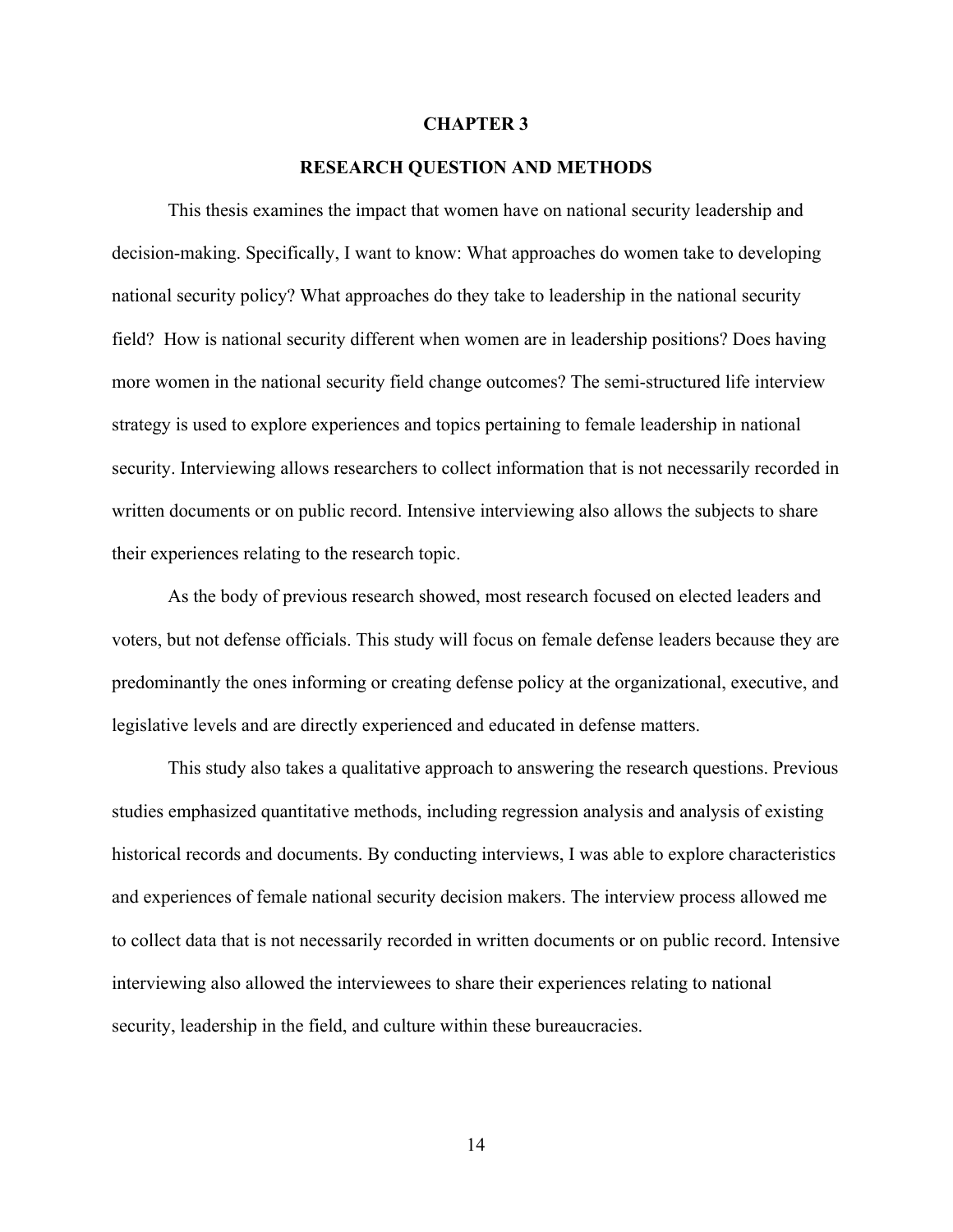These interviews used standardized, open-ended questions, meaning all interview participants were asked the same questions and given the opportunity to openly answer. Questions were asked in stages, and included initial, intermediate, and ending questions. Due to the nature of intensive interviewing, the exact line of questioning was dependent on the participant and the progression of the conversation. The initial set of open-ended questions can be found in Appendix A. Interviews were conducted via Zoom or over the phone. They lasted for roughly one hour. Interviews were recorded using Zoom when interviews were conducted over the platform, or using a handheld recording device when interviews were held over the phone. Participants in the interviews were recruited using a gatekeeper and snowball sampling methods. Gatekeepers shared information on the study with individuals that they believed would be interested in participating. Participants were also asked if they knew anyone who met the same criteria that would be interested in the study (snowball sampling). The same recruitment process followed in this case.

The data collected through the interviews were analyzed using qualitative methods. This study uses data from interviews and explores how women in a subset of the national security field make decisions and contribute to policy outcomes. This methodology includes initial and focused coding, conceptual category development, and integration of interviews and concept diagramming, (Charmaz, 2014.) Qualitative coding is the process of defining what the data includes and doesn't include and helps to go beyond what was simply said in interviews, allowing for analytic interpretations. Coding also allows common themes and ideas to emerge out of the body of interviews. "Quantitative codes take segments of data apart, name them, and propose an analytic handle to develop abstract ideas for interpreting each segment of data," (Charmaz, 2014).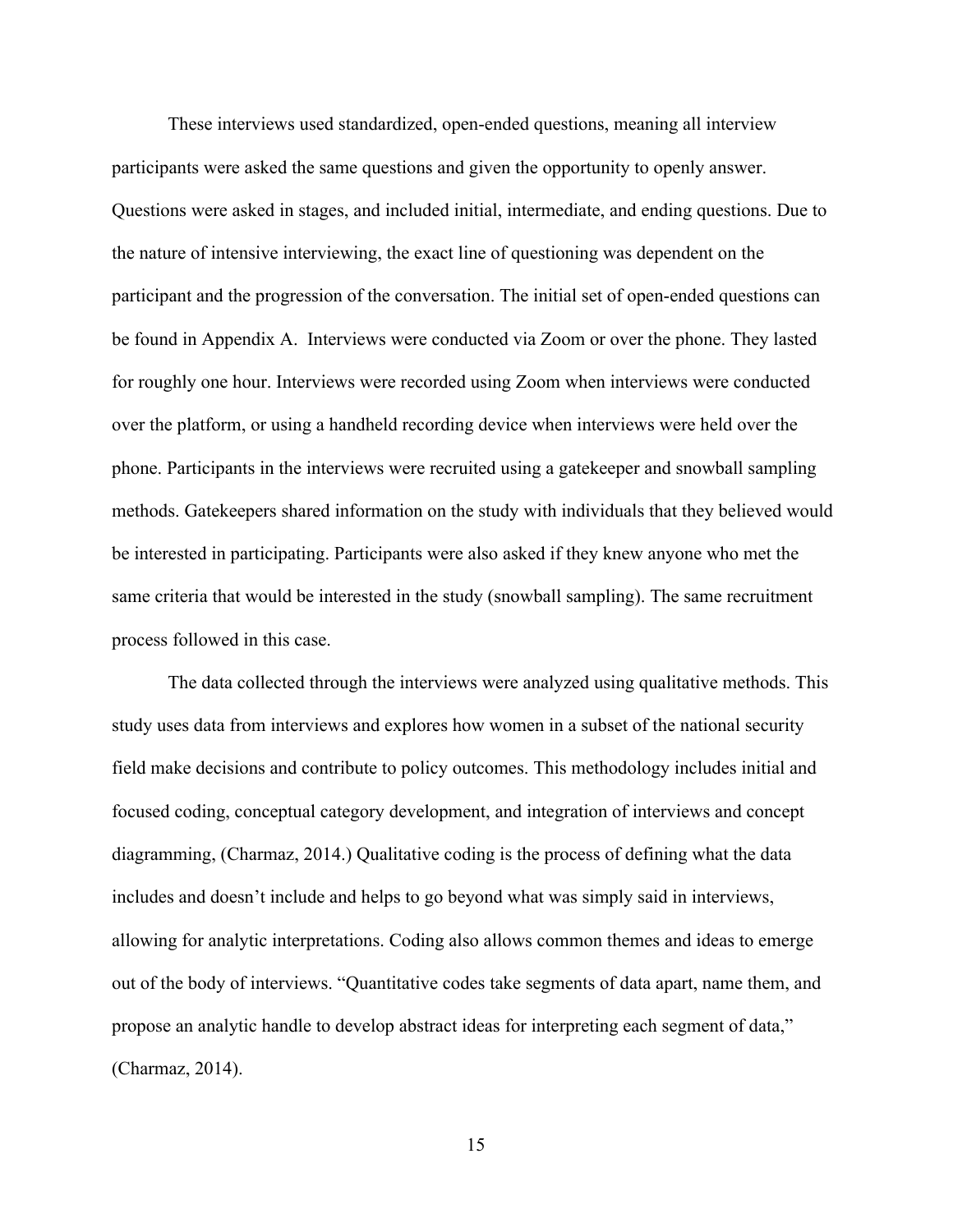After transcribing and reading through each transcript, I began the initial coding process. The first step of this was to re-read each transcript individually and free code. During this step, I assigned a brief label to an idea, section, or paragraph of the transcript. This process was done over the course of two weeks, with one transcript being analyzed at a time as to mitigate previous codes and themes prematurely being assigned to other interviews.

Once this step was completed across the ten transcripts, I then pulled out all the assigned codes with identifying labels to track which interview they came from. These initial codes were then grouped together based on the common themes that emerged. This is called focus coding (Charmaz, 2014). Focused codes are more directed and conceptual than the initial free codes. The goal of this step was to create more broad codes that begin to synthesize and explain larger segments of the data. This step required decisions to be made about which initial codes made the most sense to categorize the data. This required looking through each pulled out code and seeing which words or themes were common throughout each interview, but also required me to look and see what was not clear or what was missing.

I went through each transcript again to see if there were any topics that had been glossed over, or if there were more implicit topics that were now more explicit after examining the codes. During this step, these umbrella codes were then applied to the original transcripts, and the quotes pertaining to each code were given an identifier and pulled out into a spreadsheet.

Once each quote was placed under an umbrella code, I began to look for common themes within that code. The data was analyzed using thematic analysis. I then went through each umbrella code and read the key quotes to see if there were any similarities or differences, and common themes between the data. If there were differences or key themes that emerged, I placed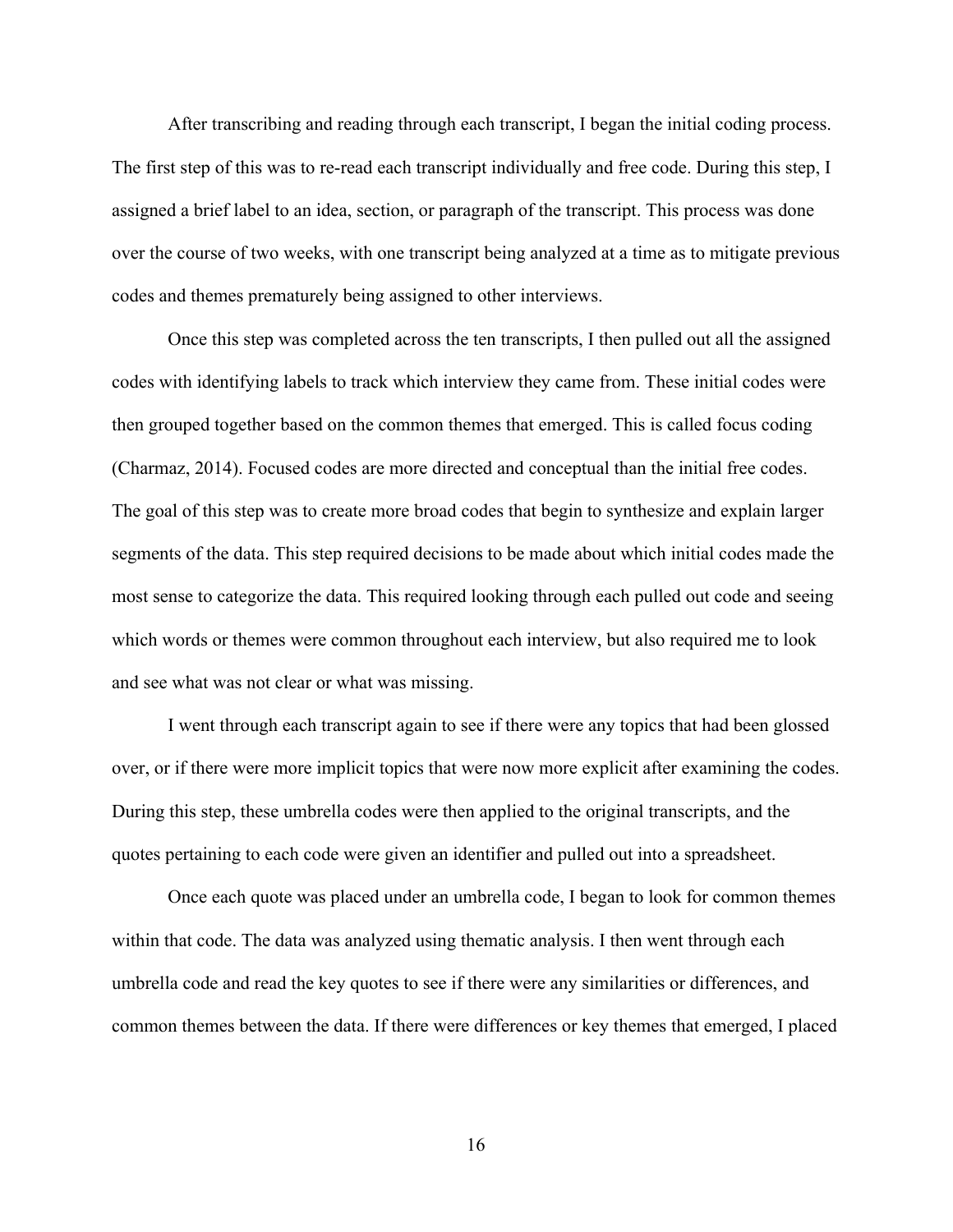those quotes into a subcategory underneath the main umbrella. These codes can be found in Appendix B.

After organizing and cleaning the data in this format, data analysis began. This included looking for common themes within and between categories and beginning to look at how this data begins to answer the research questions. The data results and discussion sections will highlight the collected data, what it can mean, and how it can answer the posed research questions.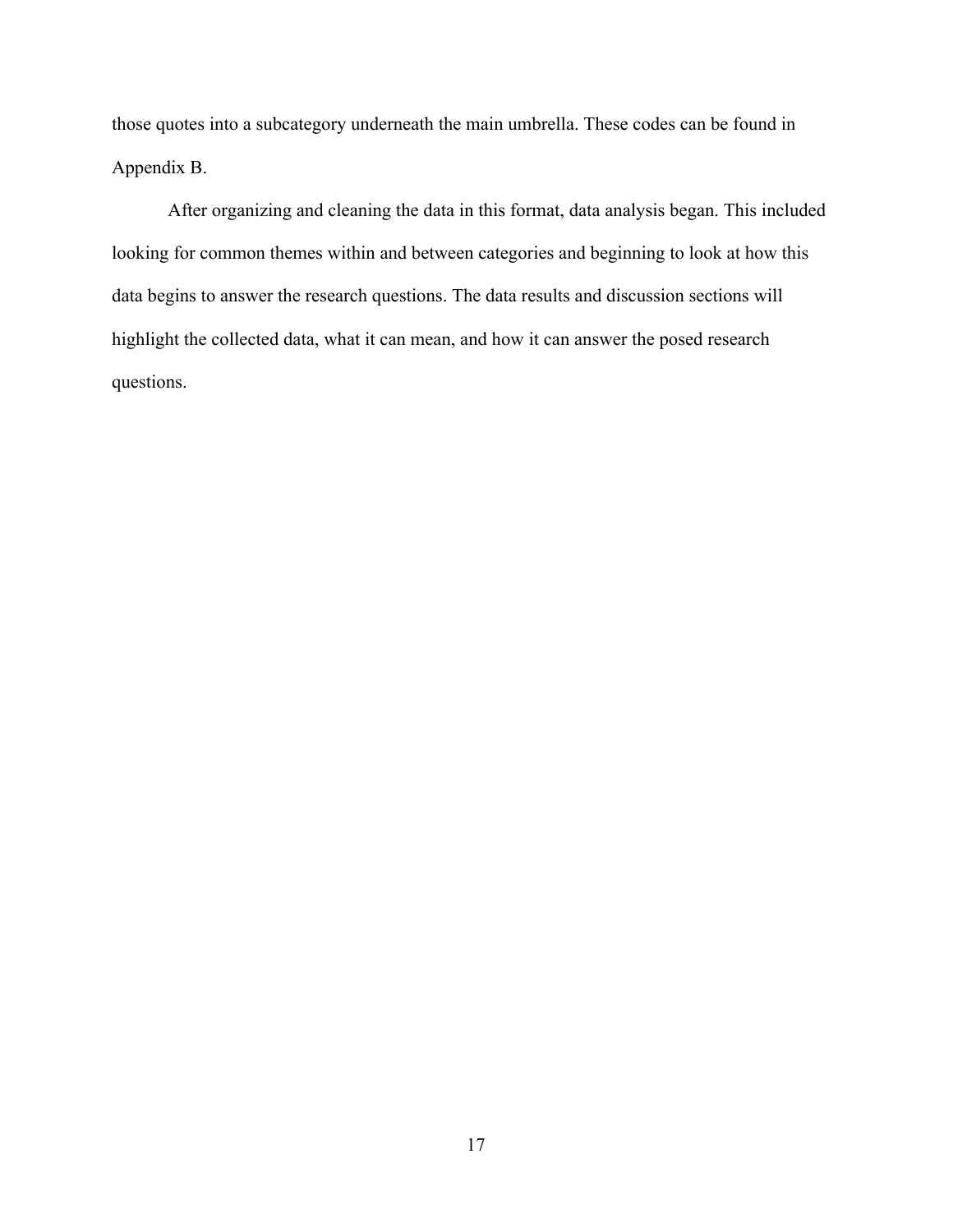#### **CHAPTER 4**

## **DATA PRESENTATION AND RESULTS**

This section will examine the data and results that came out of the interview and coding methods. The following paragraphs will explain the common themes that emerged from the interviews. Broadly, these themes are differing traits and leadership qualities between genders; culture; the evolution of women in the field; and women and policy change. These themes will be discussed in the subsequent subsections. Each subsection will contain a definition for each theme, the data that encapsulates this theme, and examples that support the theme.

#### Differing Gender Traits and Leadership Qualities

Common themes that emerged throughout the interviews were leadership traits that contributed to the success of women in the field, as well as traits that women possessed that were different from their male counterparts. This section will focus on both themes, as they are closely related. The term "gender traits" will be used to describe the characteristics that interviewees found largely applicable to women during their careers. These traits were often juxtaposed to the traits that men typically showed in the same positions and include personality and physical traits. "Leadership qualities" are specific traits that interviewees felt were vital to their own success and ability to create national security decisions.

Seven women cited that early in their careers, the national security field was not as open to women, particularly the U.S. military. As noted earlier in this paper, women were not allowed into combat positions until the 1990s and faced other barriers in earlier years. During this time, it was also noted that there were few women across the sector, and according to interviews, there were noticeable traits that differed between men and women. Interviews cited that women were more willing to self-censor, felt they had to do more to prove themselves, and were often limited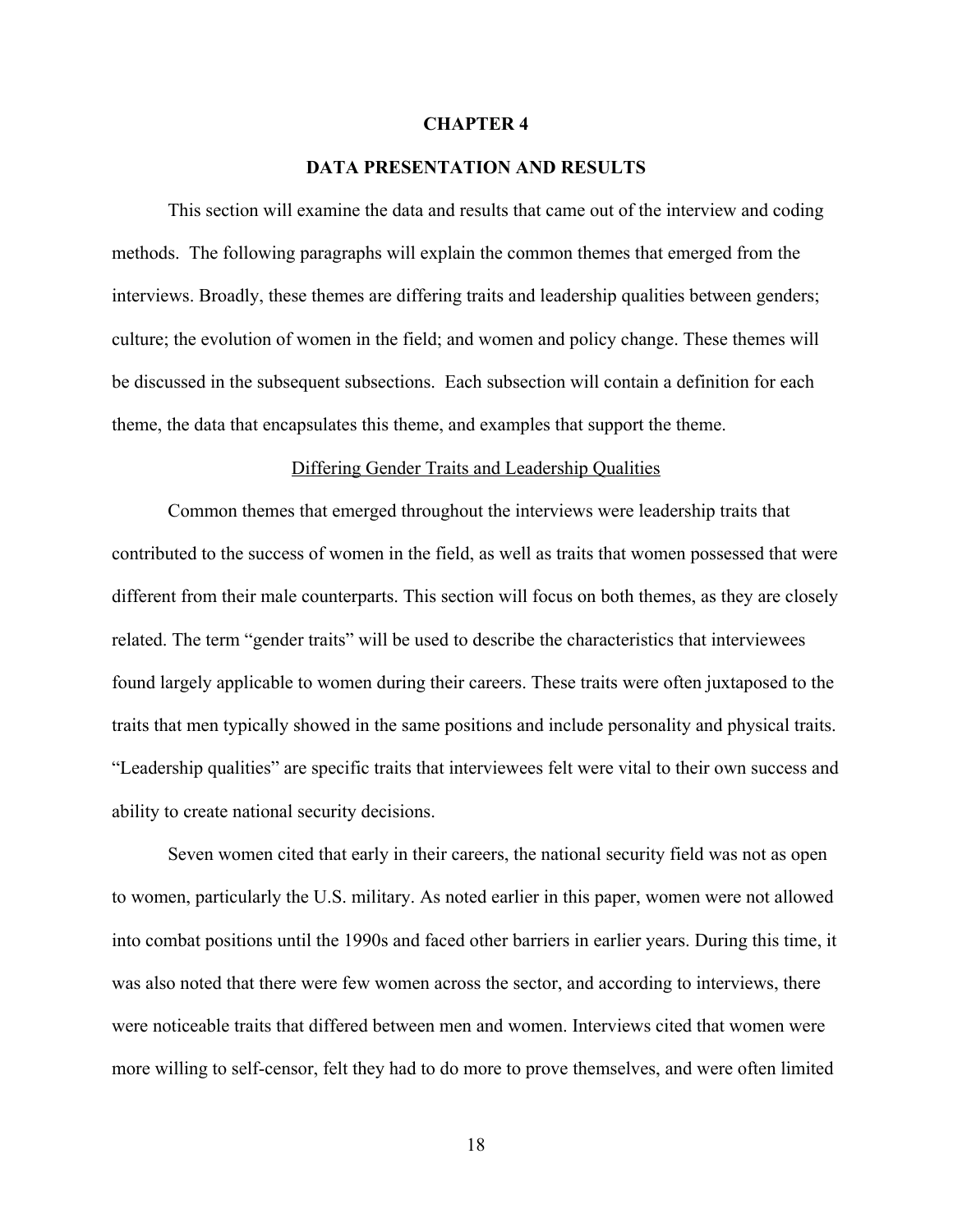in the jobs that they could hold. One interviewee said that "it was harder for women to demonstrate their capacities in environments where there were very few of them. So, there's that tendency to maybe self-censor, or think that people are going to look at me funny, like, "who's that woman back there raising her hand?'" Another said she felt that she needed to do more to prove herself. "I think I felt that I had to study harder. When you're the one who's different, you do have to prove yourself a little more. So, I always wanted to not miss that opportunity if I was called on, I wanted to have my act together, and I wanted to be very knowledgeable and add value"

Nine out of ten women noted that the interpersonal skills of being able to collaborate and build relationships with others were their most important leadership qualities. These collaborative skills included collaborating with their own teams, but also collaborating with other interest groups. It was helpful to understand a variety of perspectives and include others in the decision-making process to produce robust and thoughtful policy. It was also noted by three women that being able to work with those you are negotiating against, to understand their wants and needs, was a key to producing lasting policy. "I always wanted to get the input of others understand their concerns and expect where they were able and willing to partner and how we could work together. And then I would use all of that as a basis to create a strategy and build out a plan that I felt would reflect the inputs of others and that others could then buy into."

Within an internal team, it was noted by several women that including and amplifying other's voices and giving them the tools that they needed to succeed created not only successful policy but cohesion within a team.

I learned this more and more along the way, but it's giving other people what they need to succeed, whether it is your squadron mates, but as you get more senior and particularly as a squadron commander, as a ship commander and even as a fleet commander, it's giving those who work for you, the tools that they need to succeed, and personally,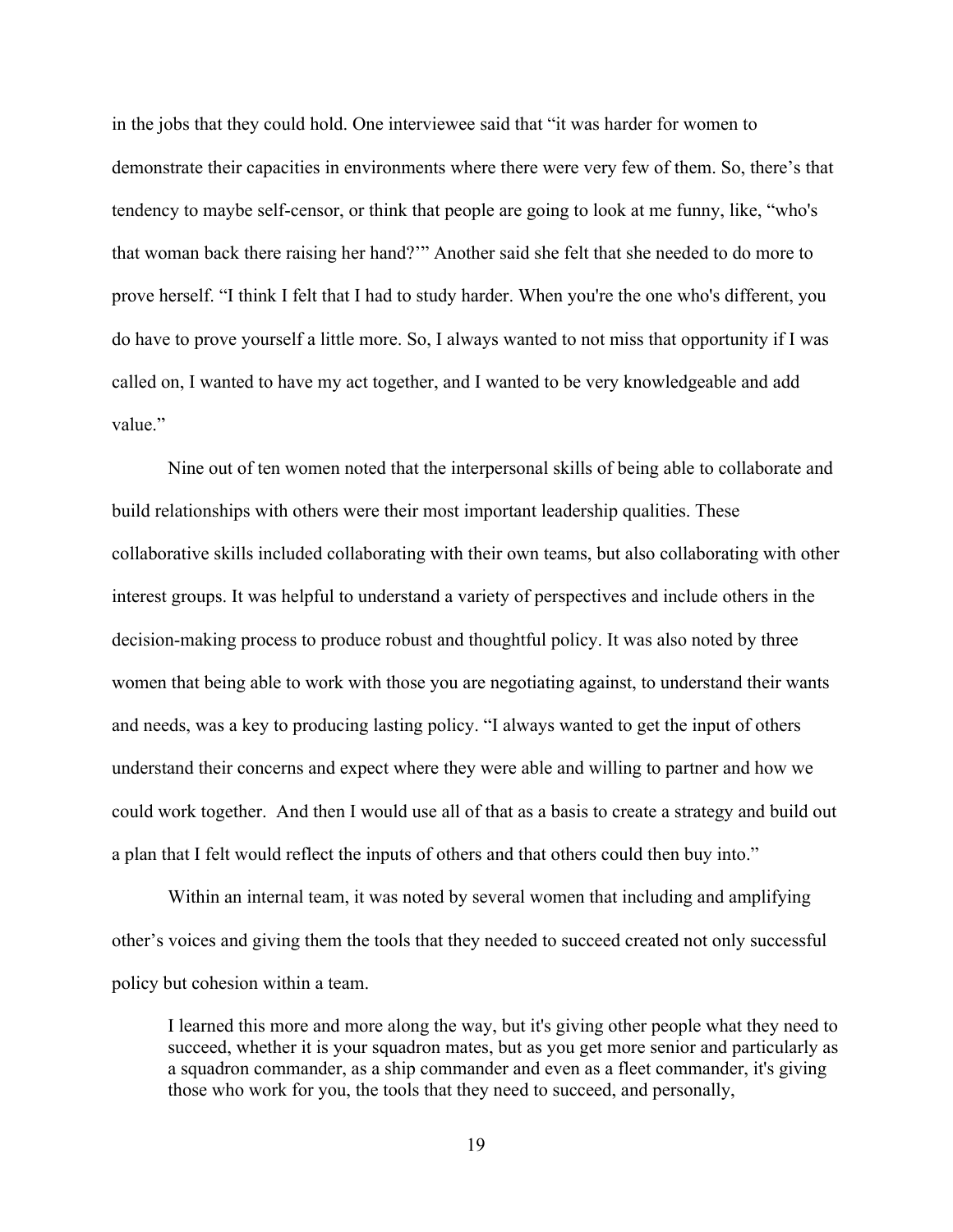professionally giving them the training, giving them the opportunity, taking care of their families so that when they're out there on deployment, away from them, they can do their job without having to worry about what's going on back home.

Another noted that "putting yourself in the other person's shoes and treating them the way you would want to be treated, giving them what they need to do their job. It's about communicating. It's about trust. It's about, again, building relationships, whether it is with other services, whether it is with people, from other cultures, other countries, because we're all working together."

It was stated that to be promoted or get ahead in the national security field, a leader needed results and to get things done. While both men and women achieve results in the field, women were said to focus on collaboration and making sure a team was functioning properly to achieve results, while their male counterparts tended to focus more on achieving results. "I think [men] are willing to like step on toes more, and that's a huge advantage to lots of men in this profession, because you get farther in many places when you are throwing elbows and getting done what needs to get done. Whereas the women that I've worked for are team oriented, thinking about how the team can function best to optimize the result." It was also noted that there was a difference in the types of positions that men and women tended to gravitate toward. "The men tend to gravitate toward the functional offices where there are right and wrong answers. So, there's a lot of men in space and cyber and nuclear defense, and ballistic missile defense. And the women tend to gravitate towards the regional offices where it's about building bilateral relationships."

While including other voices was noted as a leadership quality, it was also stated that women's voices in rooms tended to be overlooked or not heard. "I would so often see that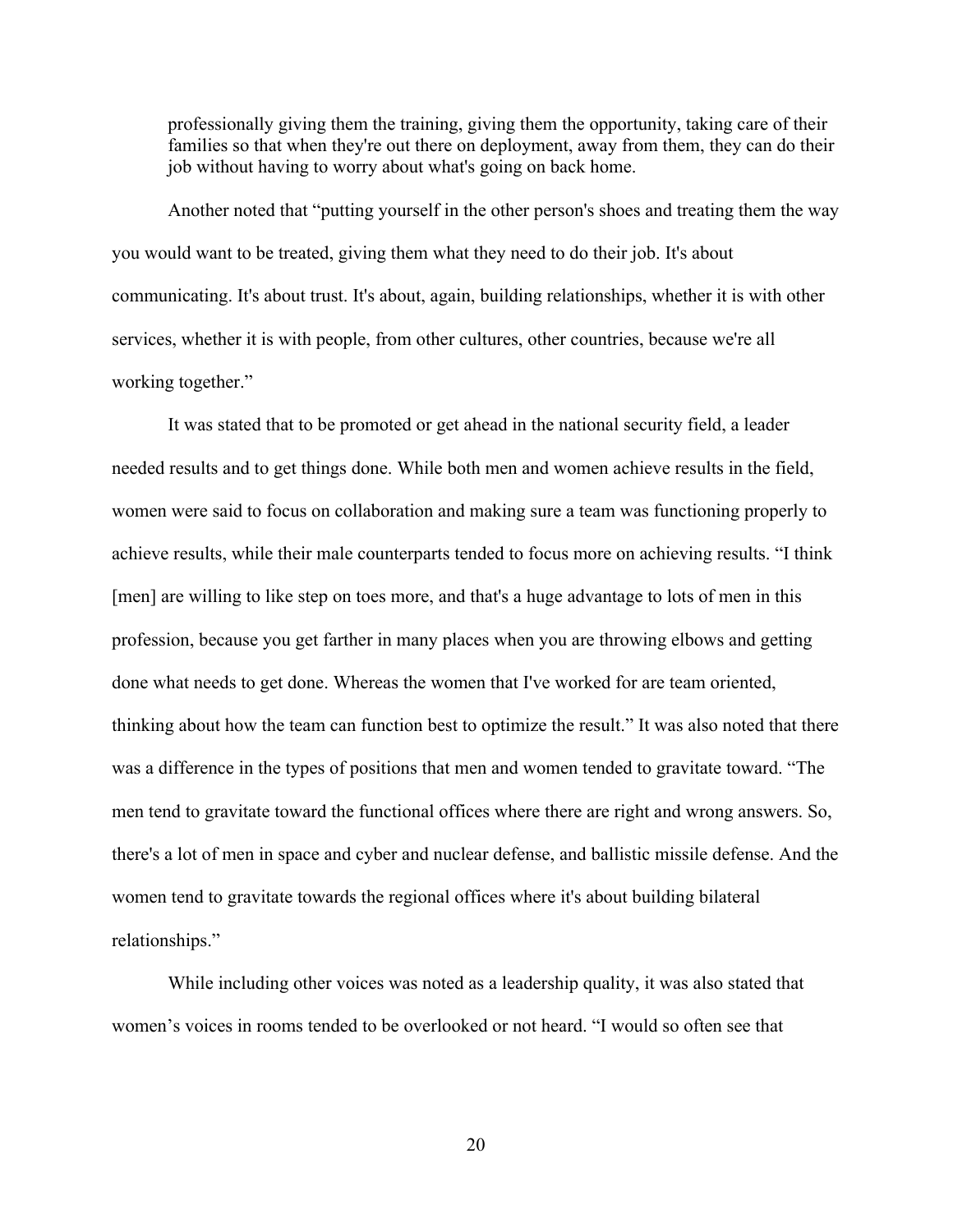phenomenon where a woman says something, but it's not picked up. And then somebody would say, "well, as Bob said…" when it was actually Sally."

Overall, this data examined leadership and gender characteristics. This theme focuses on what qualities made women good leaders in the field, as well as some differences between men and women in national security. It was found that women tended to emphasize collaboration and took more of a team approach than men. This data, however, does not include information on what made men good or bad leaders in this space. Though it was noted that there were some gender traits that differ in the field, there were few remarks as to what leadership qualities differed between men and women. This data also does not explain what could make women more apt to emphasize collaboration.

#### Culture

Another theme that was stated throughout the interviews was the culture within the field. The three main subtopics that emerged from the data were caregiving, work-life balance, and masculine culture. Caregiving and work-life balance were similarly defined in these interviews. Being a caregiver was defined in the context of caring for a child, family member, or older adult. Work-life balance was used in the context of being able to have the flexibility within a job to adequately be a caregiver, but also to focus on one's own health and well-being. Masculine culture was used to describe the overall behavior and standard for what was acceptable in an office. Office hierarchies were often explained as a "boys club", or group of men that often meet informally to discuss relevant work issues. These are usually exclusionary to women.

Six women explained their experiences as caregivers. These experiences touched on the difficulties of being a caregiver while working, the overall demand of the work, and how their families have influenced their careers. When interviewees were explaining the difficulties of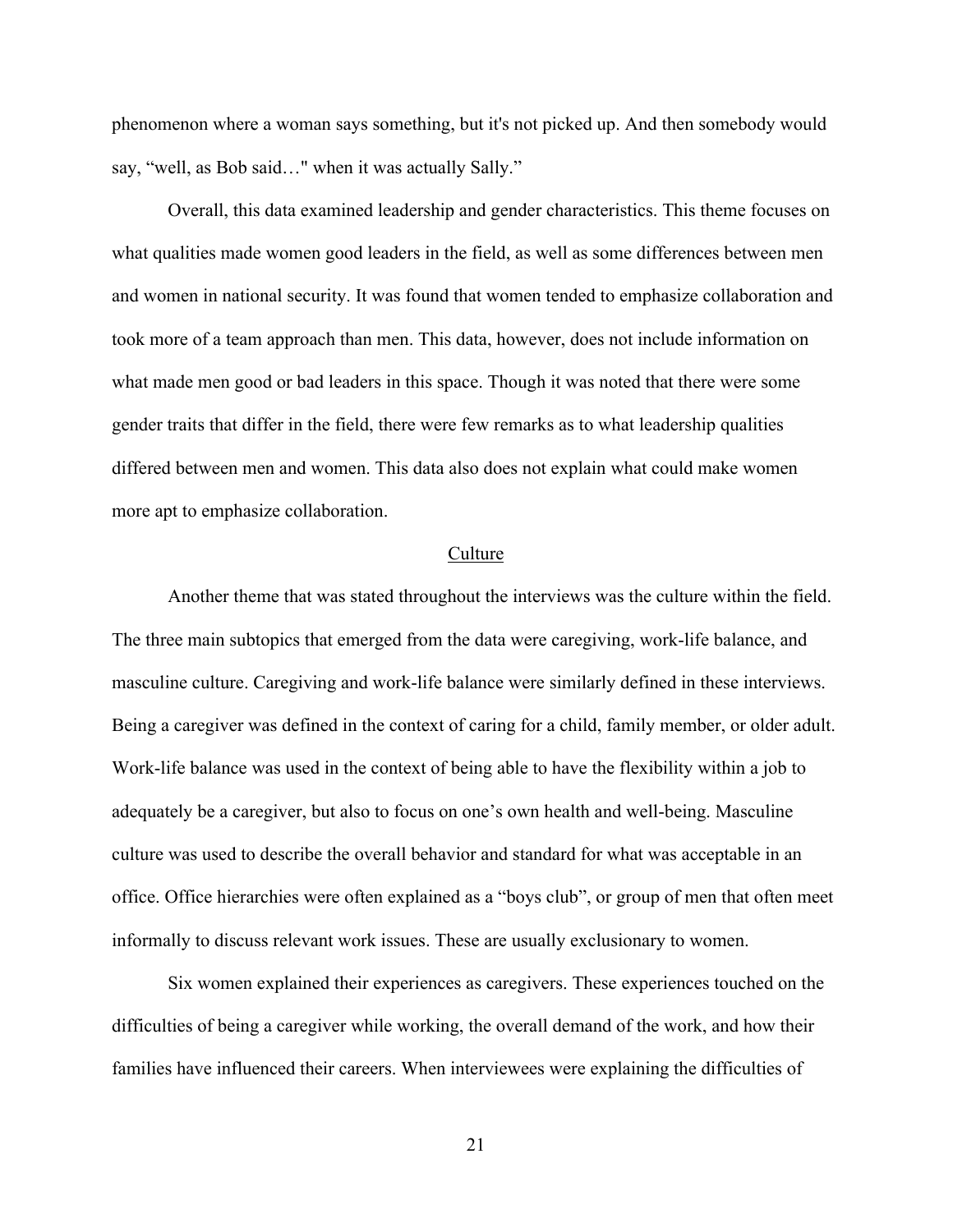balancing work with being a caregiver, they cited that their mostly male colleagues were not able to relate to the fact that they had responsibilities at home. This includes picking kids up from school, staying home when their kids are sick, and attending children's extracurricular activities. When referring to a female colleague, one interviewee stated that "it's not so much she's struggling with what I call the work aspect of it, but they can't relate to the fact she has to go home and has kids. She has to manage all of these other things. Whereas some of them are single or their wives manage it. So, like for them, the work-life balance is completely different than the work-life balance she has, which obviously impacts the way she works."

Other women explained that she would prioritize seeing her kids play sports, but would often have to go back to work, or work longer hours to make up for it. But she also stated that as she came into higher leadership positions, she would be honest about family obligations, and encouraged her co-workers to do the same. "I've always said as much as I loved those 31 years, that no one is going to remember that I didn't make a meeting, but my kid's going to remember that I missed when he made a shot. Or my daughter's going to remember that I missed when she hit a volleyball dig. And so, I tried my best to do both even if it meant leaving work and going to a volleyball game and coming back to work. Yeah. So, trying to do that balance, but being upfront about it and being honest about it."

One interviewee stated that her family responsibilities played a large role in deciding to take a new job or not. She was offered a position in a Central Asian country, while at the time, her family was living in Vienna, Austria, where her children were attending school. "When they first called me up and offered [the job] to me, I said no, because I knew it would mean a separation for my kids…So I turned it down. I told them at dinner that night, and they just said,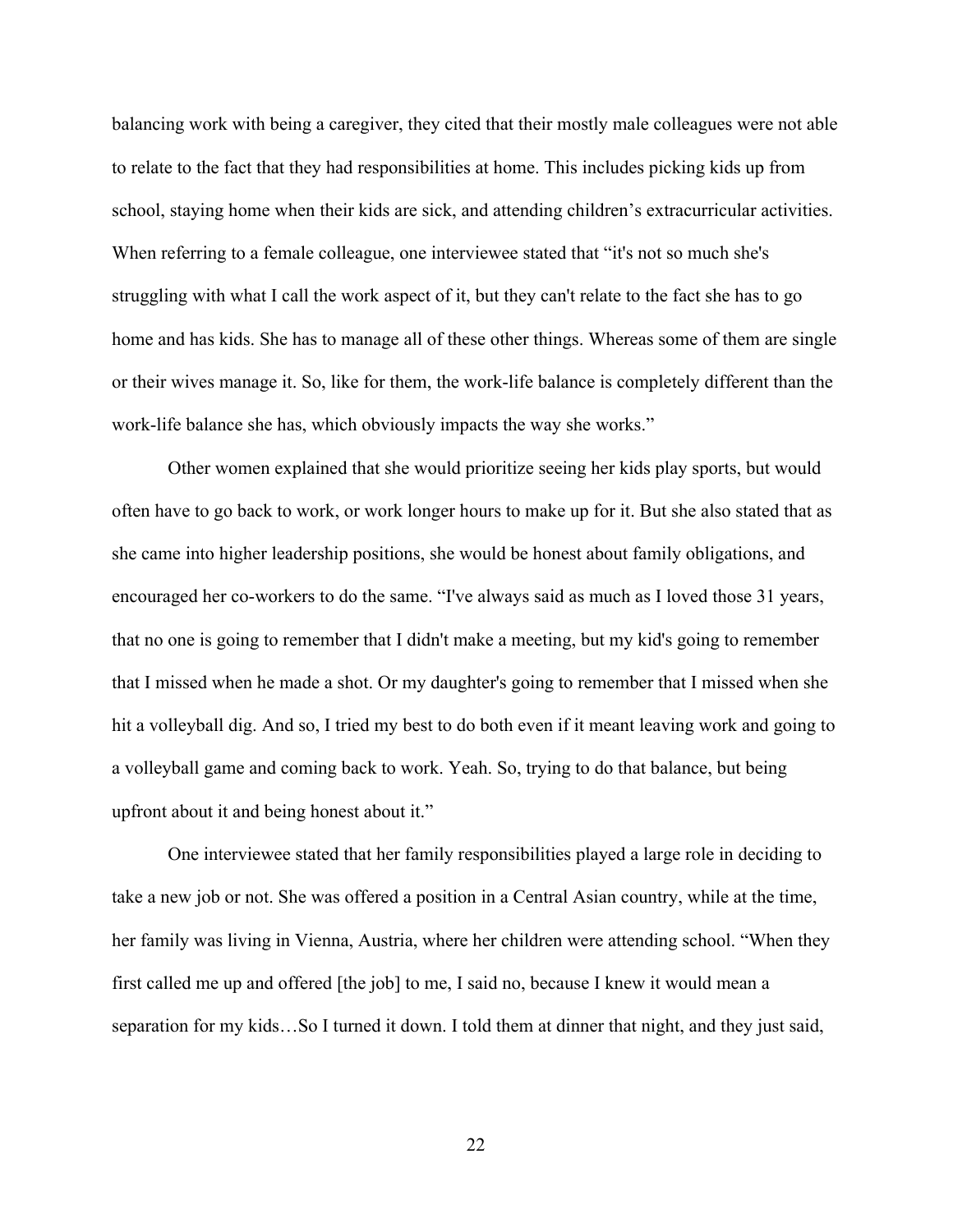"Mom, this is what you've always been working towards...so my husband stayed at his job in Vienna with my boys and I went off to [Asia]".

These women expressed that men in the national security field also had parental and caregiving responsibility, but, especially early in their careers, women were responsible for more of the household efforts. "Everyone expected the woman to be the main caregiver, which probably explains why I never talked about my children…You know, how can you be all in if you're raising children? And so, I think that's hopefully one of the barriers though is just children because you can enter the military fairly young, but assuming you get married and have children there comes a point where one has to choose, and the good news is it is more of an equitable choice now."

Another common sentiment that was expressed was that an increase in women in the field would lead to culture changes regarding caregiving. Six women cited overall that an increase in women would lead to a different work-life balance, which focuses on prioritizing other obligations in addition to the job. "I think if there were more women setting the culture, there would be more emphasis on work life balance. And by work life balance, I mean it being okay to prioritize a medical appointment over a meeting, or to prioritize picking your kids up from school…" Some argued that simply adding women to the field would not change the culture, as it is deeply ingrained in these institutions. Instead, they argue, that an increase in women who are willing to lead by example and create the ability for workers to prioritize family would lead to change in culture. "The culture is so ingrained, and it's so much a part of the military. And how each branch of the military operates are men in leadership positions throughout. And I think that leadership will set the stage for all of those things, but if women are in leadership positions, they also have to feel like it's okay for them to set an example."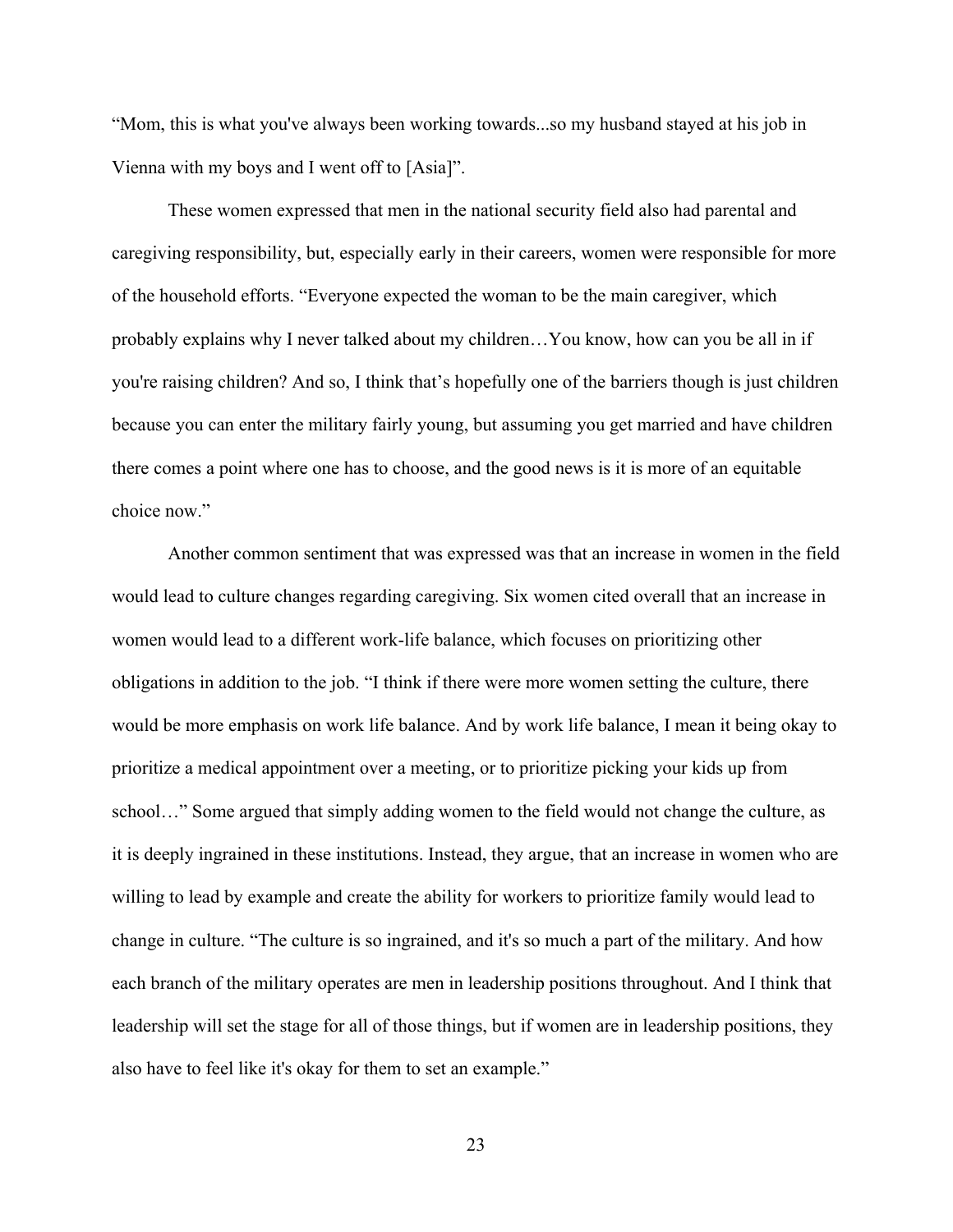The other cultural theme that was emphasized was the existence of a "boys club" and a strong masculine culture. In the early and middle years of their careers, there were not large numbers of women in these institutions, and interviewees were often the only woman in the room. They described having to try to fit into a "hyper-masculine culture," or feel isolated. The feeling of isolation was often tied to caregiving responsibilities. "There's a lot of "Why are you working? You're a mother." Or you weren't able to say, I need to go home because my child is sick. That would've been no. So, there was a sense of being alone. You weren't asked to go golf. You weren't on the weekend outings. But I just learned to not take it personal." One woman said that she had shortened her name to go by her initials in order to avoid some of the unpleasantries that went with being the only woman on naval ships. "When I showed up to teach at surface warfare officer school, they had a staff of 60 officers. They had not had a female officer in nine months, and they had all been forced to go to sensitivity training for my arrival. So, they all hated me because they had had to do that instead of going to the field day and minor league baseball game. It was another eight months before another woman showed up on staff. So, at that point, I ditched my first name and went by my initials."

The masculine culture, marked by stereotypical male traits, in the workplace was described to be driven from the culture of the military.

Military culture is pervasive. There is nothing wrong with military culture, but it's sort of male dominated. There's an emphasis on masculine culture in military culture. I think that is pervasive throughout the Pentagon and throughout DoD. And I think that that makes people a little less willing to be vulnerable around each other and makes people less willing to challenge authority. It means that things that are inappropriate that happen are not seen as inappropriate in the same way that the rest of the United States is moving, or at least like the rest of Washington D.C., is moving toward thinking more critically about what is and isn't inappropriate in the workplace."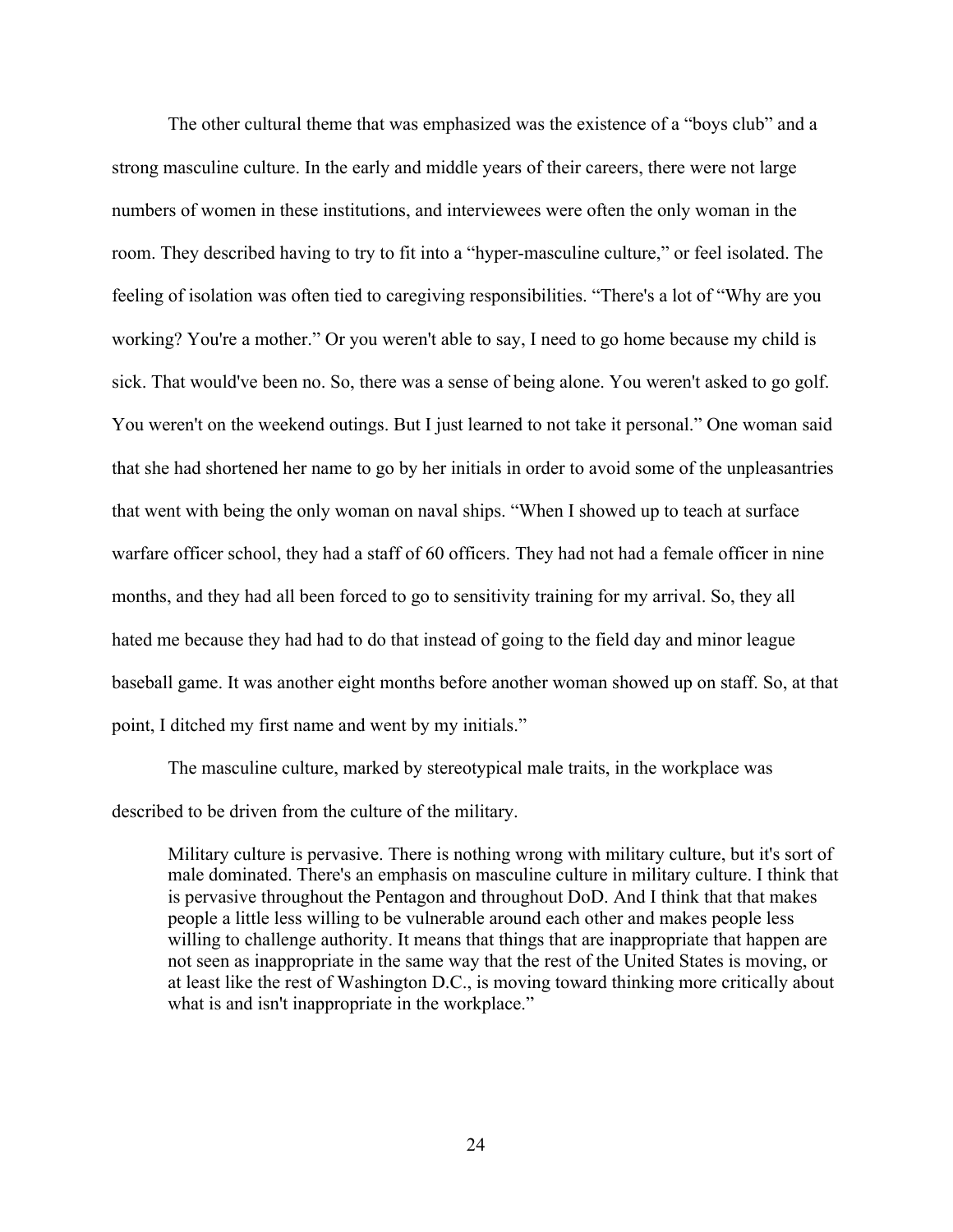Two women explained situations where inappropriate workplace behavior took place, stemming from the masculine culture of the military and DoD. One explained a situation where she was catching up with a colleague more senior in rank, and "he was getting animated about what we were talking about. And he was mimicking shaking someone into reality. It was like a joke. It was funny, but he grabbed me and shook me, and I was just kind of like, we are out in public, like, no one is looking at this weirdly." Another described a situation where she needed a signature to approve the movement of a war-related unit. "My commander and I were trying to get a signature, and it was very important for the unit to get out. It was war related, and he was doing a bunch of stuff to me. And so, I just basically leaned across his desk and said, "look, we don't have time for that. I need you to sign this." I think pushing back and having the confidence and the focus on the mission, I think that pretty much sums up how I faced what was a male oriented kind of very hypersexual, you know, comments and everything like that is just, "we just don't have time for that." It was stated by interviewees that situations like the aforementioned examples are rather common in these institutions.

An increase in women in recent years was stated to have helped counter some of the masculine culture and provide support networks for women.

The boys club continued to exist. And when I was reporting directly to the director of NSA, we'd meet regularly as a board. And it was really clear to me when topics had already been discussed by the guys. Right. And so the good news is that in my last couple of years, there were quite a few women sitting in that room. And so we also got to have our meetings and to talk in the ladies room, because it's always the lady's room or the men's room. That's where these little discussions happen generally. And so being able to level the playing field by having representation really does matter, not just one woman or not just one minority, but having a few really, really balances of perspectives of the group.

Four other women also noted that having a support group of women at the same level as themselves was beneficial because they were able to talk to others who could relate to the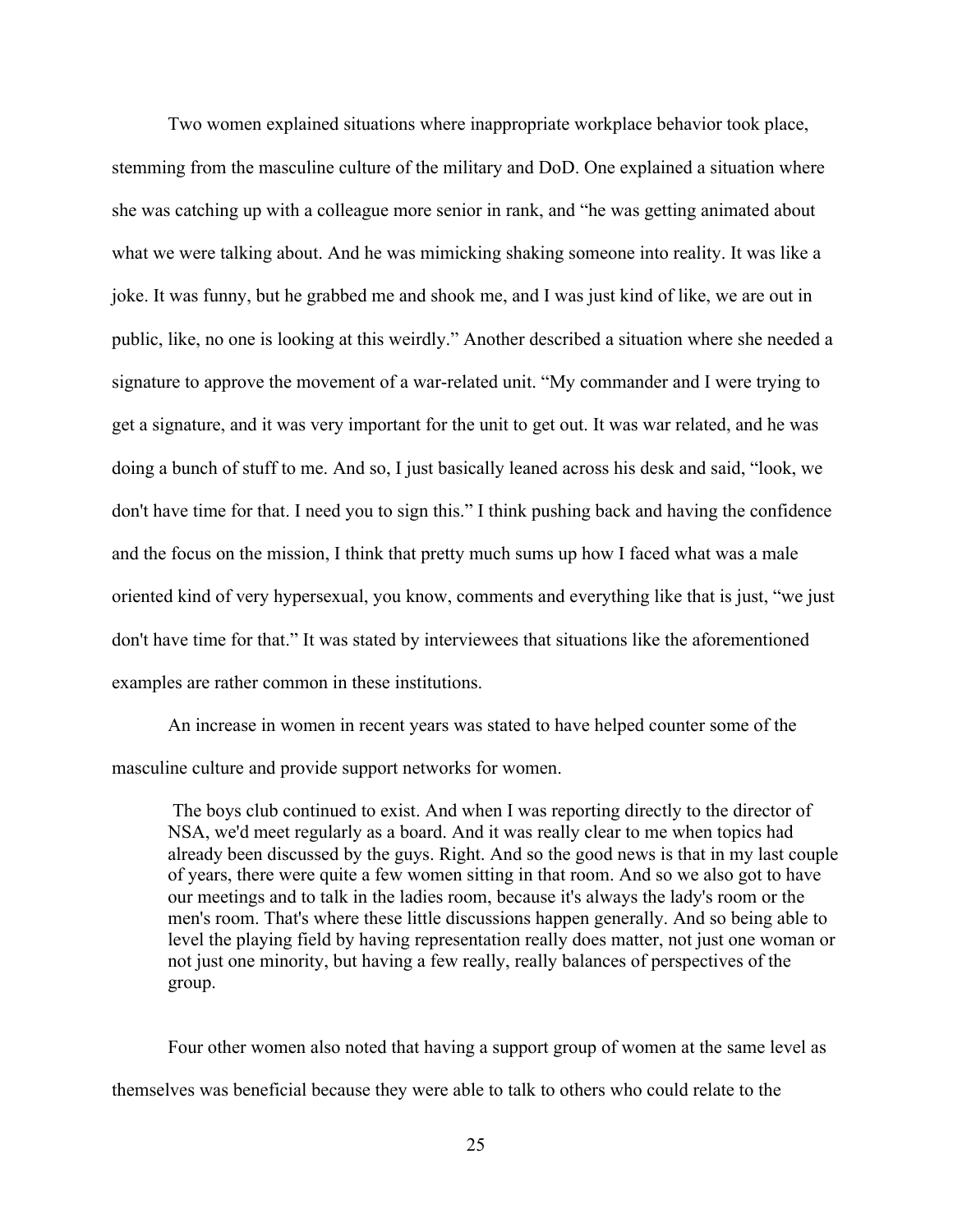struggles or issues that they were having. It was noted that this, overtime, has made small changes in the overall culture of the national security field, but there is still work to be done.

Overall, the culture of the national security field is marked by stereotypically strong male characteristics. It is dominating, competitive, and assertive by nature and carries over elements of military culture. The male dominated culture also perpetuates traditional gender norms. Women have historically taken on most caregiving responsibilities and have had to balance being a caregiver with a career that does not always balance those responsibilities. Until recently, men have mostly held top leadership positions, and there has not been much reason to change the status quo culture. As stated through the interviews, an increase in women who are willing to lead by example can help create a balance between work and other responsibilities. An increase in women has also created support networks where there previously have not been. This has allowed women to discuss relevant topics, career, and family among others, with those who understand their position and struggles.

#### **Evolution of Women in the Field**

The next theme that emerged from these interviews was the evolution of women in the field. This section will discuss barriers to entry into leadership positions for women. Barriers to entry are specific characteristics of an institution that have inhibited women from obtaining leadership positions. This section will also discuss how women in leadership positions have evolved overtime.

Slowly over the last 50 years, the national security field opened to women. In the military, women faced restrictions on what positions they could hold. In 1994, women were finally allowed to serve in all military positions except combat positions in 1994, and the combat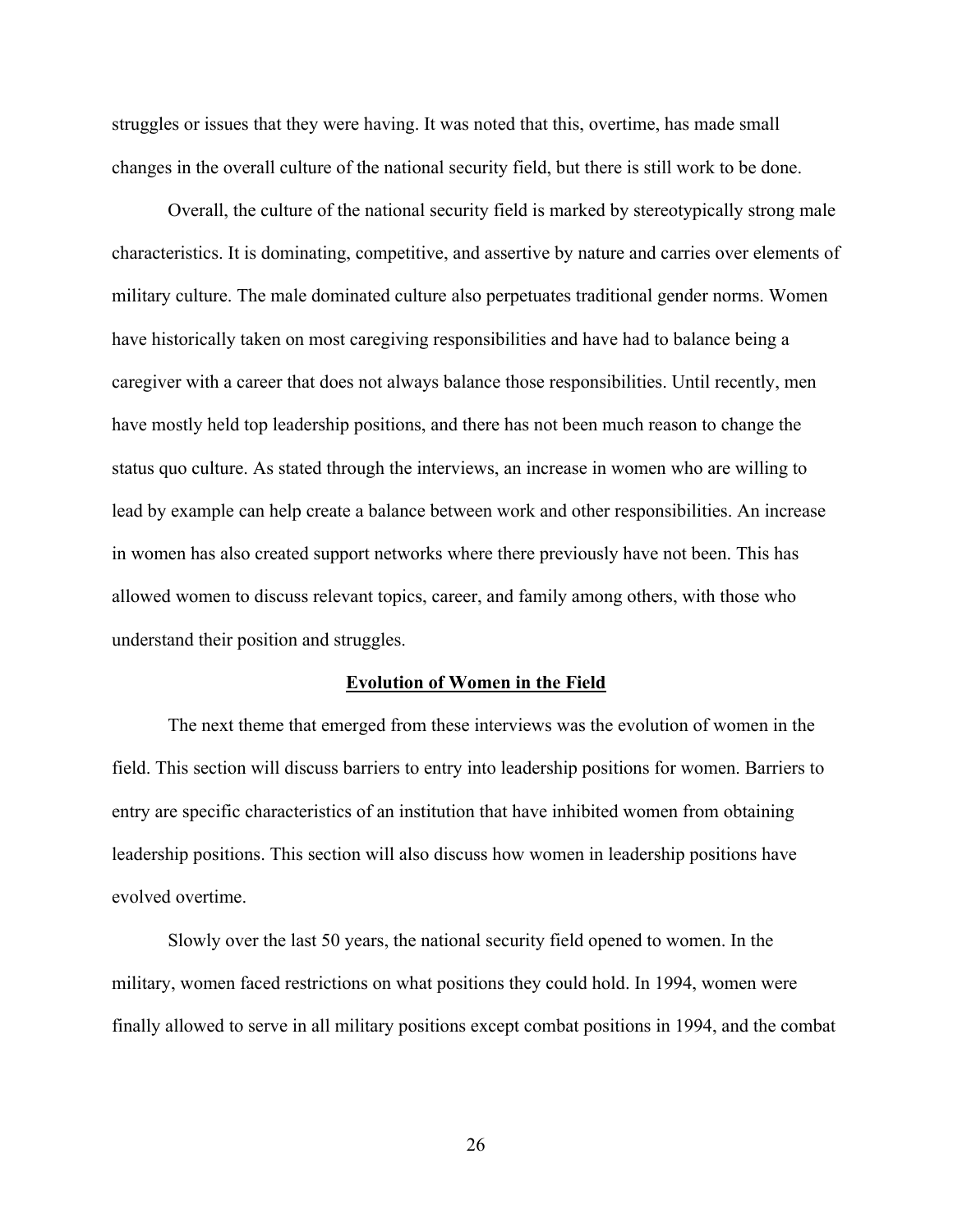restrictions were lifted in 2015. These restrictions made it incredibly difficult for women to hold leadership positions. In her first naval assignment, one interviewee said that:

On my first ship, the captain kept saying: "Why is it that all the, my male officers are slugs, and the women are so sharp?" And I [said it is] because the women are here because they want to be. And the men who are good all want to fly F-18s, they want to drive submarines. They want to be on the destroyers. You are on a tender. So, the people you get are the people who graduated at the bottom of their class and got last choice. So, it was a cadre of hard charging, but very bitter women, because there was a very definite glass ceiling because you didn't get command unless you had had cruiser and destroyer experience and the law didn't let you get that.

Another interviewee stated that there was an informal rule in the State Department that once a woman was married, she resigned. "Up until 1972, you had to leave the service if you were married, there wasn't even an actual law on the books. It was just the way things were done. It wasn't until women were challenging that rule, that they dropped it."

There has also been issues of bringing in new talent into national security. "A huge problem is that they have been unable to bring in new people, that it can only move people around in policy. In other words, people can like change within it, but it's near impossible to bring people in." In general, for both men and women, it has been hard to enter bureaucracies.

Historically, defense-related positions have been filled by current and former military members, which until recently has made it difficult for women to enter civilian leadership posts. And, since most of the military is made up of men, it has been hard to fill these positions with women. Coupled with this, there has also been a perceived lack of female civilian experts to fill defense roles.

We need do stuff like in the field start compiling lists of women who are experts in the field, because often people would say, "oh yes, we wanted women, but we couldn't find any." Or there was that phenomenon where there's one woman on the panel, but she's the moderator, not there to present her stuff. So, there's, there's still a lot of consciousness raising that's going on. That's very valuable. So, I think sort of looking at how men do it and say, "friends of mine have done really interesting work too in our field" and seeing that it sort of actually tracks sort of who's citing whom.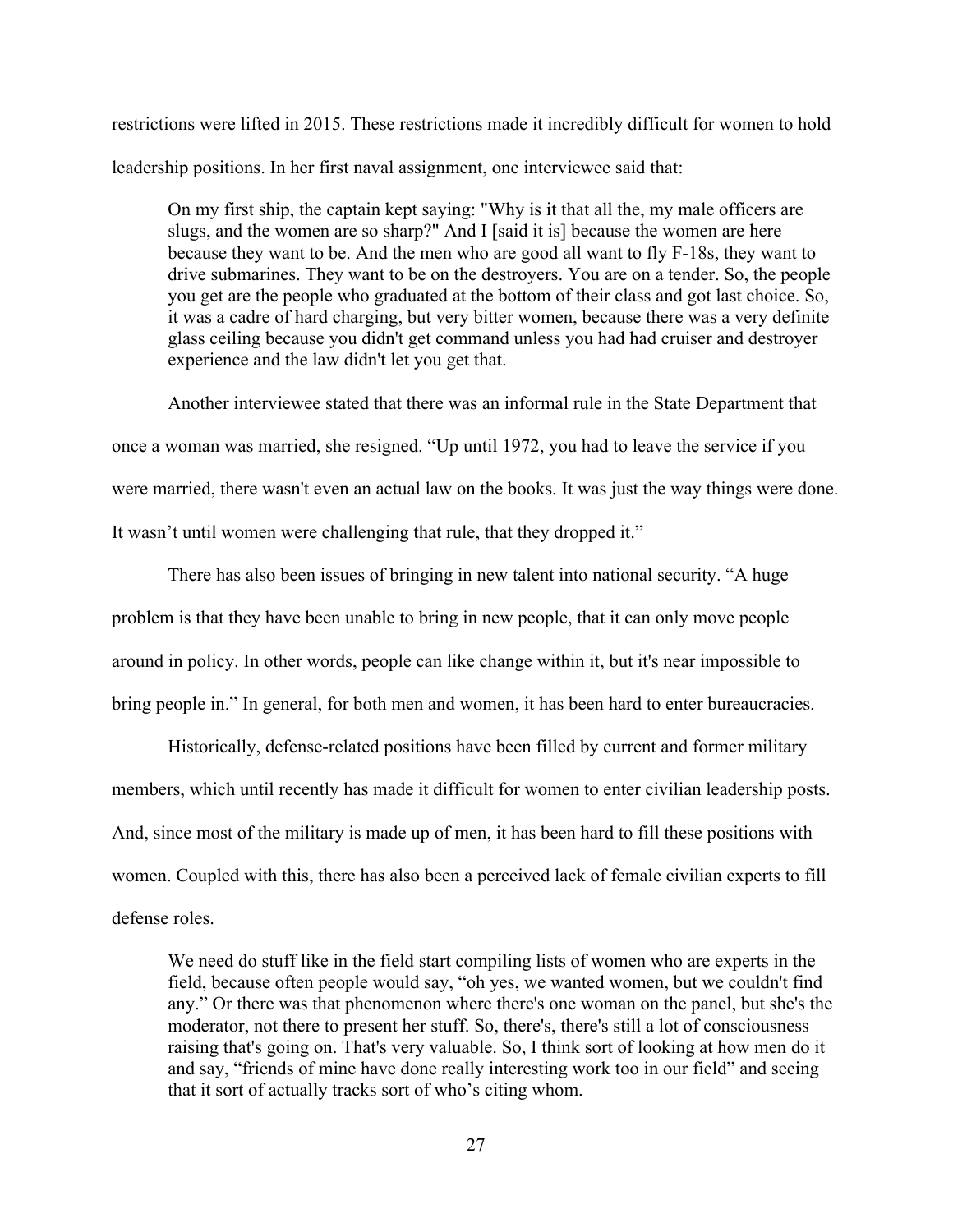Two women noted that being the only woman in the room was sometimes an advantage for them. One woman explained that while she was working as the Commander of Task Force 73, which is the logistics group for U.S. Marine and Naval operations in Singapore:

I was the first woman in that job, which was interesting because part of my job was running all the bilateral Navy and Marine exercises with all the countries in Southeast Asia. And there were zero women at that level in any of their militaries. So, it was a kind of unique experience for them to be dealing with a woman in that job. But I think it was a tremendous advantage because they all knew me. You weren't going to mistake me for somebody else. And I was not competing with them in any way, shape, or form. They all play golf; I play golf and I'd go everywhere they went. They'd go, "oh, you got to play golf." And I didn't care if I win or lose, it just didn't matter. It was all about building relationships and building trust.

Similar to the previous section, this interviewee was able to adapt to the culture of where she was and learned how to play golf to fit in and build relationships with her colleagues. Another woman noted that while she was working as an arms control negotiator in Moscow, she was often underestimated and gained access to places that her male colleagues did not. "I think I probably got a lot of entry and access more so than a lot of my male colleagues. So in many ways that was an advantage; The Russians tended to trust me more. I think I had advantages as a woman because for the Russians, they always puzzled. 'Why is a nice girl like you interested in something so serious?' type of thing"

One interviewee discussed how harmful rhetoric and stereotypes can be for women in the field. Women are often assumed to be better at working on soft-power issues or humanitarian work, like refugee crises, global women's issues, and healthcare, while men are better at the harder issues, like security and economics. She explained that if women fit certain stereotypes can limit people's perception of what they are and are not equipped to work on.

I don't think that's necessarily helpful. I think men can be just as sympathetic to refugee problems as women. And if you say women are much better on some of these humanitarian issues that implies that they can't make hard decisions on you know, on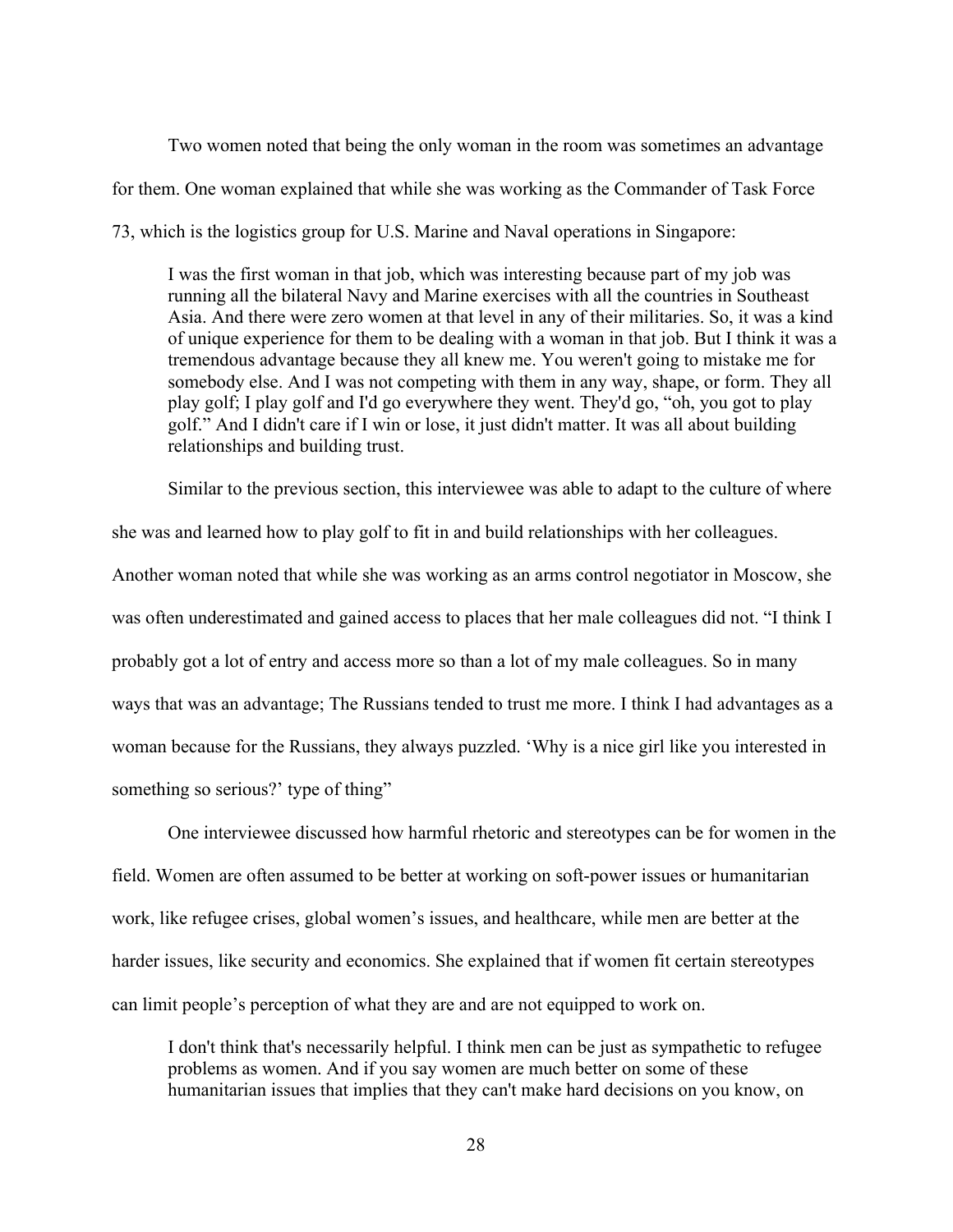some of the, or they can't do as well in some of the harder issues, which is certainly not the case.

Like the previous sections explained, there have been barriers and limitations to women advancing in the national security field. This section has specifically stated the experiences of the ten interviewees during their careers. This section highlights that there were both legal and societal limitations to what positions women in the national security field could hold. The final combat imitations on women in the military were lifted in 2015, when women were fully allowed to participate in combat roles. There were also societal barriers that hindered women in the past from advancing in the field. These included expectations in the State Department that women left their posts if they married. Other barriers included the stereotypes assumed of both men and women, which often impacted the perception of what jobs they would be good at. In some cases, there were advantages to being the only women in a field. Often, these advantages were being underestimated and not being seen as a threat. All women in this study have said that the national security field is much more navigable for woman, and there is more opportunity and understanding that they will do their job well.

#### **Women and Security Policy**

This section will examine key findings pertaining to women's impact on defense policy. The key themes that emerged from this section were the importance of diversity in decisionmaking and how an increase in women can change culture. Based on previous literature, we would expect to see that women have influence on defense outcomes, particularly in decisions to engage in conflict and defense spending (Koch and Fulton 2012). We would also expect to see that an increase in women can change the long-held masculine profile of the national security field and influence its overall culture (Hurlburt et al. 2019).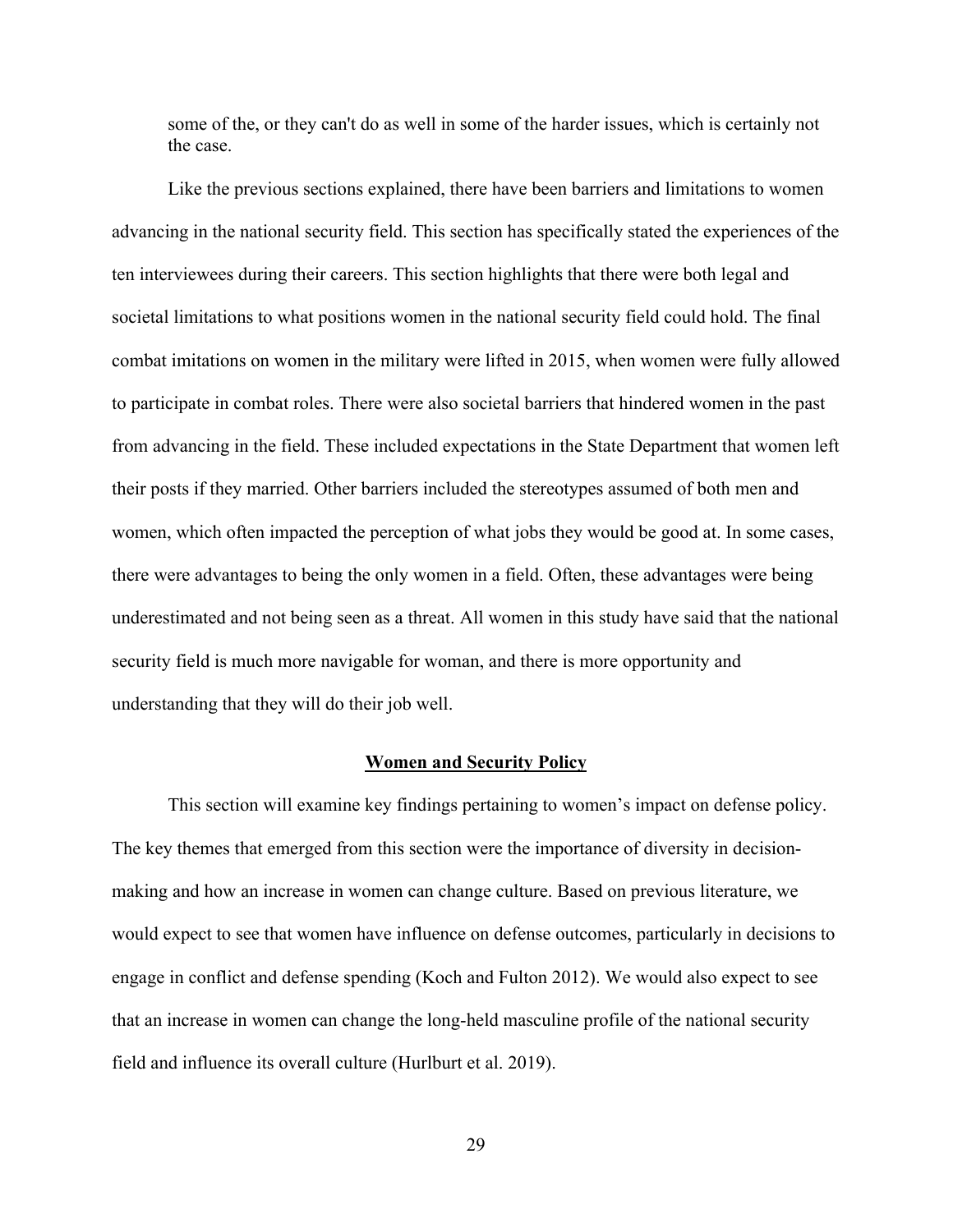In the interviews, all ten women stated that diversity is an important piece of decision making, and that diversity has a strong impact on defense policymaking. Interviews stated that individual women may not make different defense decisions than men. Examples of these decisions include the decision to use targeted drone strikes, intervene in cross-national conflict, or provide defense capabilities to other nations. One woman noted that these specific defense outcomes are influenced by the traditional approaches to defense decision-making, and that more diverse decision-making bodies could contribute to different outcomes.

In terms of combat decisions, like decisions to go into to have to make strikes or to use drones... I'm just thinking about possible things that might be like stereotypically easy for men to do. I don't know if that would change a whole lot… There are all kinds of things that are set up to make the system what it is that I think are out of the control of individual females in leadership positions. But I could see over time, women in leadership positions being more willing to have certain conversations and to challenge the status quo in ways that maybe we're not experiencing now.

As stated earlier, there have been barriers to women's advancement into leadership positions. Most women noted that there were obstacles to overcome as they ascended in the field. The prevalent cultural norms emphasized hierarchical structures, without much room for collaboration or discussion across the hierarchy. It was also noted that there was a narrow scope of policy options for each issue, and groupthink was prevalent. One participant explained that in her experience, she has "seen male leaders be a little bit more willing to go one way or another, just because so-and-so said so, versus really trying to understand, well, where did that come from? Or what's behind that or what's the data that goes along with that?" It was stated that more diverse decision-making rooms led to less groupthink, especially as more women were at the table. Having more women at the table was noted to make the decision-making process less hierarchical or competitive and more collaborative. It also erased some of the self-censoring behaviors women often felt, as described in the gender traits section.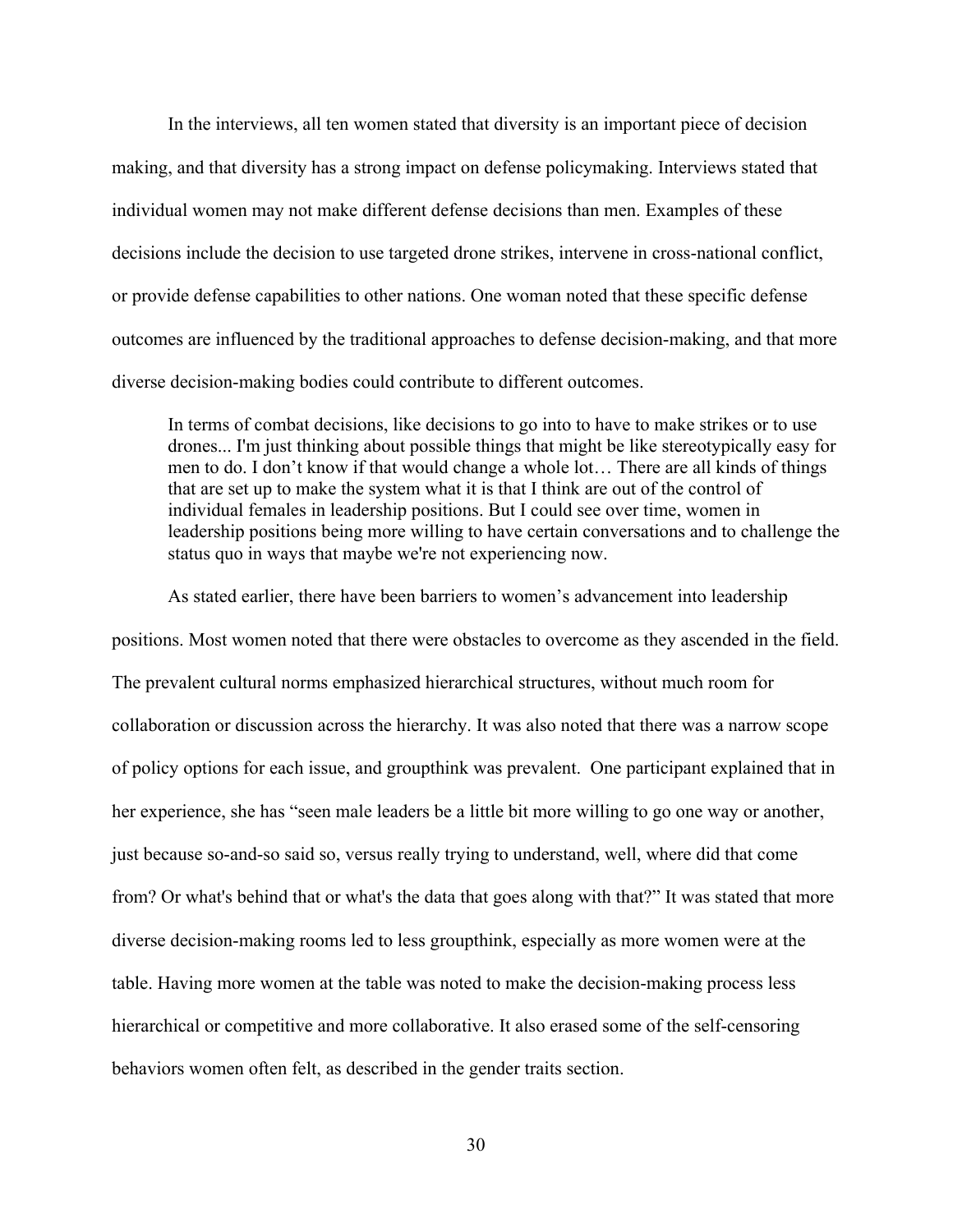Six other women noted that diversity, both in thought and demographics, contribute to better policy outcomes, as they are more well-rounded. Because people from different backgrounds, ethnicities, genders, religions, and political leanings are included at the decisionmaking table, policy options and decisions will be more thorough because of the perspectives considered. It was largely held that gender alone was not a determining factor in defense policy decisions, but a combination of factors, including political leaning which three women cited as being more important than gender.

I firmly believe that allowing having representation from multiple different cultural perspectives allows teams to have better ideas, and better opportunities for success provided everyone's able to contribute. Because then what you get is this diversity of thought, is that there are things that I would never think about that a white male who grew up in Iowa would think about just, it's just a fact, I'm never going to think about that, but he would. And so, I want that white male from Iowa on my team, like I want that guy from the south, who maybe grew up in a prejudice environment. I want him on my team too because he has some thoughts and some contributions that are going to be different than mine. And that's really what you want. That's to me, that's how you make the best of teams is when you can bring in a diversity of opinions and thoughts.

As noted in the culture data section, an increase in women in defense leadership also can impact the culture and priorities of defense institutions. As the number of women in leadership roles increases, there could be more of a balance between work and caregiving responsibilities.

The overall key findings of this study found that female leaders saw the ability to collaborate, relationship build, and see other group's points of view as their strongest leadership traits. Women have had barriers to their entry into defense leadership positions, largely due to their legal exclusion from military posts until the late 90s and 2000s. Since the Department of Defense draws heavily on workers with military experience, the inability of women to hold these positions hindered their ability to lead in civilian jobs. The culture of the national security field has also made it hard for women to be primary caregivers, though it was noted that an increase in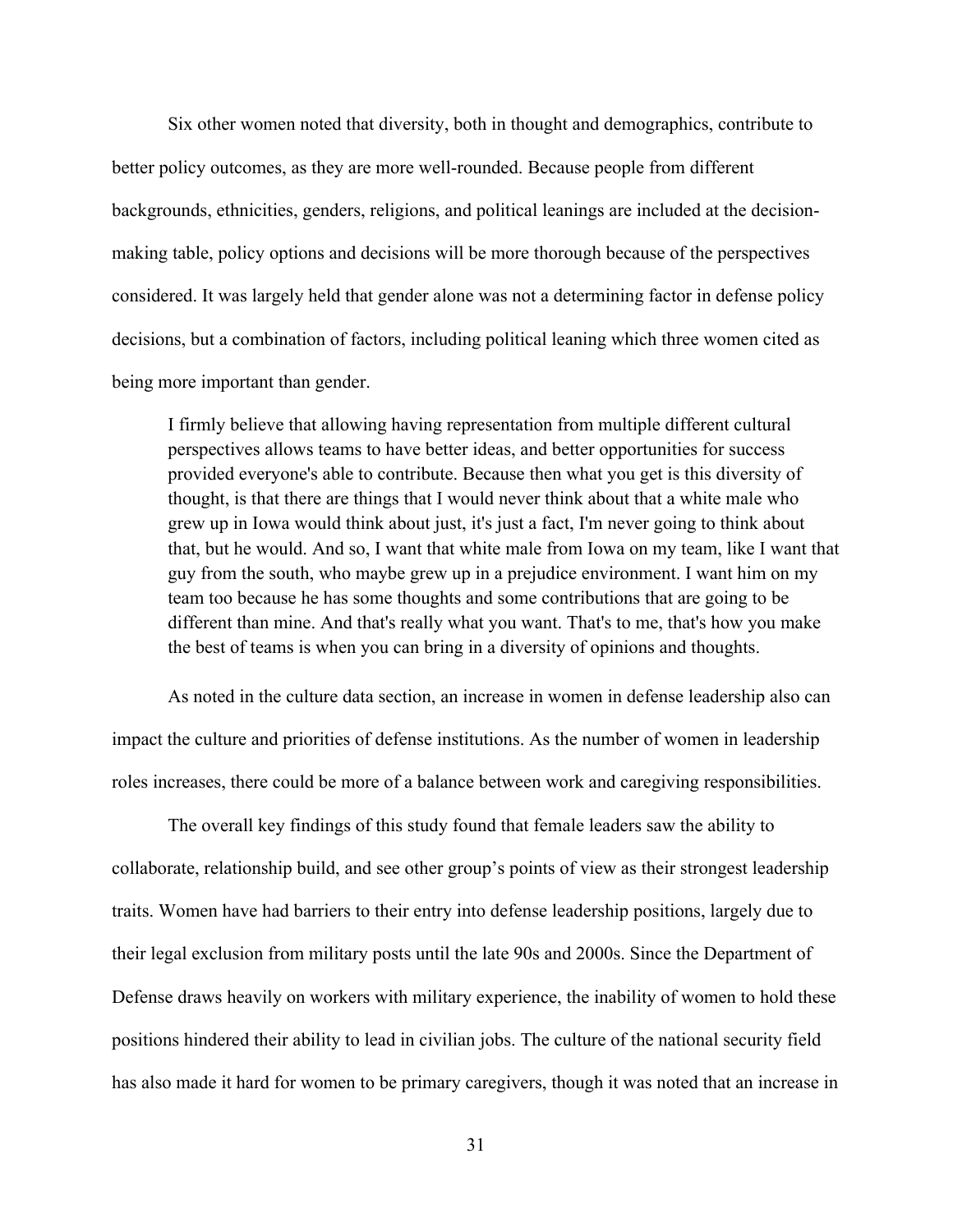women in the field could challenge the status quo culture. The stereotypical assumptions of women's and men's leadership traits and job ability were harmful to how they were viewed by their co-workers and the general population. Stereotypes often pigeonholed women into working on humanitarian or soft-power issues, while men were seen as equipped for hard issues. These stereotypes assume that men cannot be good at soft-power topics, and women would not be good at defense and economic issues because of their stereotyped abilities. The most notable finding was that diversity helps make better decisions. Every interview noted the fact that more diverse rooms lead to more thorough and well-rounded decisions, as well as more creative solutions. It was also noted that traditional defense options may not change because of more women in leadership.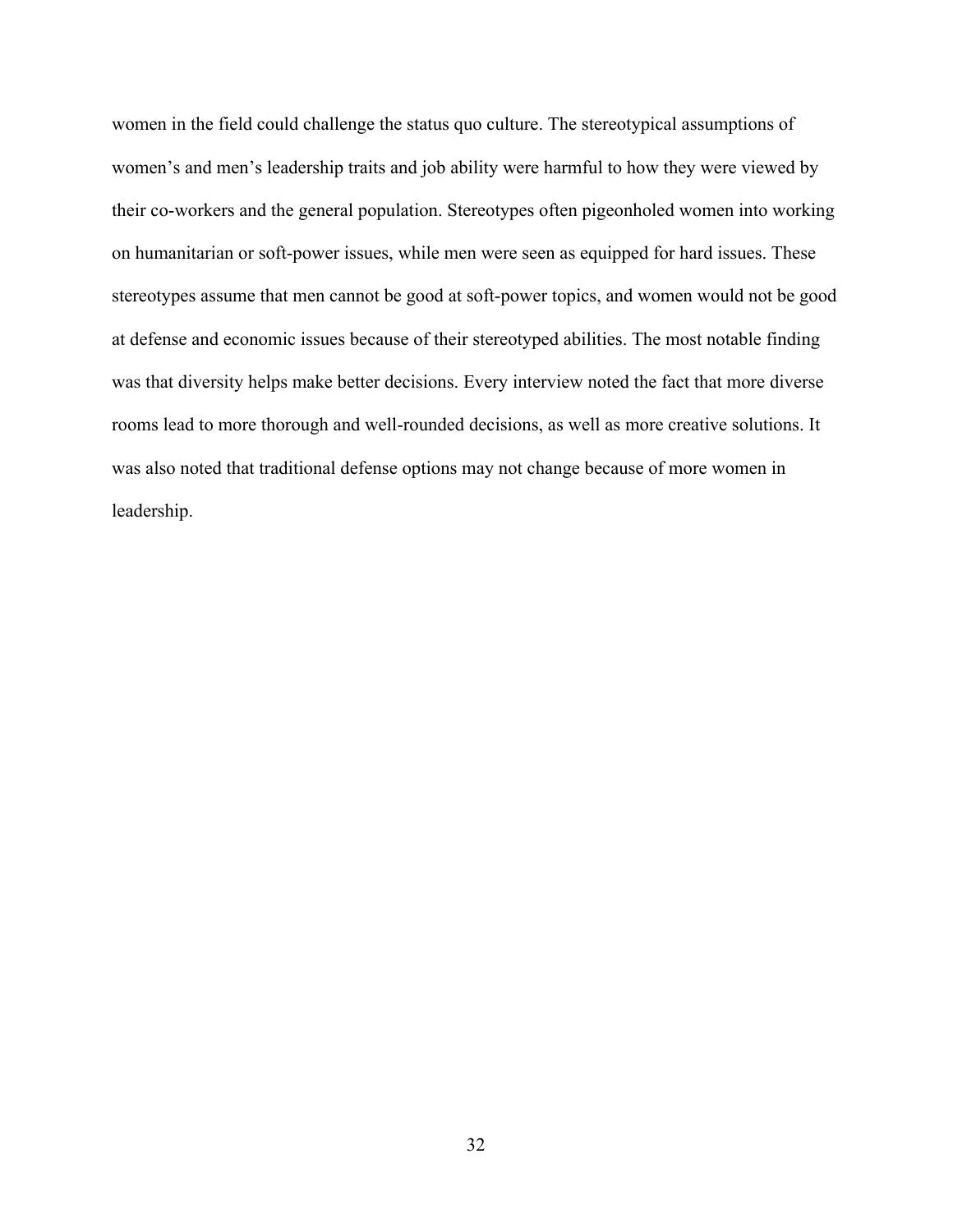#### **CHAPTER 5**

#### **DISCUSSION OF RESULTS**

As previously stated, the aim of this research is to understand the impact that women have on national security policy. To investigate this aim, a few questions arose: What approaches do women take to leadership in the national security field? How is national security different when women are in leadership positions? Does having more women in the national security field change outcomes?

The previous chapter noted the key data and themes that emerged from the interview process. The key themes that emerged pertained to gender and leadership traits, culture within the national security field, the evolution of women in the field, and women in national security. Every participant viewed diversity as an essential part of national security policy. The inclusion of women in leadership positions can lead to culture changes and more flexibility to be caregivers. And, though there have been drastic improvements in reducing barriers to entry for women in national security, some still exist. The remainder of this section will discuss the implications of these results and how this research fits into the existing body of work. The data suggest that women can create changes in the national security field.

When looking at the approach in terms of leadership traits, the data propose that women overall emphasize collaboration over competition. This data begins to explain some of the posed research questions. This data can help explain how women approach defense policy, and how defense policy is different when women are involved. The data and previous research suggest that the field has a historically competitive, hierarchical, masculine environment. In contrast to the field's historic structure and values, women placed an emphasis on relationship building, understanding all points of view, and supporting other colleagues. The interviews also explained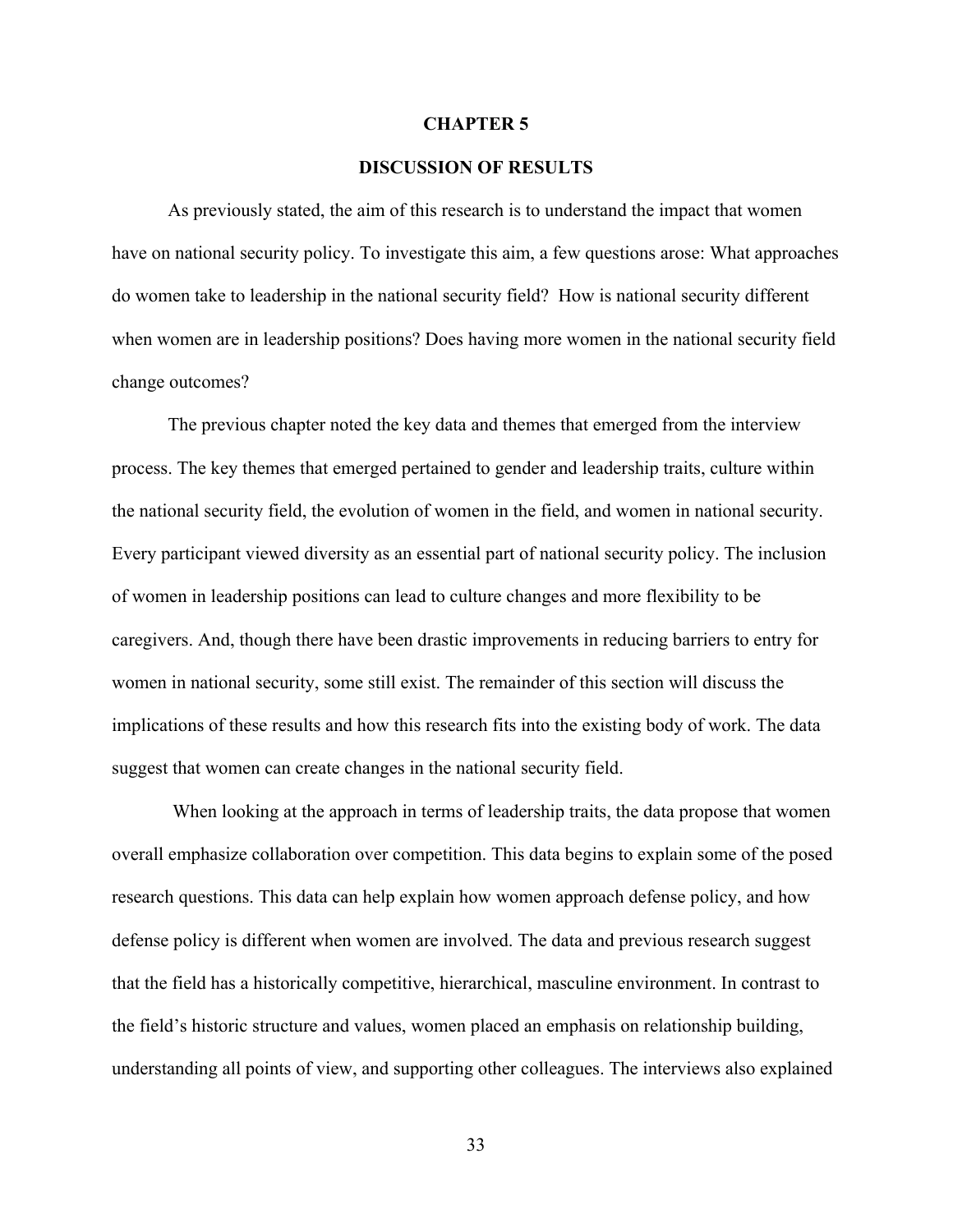that an increase in women can create a more collaborative policymaking process, but simply adding women to the national security field will not create changes in culture. Instead, the data suggest that women must lead by example and challenge the current status quo culture. This is consistent with previous research, which explained that simply adding women will not change policy outcomes because change is prevented by institutionalized, gendered power structures and cultures, (David and Guerrina 2013; Rhode 2016; Wright 2017; Barnes and O'Brien 2018). It is not until these power structures are challenged by the increasing number of women in the field that culture change happens.

By emphasizing a change in culture and power structures, some of the more negative traits that were described by women in the field may dissipate. These include the tendency to self-censor or the feeling that one needs to prove their ability to be taken seriously. As the number of women in national security leadership increases, women will more comfortably speak up on issues. As explained by the token theory in previous research (Kanter 1977), when a demographic comprises a small percentage of a decision-making group, they are subject to heightened visibility and scrutiny. This is important to note, as women continue to make inroads to the national security sector, they will be viewed less as tokens. Based on the body of previous literature on critical mass, tokenism and stereotypes, these results seem to depart from Dalherup's (2006) suggestion that a "critical mass" of women is not as important as other factors in ushering in transformative change. The data suggest that a "critical mass" of women can usher in transformation and change within an organization, particularly with culture and representation. As Kanter (1977) and others have suggested, women's positions in male-dominated or masculine institutions will improve if their proportion is increased and their token status eliminated, (Kanter 1977; True 2003). The data suggest that tokenism will decrease as the number of women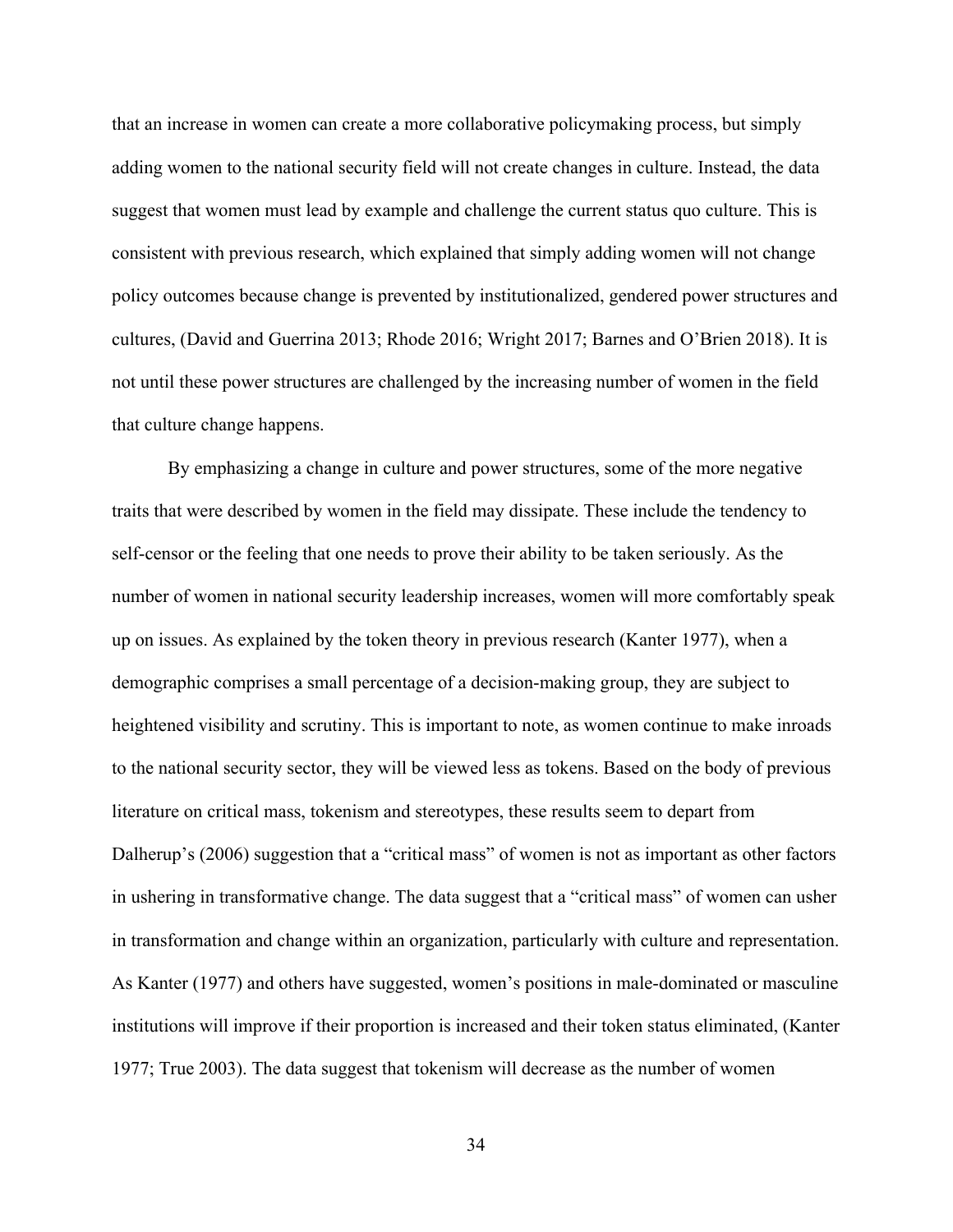increase in the national security field, and that an increase in women is important to create an environment that allows women to produce "critical acts", as Dalherup (2006) states is more important than "critical mass".

The data also suggest that an increase in women who are willing to challenge the current "hyper masculine" culture and discriminatory attitudes toward individuals with family obligations can lead to changes in the work-life balance of all employees. These findings are important in relation to the aims and questions asked in this study. Showing how the culture of these institutions can change as more women are involved begins to address the question of how national security is different when women are involved. As more people in leadership positions prioritize caregiving and other responsibilities, the more flexibility employees will have to combine work and personal responsibilities. As stated previously, the presence of female leadership can dismantle the masculine power structures within these organizations. The increased number of women also created a counter to the "boys club". As more women were in the room, the more women were able to discuss relevant work issues or confide in their colleagues. This eliminated some of the isolation that women felt when they were the only woman in the room.

As noted in the previous chapter, there has been a noticeable evolution of women in the field of national security. Women are allowed to participate in the U.S. military without restrictions; they can remain in the service if they're married; and can be leading experts in their field. But there still are barriers in place, including work as a caregiver which was noted earlier. Previous research noted that stereotypes and tokenism are harmful to both men and women in the field (Dolan 2004; Wilcox 1994; Swers, 2002, Huddy and Terkildsen 1993; McKee and Sheriffs 1957; Best and Williams1990). The findings in this study are consistent with previous research.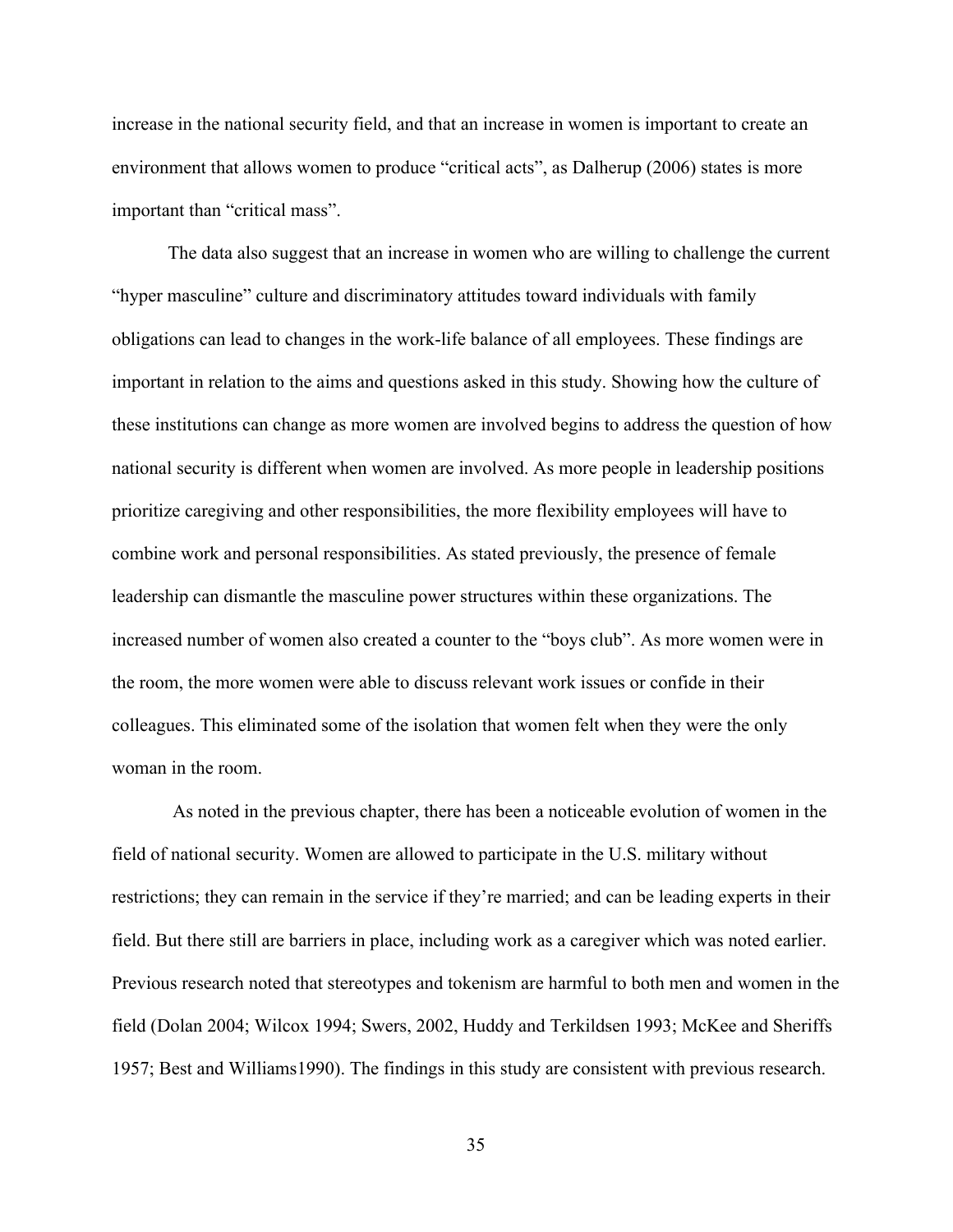As noted by one interview participant, "men can be just as sympathetic to refugee problems as women. And if you say women are much better on some of these humanitarian issues, that implies that they can't make hard decisions, or they can't do as well on some of the harder issues, which is certainly not the case." Stereotypes of gender and leadership traits can pigeonhole men and women into working on issues that their gender is stereotyped to be good at.

Research has shown that stereotypes are a consistent problem within the national security field, and it is important to note this issue when examining the impact that women have on national security. As more women are represented in the national security field, and women are more publicly seen, whether that is in TV interviews, summit meetings, photographs, etc., it will be less of an anomaly to see women in the national security field. This is important in countering stereotypes associated with women in the field, as the more the voices of women are amplified in the national security field, the more accepted it will be that women are able to not only work on defense topics but lead as experts in their field.

This ties into the theme of diversity in the national security field. As the data showed, diversity was the most discussed theme across all interviews. Interviewees stated that diversity was an important piece of decision-making and has a strong impact on policy. It was most noted that diversity of a variety of factors, not just gender, was important to creating well-rounded and thoughtful policy options. This includes diversity in terms of ethnicity and race, gender, religion, and thought, amongst others. This diversity can contribute to different policy outcomes than we have traditionally seen, as more diversity can lead to less groupthink and the willingness to consider policy options that are non-traditional. Having more women present is a piece of this diversity and leads to more innovative thinking and better policy outcomes. Diverse groups can offer a broader range of perspectives and experiences. Though diversity may not contribute to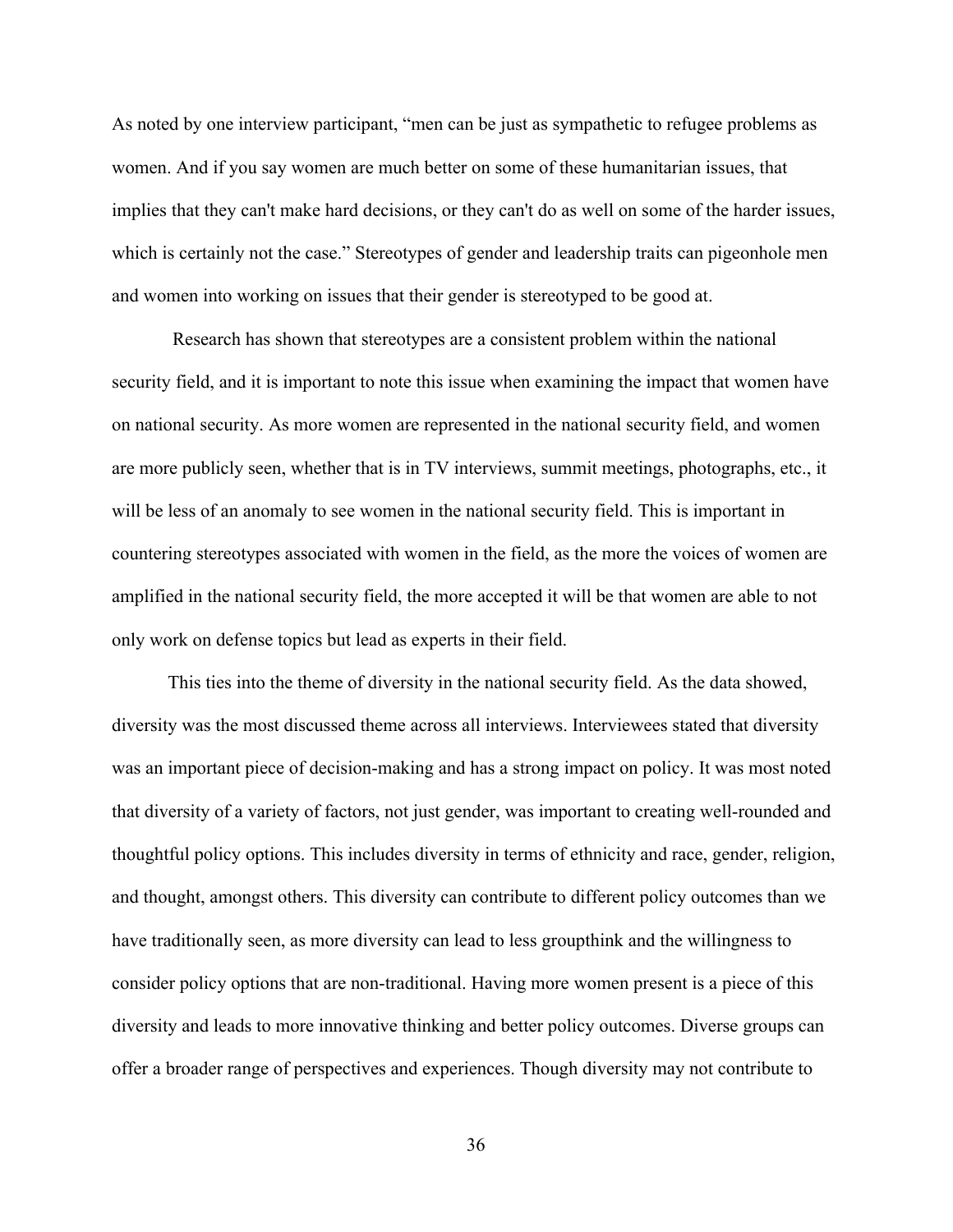entirely different or creative policy outcomes, it is still important to the policy process. Including an array of perspectives allows groups to challenge previous assumptions and consider effects of policy that may not have been considered previously. Previous research noted that men and women view national security and conflict differently, (Koch and Fulton 2011; Eichenberg 2002; Caprioli 2001; Regan and Paskeviciute 2003). But departing from these studies, the data from this research cannot conclusively determine that an increase in women in the national security field will lead to different national security policy outcomes. As Koch and Fulton (2012) noted, an increase in women in the legislature led to a decrease in conflict and defense spending. Particulars on how women could change actual policy did not arise out of this research. Instead, participants noted that women in leadership positions can change the overall national security culture and lead to more thoughtful and complete policy decisions stemming from the differing perspectives that men and women can have on policy. It was never noted in these interviews that women were less averse to conflict and that it may be hard to determine if women in the field are more or less prone than men to support military action or conflict. It was noted instead that the preference for these behaviors is up to the individual, and political leaning or other factors may have more of an impact on woman's decisions than gender. This diverges from previous research that states that women are less likely to support military and defense actions than men.

Diversity and representation can also play a key role in what they next generation of policy makers looks like. As more young people see someone who looks like they do discuss issues of national security on television or being photographed overseas in meetings with other foreign ministers, it shows that they can one day do that as well. It furthers the idea of 'if you can see it, you can be it', which is not unique to the national security field. As more young women see other women as national security experts and leaders, it eliminates some of the barriers to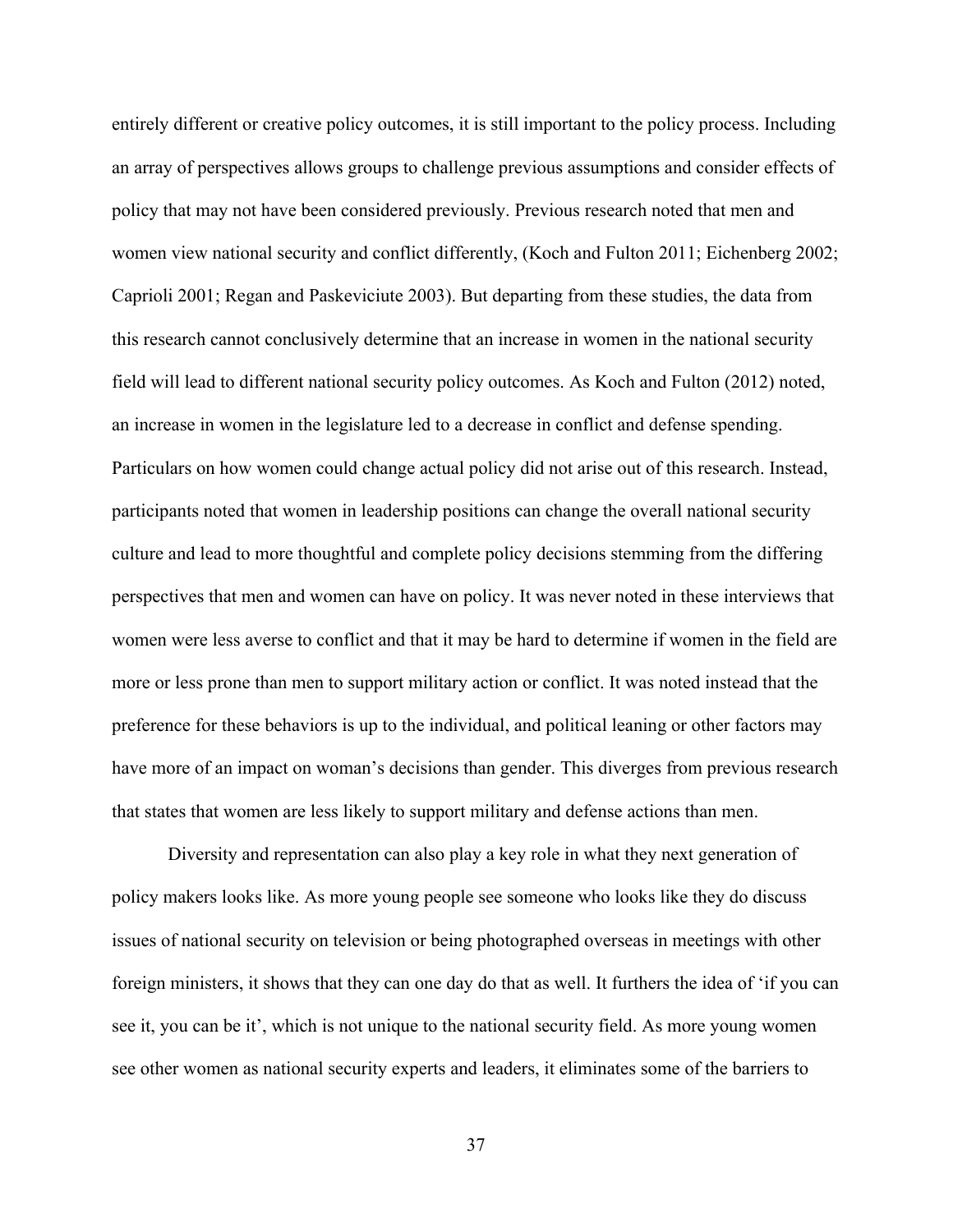entry for women in the field. As women continue to pave the way in the field, it becomes less difficult for others to follow in their footsteps.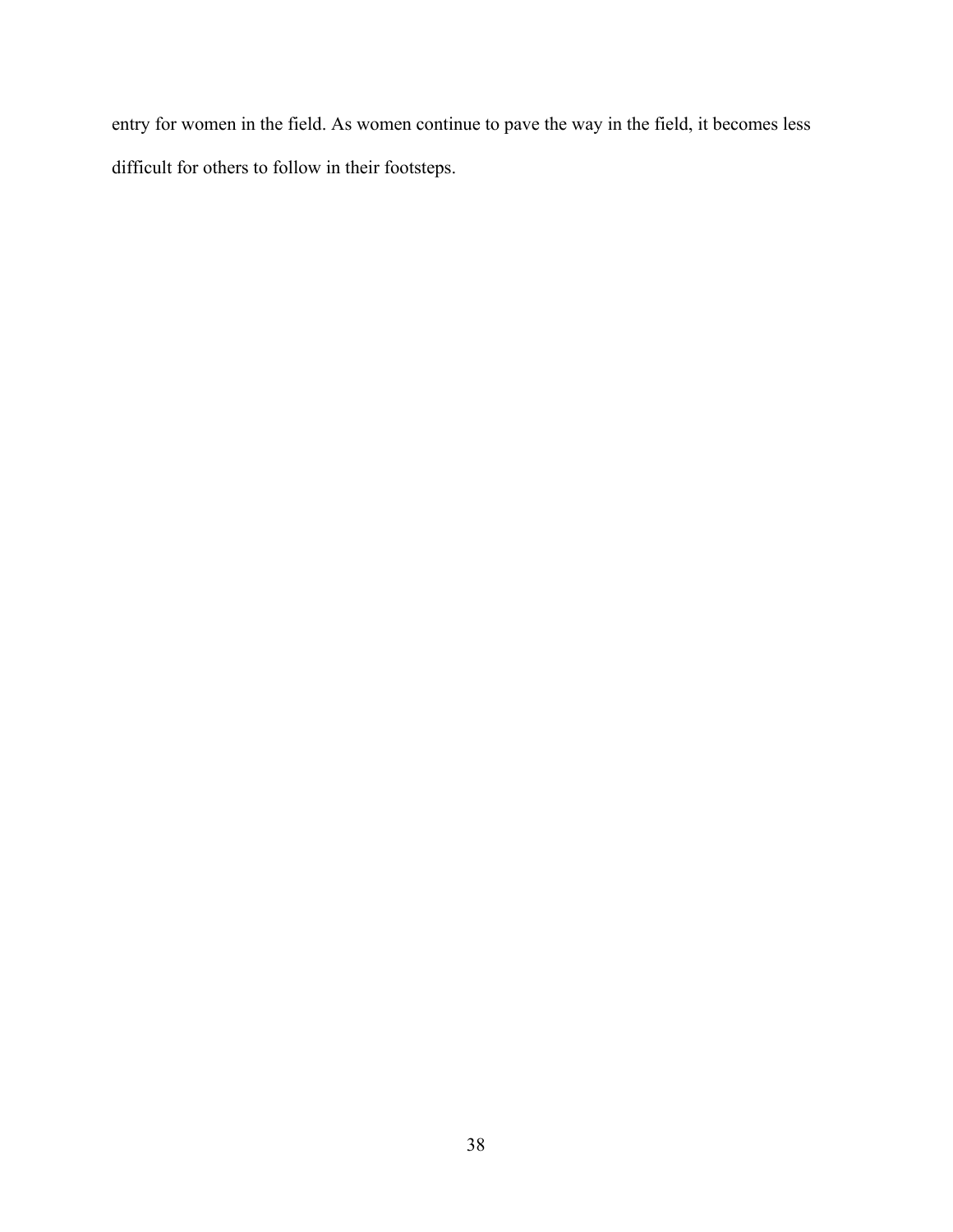#### **CHAPTER 6**

#### **CONCLUSION**

In conclusion, after performing a qualitative analysis on interview data, the results of this paper imply that women individually may not make different national security policy decisions, such as drone strikes or military aid, but having equitable representation of women in the national security field can yield changes in culture as well as create more well-rounded decisions. The data highlighted that women in leadership make more collaborative environments and can help create a more flexible work environment to accommodate caregiving responsibilities for both men and women.

This paper presents research on women in U.S. national security bureaucracies, where previous research analyzed research on women in legislatures and executive positions. Previous research also focused more on cross-national data whereas this study focused on defense in an individual state.

Ultimately, the themes and analysis of this research showed that the increase in women in national security leadership did contribute to changes in U.S. national security. Perhaps the most important finding from this study was that diversity (including diversity of ethnicity, gender, political leaning, amongst others) in the policymaking room leads to better policymaking processes and, in turn, more well-rounded and robust outcomes that consider a wide range of possibilities outside of the traditional national security policy options. Increased representation is also important in continuing a strong pipeline of women in the national security field. In addition to the importance of diversity, women can impact the culture of the national security field by making it more collaborative and balanced.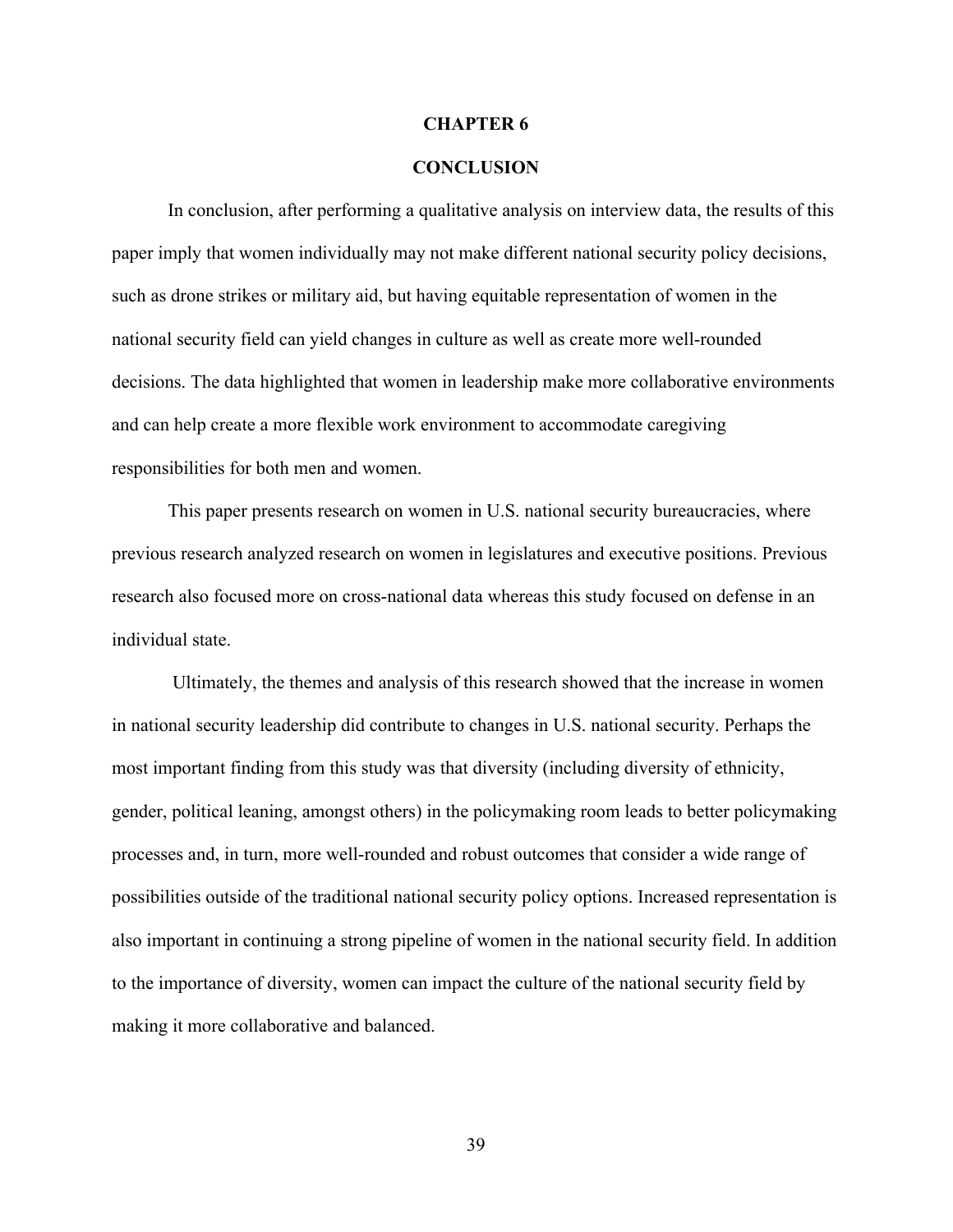There are limitations that arise out of this study. Because there is a very small sample size (ten participants) used in this study, the results may not be generalizable to the entire national security field. Future studies including a larger sample size may be more generalizable to the impact of women on national security policy. There is also the potential for selection bias. Because this study uses a snowball sampling method, there is the potential for participants to suggest close friends in the field who may have similar experiences and perceptions of the national security field, which may not include women who have different experiences of the field and its culture.

Finally, while this research represents a step forward for literature on women's impact on U.S. national security, there are identifiable recommendations for future researchers. It would be particularly useful to examine how U.S. security policy changes over the course of the Biden Administration, as there is an equitable number of men and women. This would provide a comparison between policy decisions, such as defense spending or military use, before and after this administration. Additionally, this research has a small sample size across a large field. Further interviews could be done with more women from a specific government agency to better understand the culture within each governmental body. Further researchers could consider a more in depth set of interview questions, which aim to understand the specific decisions that women made, specific decisions that men made, and how the process and outcomes contrast. Another area to consider is the age of the participants in this study. Most interviewees began their professional careers before the 2000s and faced a myriad of barriers to entry during their careers. In the future, research could be done on women who began their careers in the national security field in an national security field that is more equitable to understand how culture and policy have changed.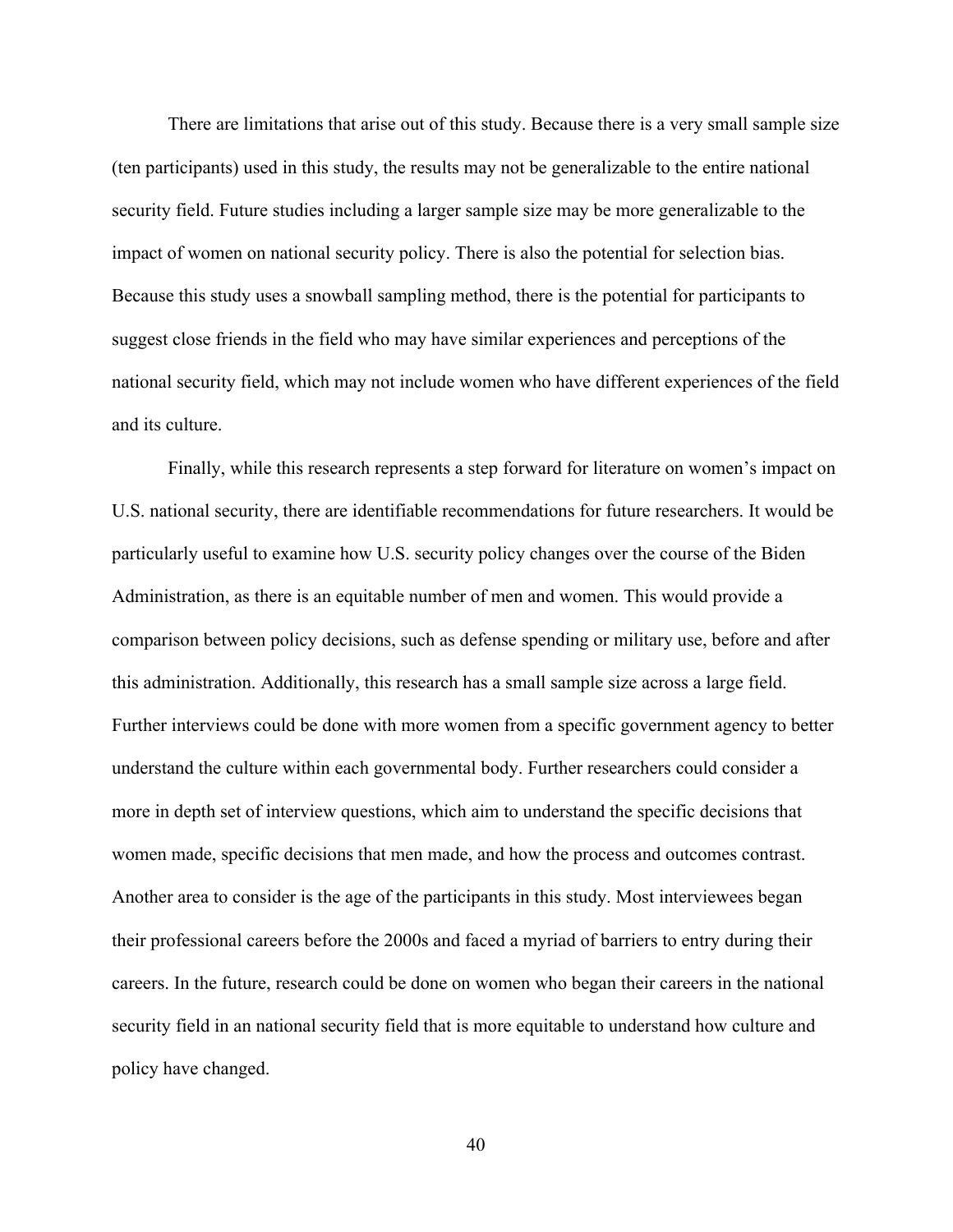## **REFERENCES**

- Barnes, Tiffany D., and Diana Z. O'Brien. "Defending the Realm: The Appointment of Female Defense Ministers Worldwide." American Journal of Political Science 62, no. 2 (January 22, 2018): 355–68. https://doi-org.wv-o-ursus-proxy02.ursus.maine.edu/10.1111/ajps.12337.
- Blackstone, Amy. 2003. "Gender Roles and Society." Pp 335-338 in Human Ecology: An Encyclopedia of Children, Families, Communities, and Environments, edited by Julia R. Miller, Richard M. Lerner, and Lawrence B. Schiamberg. Santa Barbara, CA: ABC-CLIO. ISBN I-57607-852-3
- Caprioli, Mary. "Gendered Conflict." Journal of Peace Research 37, no. 1 (2000): 51–68. http://www.jstor.org/stable/425725.
- Catalyst, "Pyramid: Women in the United States Workforce."
- Charmaz, K. (2014). Constructing Grounded Theory. Los Angeles: Sage.
- Council on Foreign Relations Editors. "Demographics of the U.S. Military." Council on Foreign Relations (blog), July 13, 2020. https://www.cfr.org/backgrounder/demographics-us-military.
- David, Maxine, and Roberta Guerrina. 2013. "Gender and European External Relations: Dominant Dis- courses and Unintended Consequences of Gender Mainstreaming." *Women's Studies International Forum* 39: 53–62.
- Dahlerup. "The Story of Critical Mass." Cabridge University Press 2, no. 4 (December 2006): 511– 22. https://doi.org/10.1017/S1743923X0624114X.
- Dolan, Kathleen A. 2004. "Voting for Women: How the Public Evaluates Women Candidates. Bolder. Co: Westview
- Eagly, Alice H. "Female Leadership Advantage and Disadvantage: Resolving the Contradictions." Psychology of Women Quarterly 31, no. 1 (March 2007): 1–12. https://doi.org/10.1111/j.1471- 6402.2007.00326.x.
- Eichenberg, Richard. "Gender, War, and World Order: A Study of Public Opinion." Perspectives on Politics 18, no. 3 (2019): 994–95. https://doi.org/doi:10.1017/S1537592720001486.
- Eichenberg, Richard C. "The Gender Gap and National Security in the United States: Dynamics and Correlates of Public Opinion on Defense Spending and the Use of Military Force." Tufts University, 2002. https://dl.tufts.edu/concern/pdfs/4f16cf14w
- Escobar-Lemmon, Maria, and Michelle Taylor-Robinson. "Women in Presidential Cabinets: Power Players or Abundant Tokens?" Perspectives on Politics 15, no. 3 (2015): 910–11. https://doi.org/10.1017/S1537592717001840.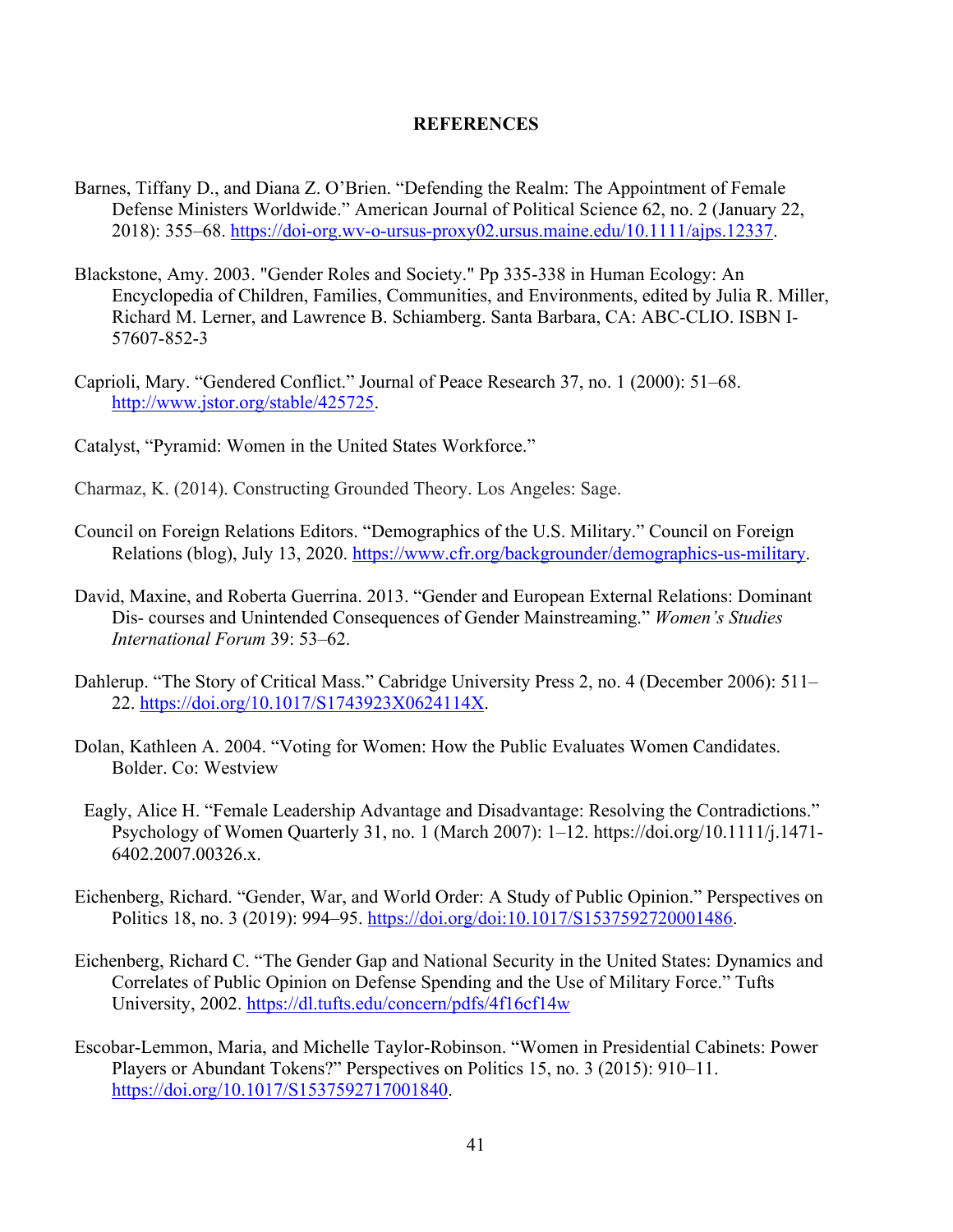- Falk, Erika, and Kate Kenski. "Issue Saliency and Gender Stereotypes: Support for Women as President in Times of War and Terrorism." Social Science Quarterly 87, no. 1 (2006): 1–18. https://doi-org.wv-o-ursus-proxy02.ursus.maine.edu/10.1111/j.0038-4941.2006.00365.x.
- Gipson, Asha N., Danielle L. Pfaff, David B. Mendelson, Lauren T. Catenacci, and W. Warer Burke. "Women and Leadership: Selection, Development, Leadership Style, and Performance." The Journal of Applied Behavioral Science 53, no. 1 (January 17, 2017): 32–65. https://doi-org.wv-oursus-proxy02.ursus.maine.edu/10.1177/0021886316687247.
- Holman, Mirya, Jennifer Merolla, and Elizabeth Zechmeister. "Sex, Stereotypes, and Security: An Experimental Study of the Effect of Crises on Assessments of Gender and Leadership." Journal of Women, Politics, and Policy 32, no. 3 (2011): 173–92. https://doi-org.wv-o-ursusproxy02.ursus.maine.edu/10.1080/1554477X.2011.589283.
- Huddy, Leonie, and Nayda Terkildse. "Gender Stereotypes and the Perception of Male and Female Candidates." American Journal of Political Science 37, no. 1 (February 1993): 119–47. https://doi-org.wv-o-ursus-proxy02.ursus.maine.edu/2111526.
- Hurlburt, Heather, Elizabeth Weingarten, Alexandra Stark, and Elena Souris. "The 'Consensual Straitjacket': Four Decades of Women in Nuclear Security." New America, March 5, 2019. newamerica.org/political-reform/reports/the-consensual-straitjacket-four-decades-of-women-innuclear- security/.
- Kanter, Rosabeth. "Men and Women of Corporation." Social Forces 57, no. 1 (September 1977): 336–37. https://doi-org.wv-o-ursus-proxy02.ursus.maine.edu/10.2307/2577661.
- Katz-Wise SL, Priess HA, Hyde JS. Gender-role attitudes and behavior across the transition to parenthood. Dev Psychol. 2010 Jan;46(1):18-28. doi: 10.1037/a0017820. PMID: 20053003; PMCID: PMC3764615.
- Koch, Michael T., and Sarah A. Fulton. "In the Defense of Women: Gender, Office Holding, and National Security Policy in Established Democracies." The Journal of Politics 73, no. 1 (January 14, 2011): 1–16. https://doi-org.wv-o-ursusproxy02.ursus.maine.edu/10.1017/s0022381610000824.
- Lawless, Jennifer L. "Women, War, and Winning Elections: Gender Stereotyping in the Post-September 11th Era." Politics Research Quarterly 57, no. 3 (September 2004): 479–90. https://doi.org/doi:10.1177/106591290405700312.
- LCWINS. "The Tracker." Leadership Council for Women in National Security, March 20, 2022. https://www.lcwins.org/initiatives-2/tracker.
- Madsen, Susan R., and Betsy Myers. Handbook of Research on Gender and Leadership. Northampton, MA: Edward Elgar Publishing, 2017.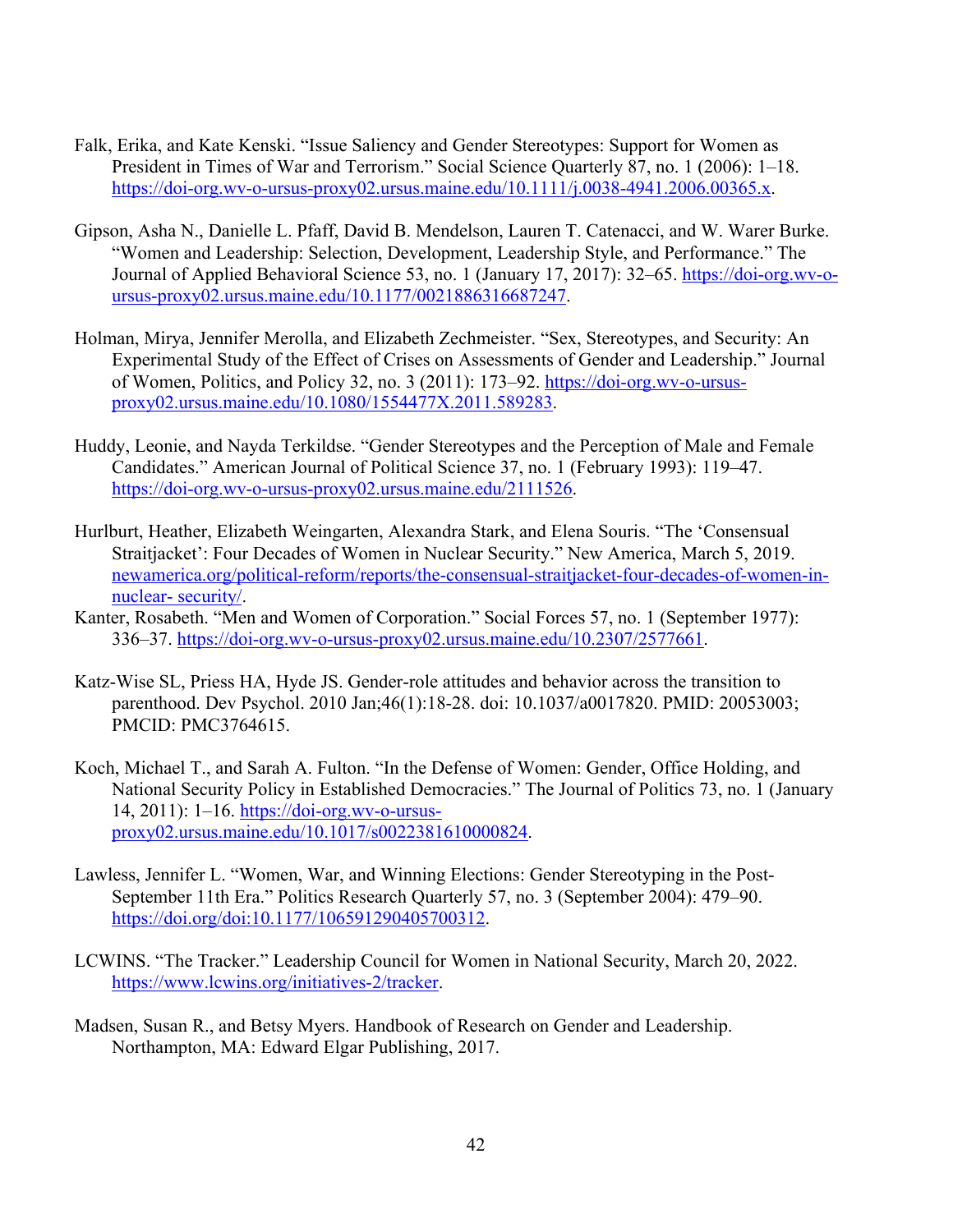- Norris, Pippa. "Women Politics: Trasforming Westmister?" Parliametary Affairs 49, no. 1 (January 1996). https://doi.org/10.1093/oxfordjournals.pa.a028675.
- Parker, Kim. "Women More than Men Adjust Their Careers for Family Life." Pew Research Center. Pew Research Center, August 14, 2020. https://www.pewresearch.org/facttank/2015/10/01/women-more-than-men-adjust-their-careers-for-family-life/.
- Peterson, V. Spike. "Feminist Theories Within, Invisible To, and Beyond IR." *The Brown Journal of World Affairs* 10, no. 2 (2004): 35–46. http://www.jstor.org/stable/24590519.
- Pomsuwan, Suthinan, and Pitsuphar Pachimsawat. "The Impact of Females' Leadership in Comparative Management to Achieve Management Excellence on Solving Problems Wisely in Crisis Situations." Review of Integrative Business and Economics Research 4, no. 4 (2015): 90– 105.
- Regan, Patrick M., and Aida Paskeviciute. "Women's Access to Politics and Peaceful States." Journal of Peace Research 40, no. 3 (2003): 287–302. https://doi.org/doi:10.1177/0022343303040003003.
- Sharma N, Chakrabarti S, Grover S. Gender differences in caregiving among family caregivers of people with mental illnesses. World J Psychiatry. 2016 Mar 22;6(1):7-17. doi: 10.5498/wjp.v6.i1.7. PMID: 27014594; PMCID: PMC4804270.
- Shapiro, Robert Y., and Harpreet Mahajan. "Gender Differences in Policy Preferences: A Summary of Trends from the 1960s to the 1980s." Public Opinion Quarterly 50, no. 2 (1986): 42–61.
- Smith, Karen E. "Missing in Analysis: Women in Foreign Policy-Making." Foreign Policy Analysis 16, no. 1 (January 2020): 130–41. https://doi-org.wv-o-ursusproxy02.ursus.maine.edu/10.1093/fpa/orz019.
- Swers, Michele. "Building a Reputation on National Security: The Impact of Stereotypes Related To Gender and Military Experience." LSQ 32, no. 4 (January 2011): 559–95. https://doi.org/10.3162/036298007782398512.
- Swers, Michele. "The Difference Women Make: The Policy Impact of Women in Congress." University of Chicago Press. 2002.
- The Partnership for Public Service. "Political Appointee Tracker." Partnership for Public Service (blog), March 16, 2022. https://ourpublicservice.org/performance-measures/political-appointeetracker/.
- Tickner, Ann J. Gender in International Relations: Feminist Perspectives on Achieving Global Security. New York, NY: Columbia University Press, 1992.
- True, Jacqui. "Mainstreaming Gender and Global Public Policy." International Feminist Journal of Politics 5, no. 3 (November 2003): 368–96.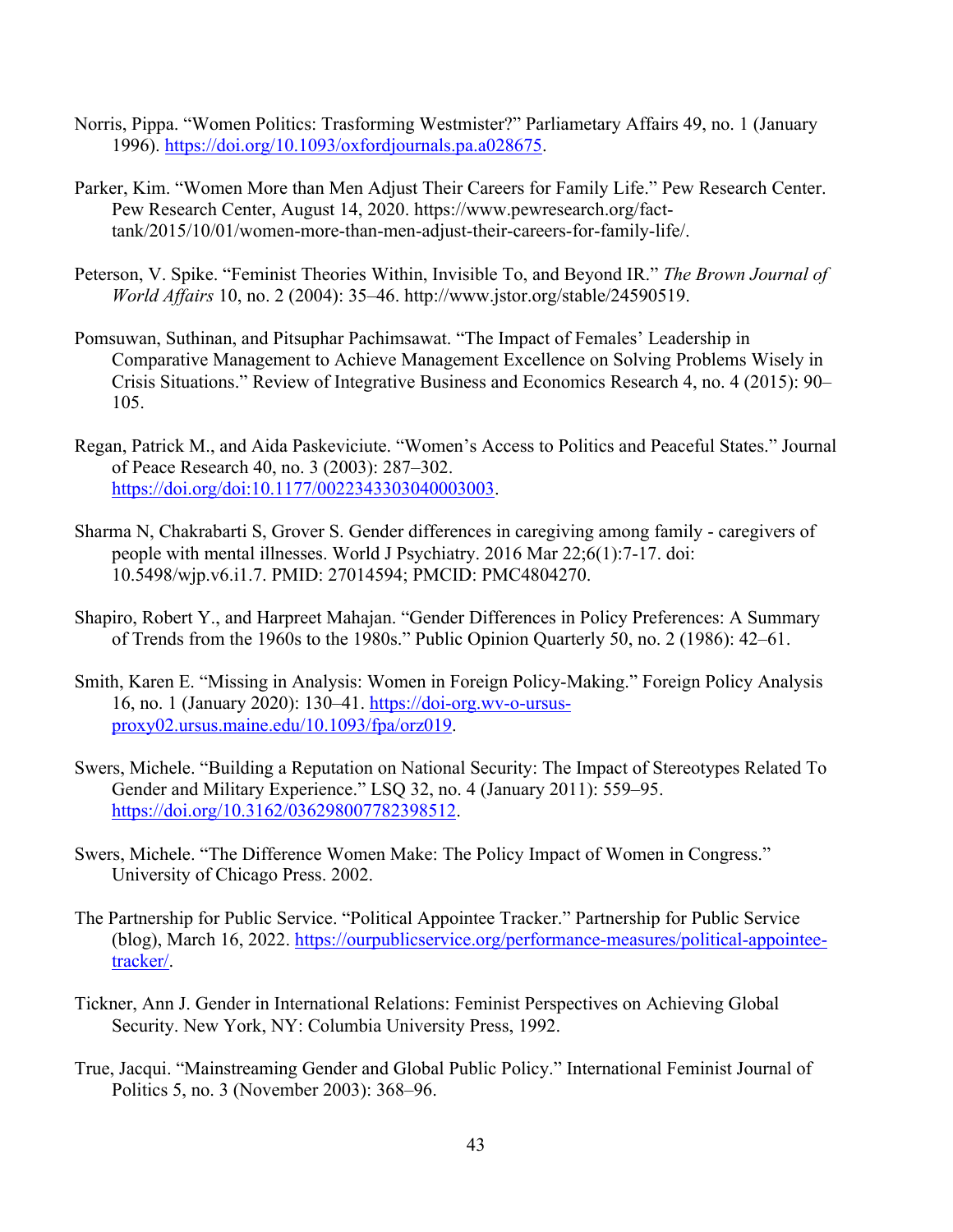- True, Jacqui. "Feminism and Gender Studies in International Relations Theory." *Oxford Research Encyclopedia of International Studies.* 30 Nov. 2017; Accessed 14 Apr. 2022. https://oxfordre.com/internationalstudies/view/10.1093/acrefore/9780190846626.001.0001/acref ore-9780190846626-e-46.
- U.S. Department of Labor. "Women of Working Age." Annual Report, 2020. https://www.dol.gov/agencies/wb/data/latest-annual-data/working-women#Percent-Distributionof-the-Labor-Force-by-Age-and-Sex.
- Vargas, Constanza Barraza. "Women in Command: The Impact of Female Leadership on International Organisations." Global Society 33, no. 4 (July 24, 2019): 541–64. https://doiorg.wv-o-ursus-proxy02.ursus.maine.edu/10.1080/13600826.2019.1642858.

Wilcox D, 1994 The Guide to Effective Participation (Partnership Books, Brighton, Sussex)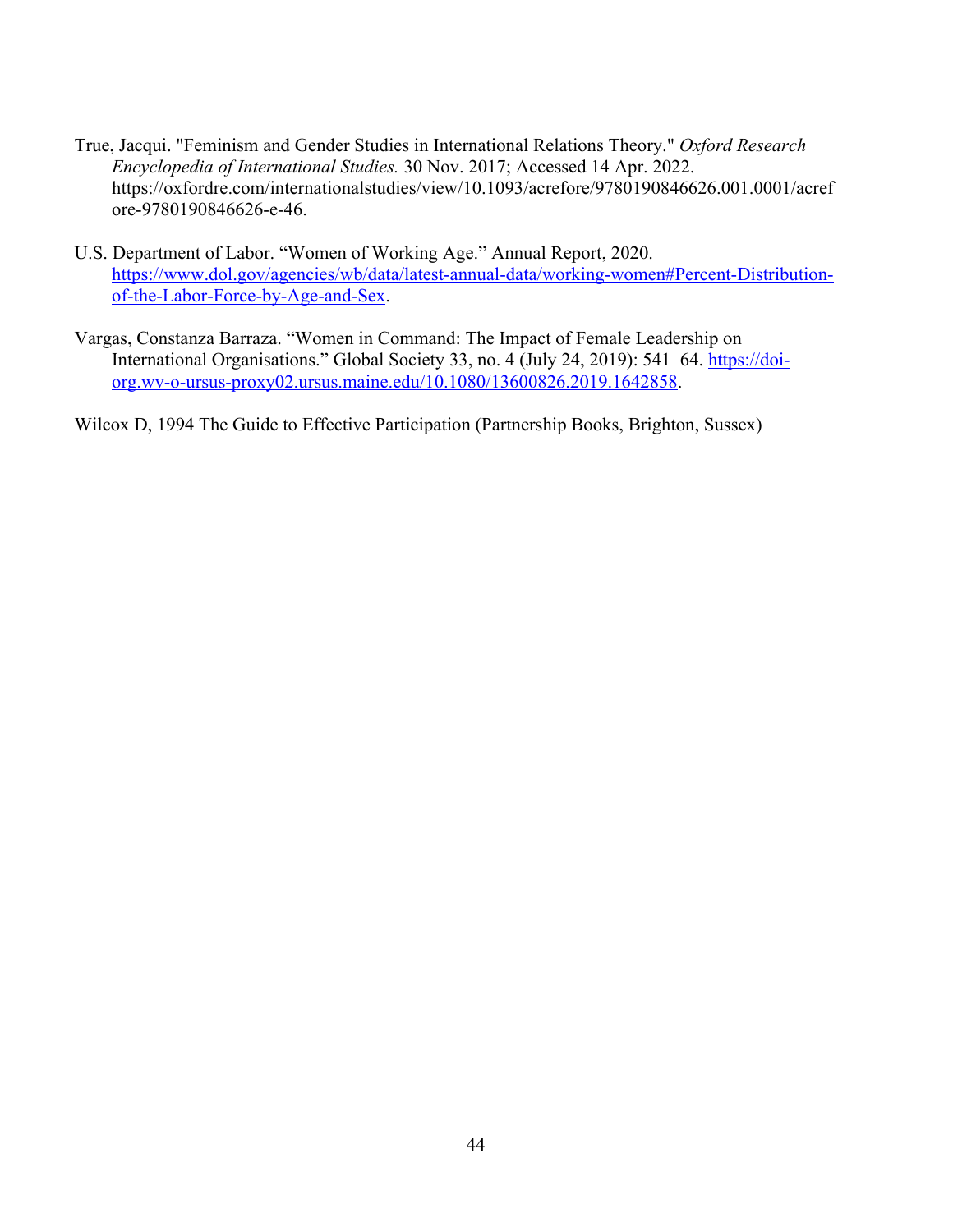## **APPENDIX A: List of Interview Questions**

Initial open-ended questions

- 1. What is your current or last occupation?
- 2. What is your education history?
- 3. Tell me how you came into the position that you currently work in?
- 4. What was it like when you first started out in this career?
- 5. How did you get into the field of defense?
- 6. How has your understanding of security and policy changed over time?
- 7. What qualities in yourself do you think contributed to your success? How?

Intermediate questions

- 1. How, if at all, has the involvement of women in the defense industry changed since you began working?
- 2. Do you think that women and men have different perspectives or frameworks when they approach defense policy making?
- 3. Do you believe that your gender has had an impact on how you approach defense policy decisions? If so, why?
- 4. Can you think of a concrete example where gender or gender roles had a significant impact on a policy decision you were involved with?
- 5. Do you think that an increase in women in the Department of Defense and in defenserelated cabinet positions would contribute to different security decisions?

## Ending questions

- 1. Is there something that you might not have thought about before that occurred to you during this interview?
- 2. Is there something else you think I should know to understand the role of women in security policy making better?
- 3. Is there anyone else that you think I should talk to about this?
- 4. Is there anything you would like to ask me?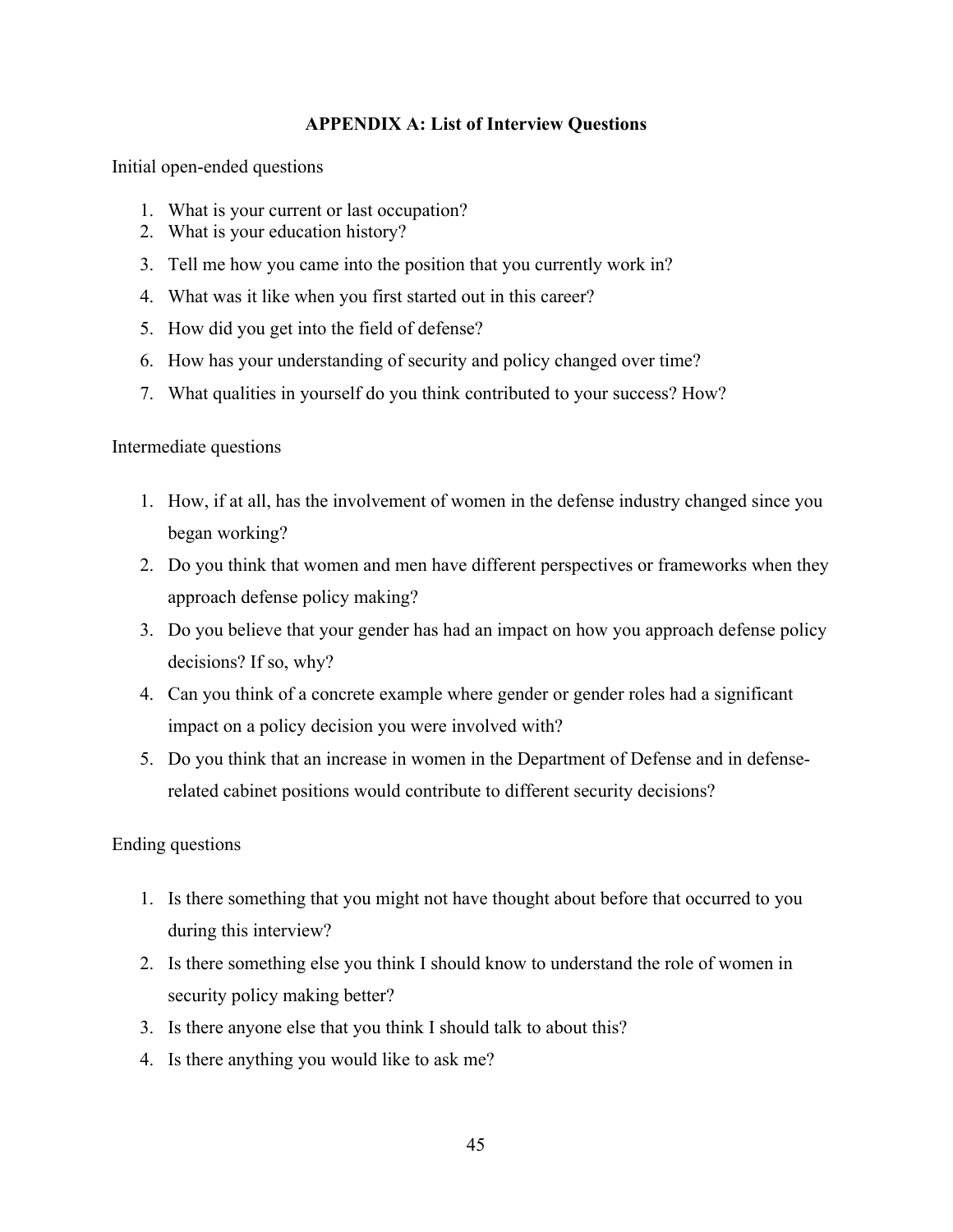## **APPENDIX B: List of Codes**

## **Traits**

- a. Collaboration
- b. Take criticism
- c. Receive criticism
- d. Low drama
- e. Relate to others
- f. Relationship building
- g. Communication skills
- h. self-doubt
- i. Overcompensate faults
- j. Care about others
- k. Micromanagement
- l. More team oriented
- m. Want to be taken seriously
- n. Personal relationships
- o. Language Skills
- p. Women were trusted more or viewed as naive
- q. Interpersonal skills and relationship building
- r. Ask questions
- s. Listening
- t. Understanding other points of view
- u. Women are more analytical
- v. Women are more open minded
- w. Collaboration
- x. Detail oriented
- y. Relationship building
- z. Resilience
- aa. Ambition
- bb. Thoughtful
- cc. Need to prove worth
- dd. Teamwork and collaboration
- ee. Thoughtful and intentional
- ff. Collaboration
- gg. Collaboration
- hh. Collaborative
- ii. Emotional IQ
- jj. Methodical
- kk. Want to understand other points of view
- ll. Multitasking
- mm. More likely to speak up with other women present
- nn. Collaboration
- oo. Listening
- pp. Other points of view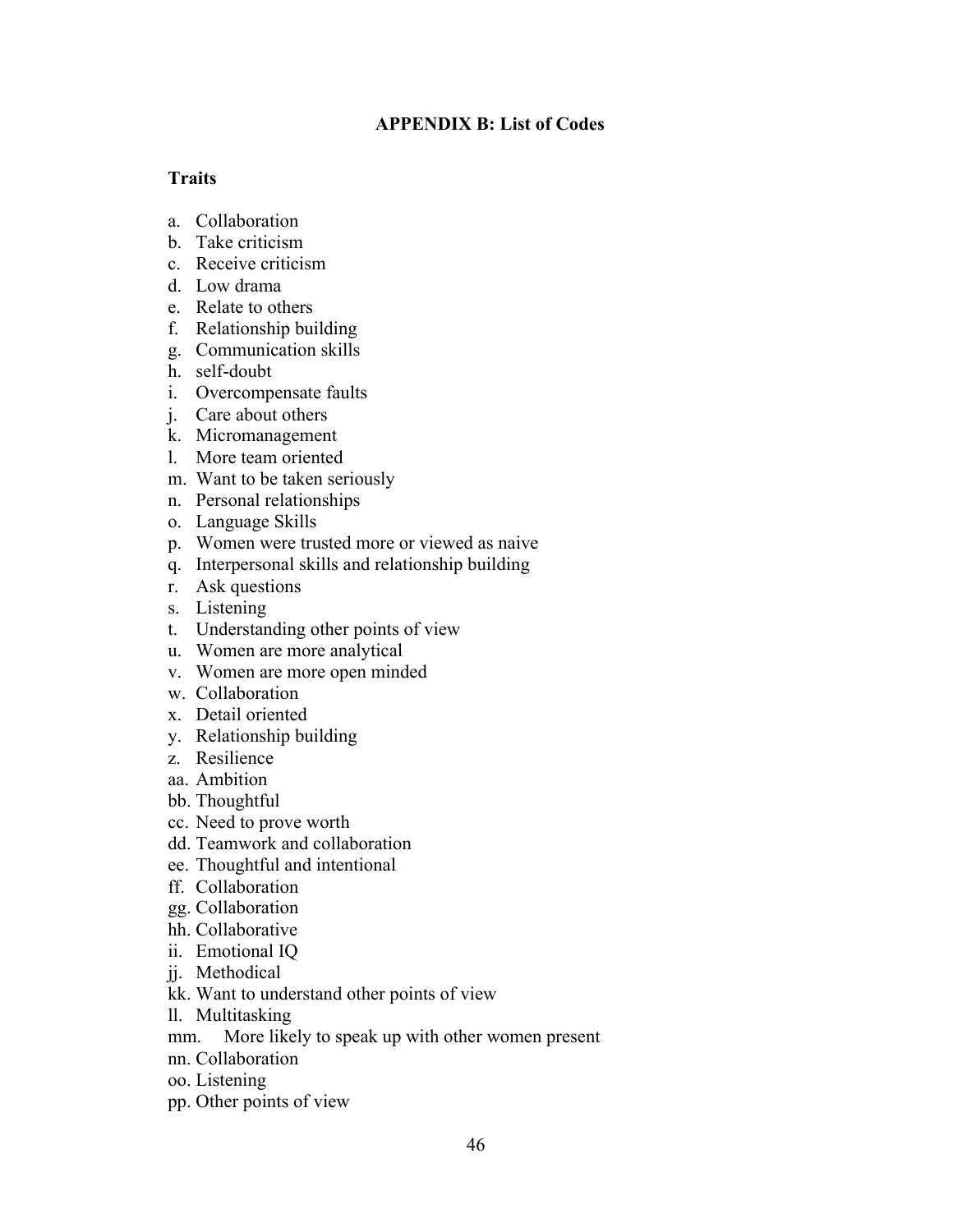- qq. Collaboration
- rr. Under stand own weak spots
- ss. Listening
- tt. Low drama
- uu. Need to stick up for self
- vv. Need to do more to prove self
- ww. Height advantage
- xx. Ask Questions

## **Culture**

- a. Different work life balance
- b. Work life balance
- c. Care giving responsibilities
- d. Strong military culture
- e. Male dominated culture
- f. Less vulnerability
- g. Workplace culture
- h. Generational gaps
- i. Work-life balance
- j. Support Networks
- k. Boys club
- l. Work-life balance
- m. Women can change culture
- n. Culture needs to change
- o. Leadership styles need change
- p. Women opened doors for eachother
- q. Boys club
- r. Women couldn't be married
- s. Family obligations and flexibility
- t. Barrier to entry
- u. Women were not as listened to
- v. Military culture
- w. Work life balance

## **Evolution of Women in the field**

- a. Barrier to entry
- b. Stall in women's representation in recent years
- c. Different treatment for men and women
- d. Representation has increased over time
- e. Men were confused about women being in the field
- f. Stereotypes and rhetoric were harmful to women
- g. Women were willing to hold open a door
- h. Barrier to entry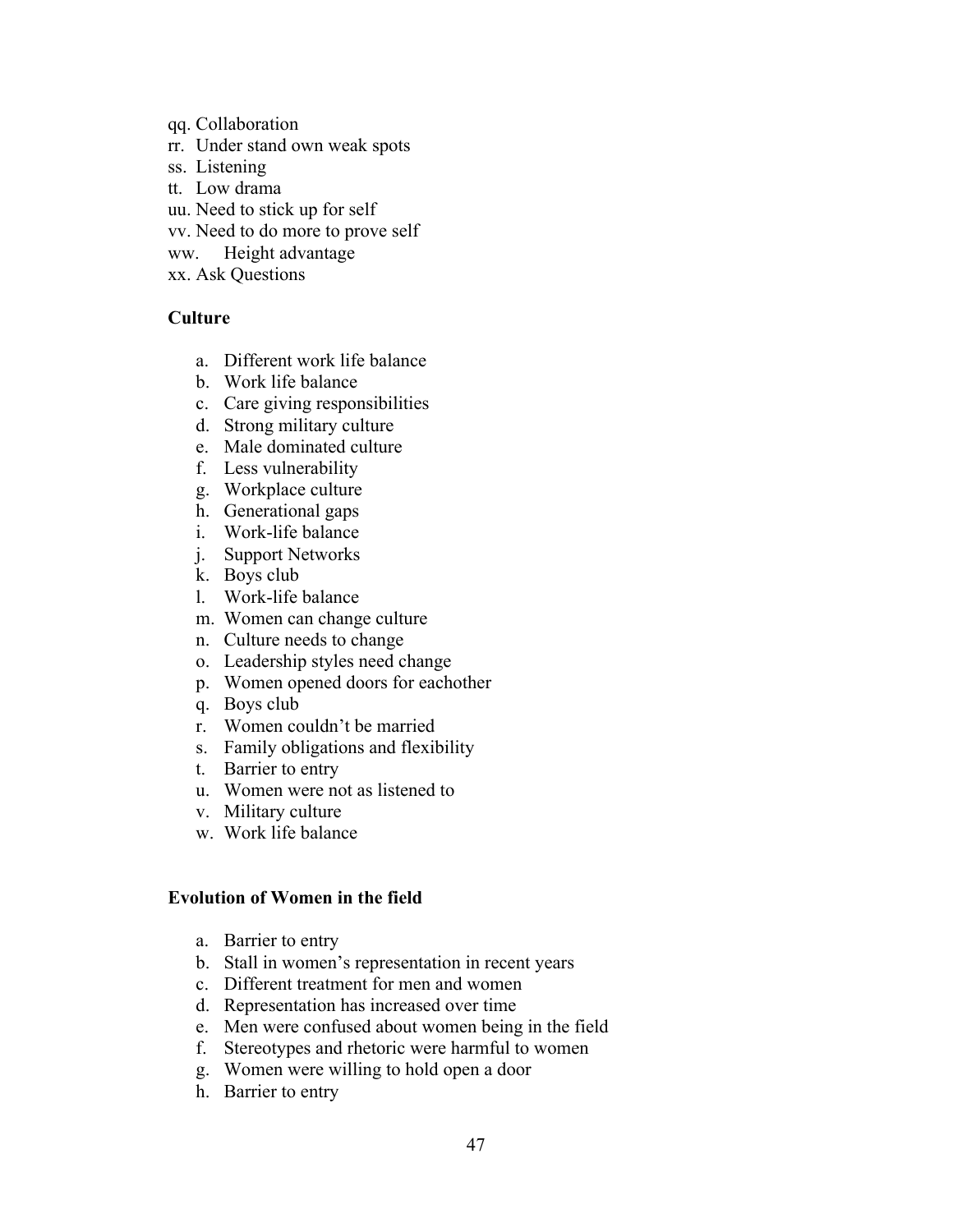- i. Low number of women historically
- j. Evolution of women in combat
- k. Had to make own path
- l. Glass ceiling
- m. First woman in roles
- n. Lacking role models in the field
- o. "Got Lucky" with roles opening to women
- p. No other women early-mid career
- q. Women opened doors and fought the system of inequality
- r. Growth in women over time
- s. Hard for women to demonstrate their capability
- t. Few women and women were afraid to speak up
- u. Tokenism
- v. Barrier to entry
- w. Few women in military leadership
- x. Women can change culture
- y. Work life balance
- z. Toxic culture
- aa. No quick fix
- bb. Culture

## **Women and Policy Change**

- a. Diversity experiences over gender alone
- b. Change depends on individual not gender
- c. Diversity is key
- d. Importance of diversity
- e. Diversity outside of gender is important
- f. Diverse perspectives, including gender and willingness to amplify female voices
- g. Diverse perspectives
- h. Skill in the field is important, not just gender
- i. Willing to amplify other women's voices
- j. Diversity needs to be a part of decision-making
- k. Diversity